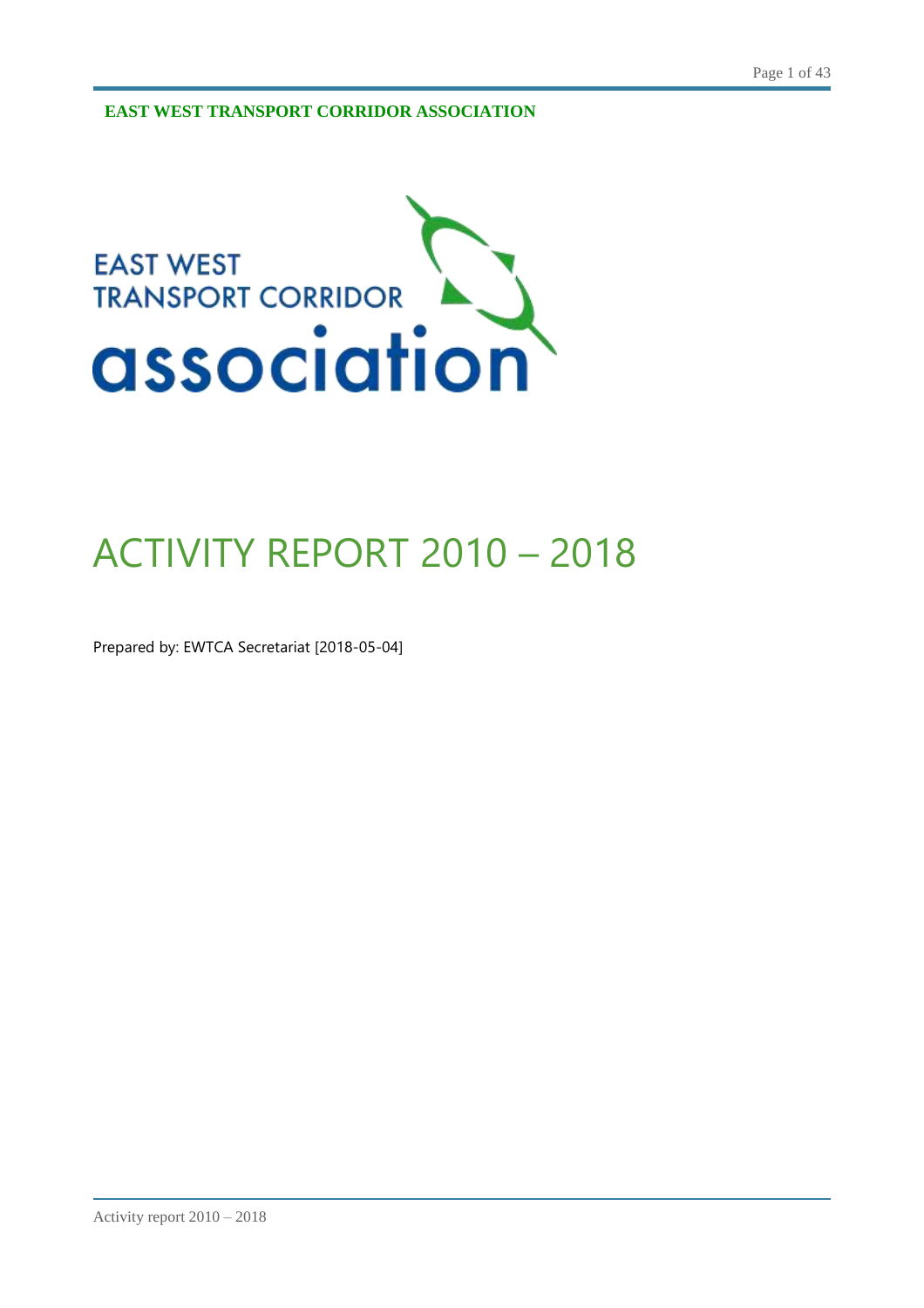# EXECUTIVE SUMMARY

The mission of the International East-West Transport Corridor Association (EWTCA, hereinafter referred to as "Association") is to be a platform for inter -regional cooperation, innovation promotion, new technologies, business models and transportation management systems, market analysis, new logistics schemes and business plans.

The International EWTCA was established in June 2010 with the aim to improve the competitiveness of the global East-West Transport Corridor (EWTCA) linking the Baltic Sea region with the Asian and European countries surrounding it. The Association unites partners representing business, academic and public structures from 13 states: Belarus, Belgium, China, Denmark, France, Germany, Kazakhstan, Lithuania, Mongolia, Russian Federation, Sweden, Slovenia and Ukraine.

The Association is an innovative instrument for regional and inter-regional cooperation, uniting partners with the primary task to reach a high level mutual dialogue that would lead to the most environmentally friendly, sustainable, efficient and safe connection and freight transportation through the East-West intermodal transport corridor. The tasks and functions of the Association are to implement the concept of the green corridor, to establish intermodal transport corridor flows and link Europe with other countries, namely China, Kazakhstan, Mongolia, Russia, Ukraine and Belarus.

The Association is promoting adoption and implementation of common KPIs and common standards of services. These instruments will help to achieve closer cooperation, they are compatible with the concept of the green transport on the Corridor and enhance the efficiency of the EWTC connecting EU and non-EU countries. The Association is seeking to link the European Neighborhood Policy and the European Transport Policy and extend them to the neighboring countries.

#### FUNCTIONS

- To strengthen the co-operation between transportation, logistics companies, intermodal terminal operators, shippers and consignees, national, regional and domestic authorities, science and research institutions along the EWTC
- To develop the links and services between the EWTC and different Europe-Asia regions
- To initiate the simplification of procedures and documentation
- To initiate the removal of bottlenecks in the development of infrastructure and operations
- To initiate and promote implementation of common KPIs and services standards along EWTC (with focus on green transport)
- To promote co-operation between private and public sectors
- To disseminate best practices and modern logistics solutions
- To support IT networks development among EWTC partners;
- To represent the associated EWTC partners in the European Commission and international transportation organizations, as well as in the national and regional authority institutions.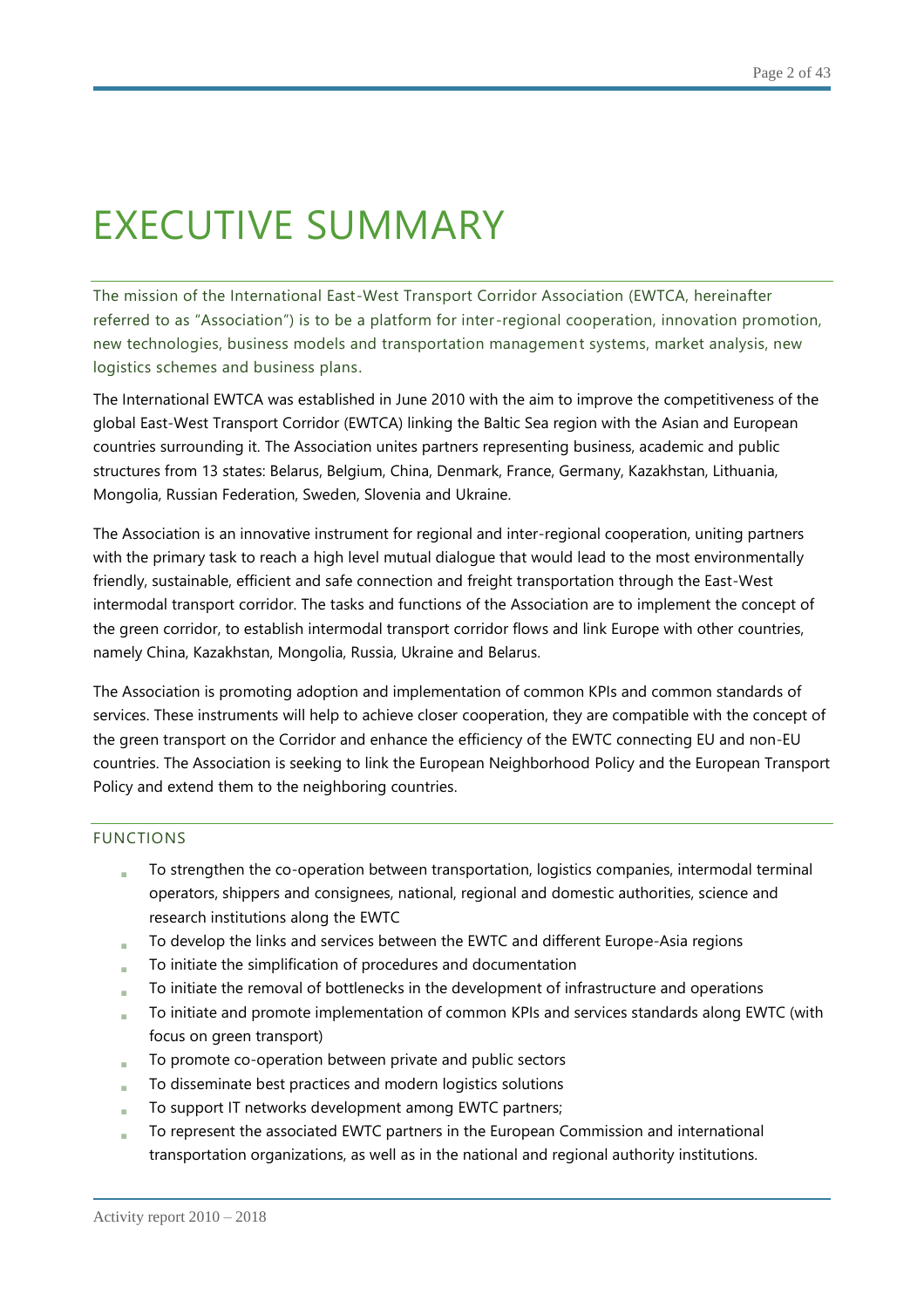#### 29TH JUNE, 2010

## CONSTITUTIVE MEETING OF EWTCA

The Constitutive conference of the EWTCA was held in Vilnius, welcomed over 100 representatives of business governmental and academic institutions from Belarus, Belgium, Denmark, Kazakhstan, China, Latvia, Lithuania, Poland, Mongolia, France, Russia, Sweden, Germany and established the new EWTCA to represent business interest of the global Asian and European transport and logistics chain. The establishment agreement was signed by 26 business, academic and administrative bodies from 11 Asian and European countries along EWTC. The members of the Association are from twelve states, namely: Belarus, Belgium, China, Denmark, France, Germany, Kazakhstan, Lithuania, Mongolia, Russian Federation, Sweden and Ukraine. The main transport and logistics actors across the corridor are: Lithuanian Railways, Ukraine Railways, National Company Kazakhstan Temyr Zholy, Asia Continental Landbridge Logistics Association Council, Berlin-Brandenburg Logistic Network, VPA Logistics, JSC Plaske, Tuuchin Co. Ltd., Belintertrans JSC, Lithuanian National Road Carriers' Association Linava, Lithuanian National Freight Forwarders Association LINEKA, Port of Karlshamn, Hohhot Export Processing Zone, Terminal of Mockava, Lithuanian Stevedoring Companies Association, Lithuanian Intermodal Transport Technology Platform, DFDS Sea ways, Region Blekinge, Karlshamn city Municipality, Baltijsk Municipal District, Vilnius Gediminas Technical University, Wismar University of Technology Lohr industrie and etc. The European Intermodal Transport Association (EIA) is also among the Association's partners.

The EWTCA was expected to enhance co-operation between the transport and logistics companies, intermodal transport operators, consignors and consignees, governmental bodies, academic and research institutions. It promotes the dialogue with a view to addressing the emerging problems.

Two main documents were adopted during the Constitutive Meeting: the establishing agreement and the statutes of the Association.

Dr. Algirdas Šakalys, an adviser to Prime Minister and one of the heads of the Lithuanian Intermodal Transport Technology Platform, was elected as President of the Association. The involvement of the high governmental and business representatives in the establishment of the Council of the Association was welcomed and evaluated by the participants and the initiators of the Constituent Assembly. Lin Beizhang, a representative of powerful Europe – Asia Continental Landbridge Logistics Association (China), was elected as Vice-President of the Association; Vice-President's duties were passed to Mr. Sven- Ake Svensson, a member of Blekinge Regional Executive Council, Mayor of the City of Karlshamn (Sweden).

#### 25TH -26TH OCTOBER, 2010

## LITHUANIA - CHINA ECONOMIC COOPERATION FORUM 2010 (SHANGHAI, CHINA)

The main objective of the EWTCA delegation in the forum was to attract the shippers and transport/logistic operators to the EWTC and to extend the number of EWTC Association members in China.

At the Forum in Shanghai, Eligijus Masiulis, Lithuanian Minister of Transport and Communications, presented Lithuanian transport system and logistics opportunities in servicing transit freight flows between China and Western Europe.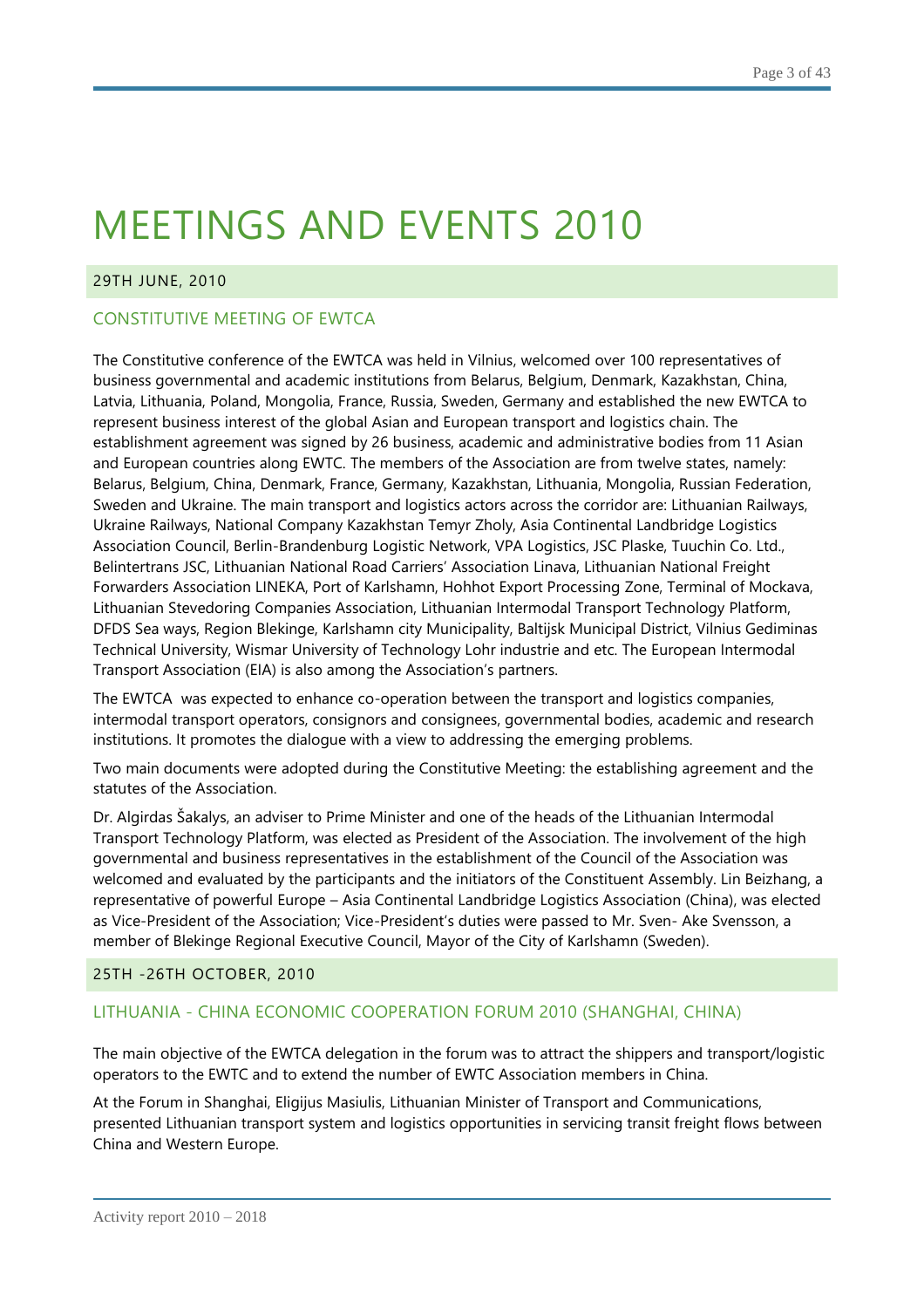"East-West transport corridor provides a reliable inland link between Europe and Asia; it opens new opportunities for countries to develop their trade, thus stimulating their national economies. Contributing to the development of this transport corridor Lithuania is ready to become a logistics node of the Baltic Sea and provide high quality services of transport and logistics", said Minister Masiulis.

During the presentation about the Lithuanian-Chinese cooperation vision Minister Masiulis acquainted participants of the Forum with the Lithuanian transport system and freight transit transport opportunities, as well as with the advantages of Klaipėda State Seaport.

Lithuania proposes to revive the old-time trade routes of road and railway transport, such as the Silk Road and Trans-Siberian Railway. The latter, including the capacities of the train "Viking" and container shipping lines of the Black and Baltic Seas, can be used for transportation of goods to Klaipėda Seaport or further to West European countries by European gauge railways.

According to the World Bank's data, in the period from 2007 to 2010 the rating of Lithuanian logistics services increased by 10 positions – currently Lithuania keeps the 45th position out of 155 countries. During the forthcoming several years we plan to continue the improvement of logistics infrastructure and seek even more significant progress", said Minister Masiulis.

During the forum, contacts were established with another important structure - China International Freight Forwarders Association (CIFA) and China Communications & Transport Association - (CCTA)) which unites various transportation companies. During the meeting with CCTA Secretary General Suo Husheng it was decided to exchange information about the interests and proposals for cooperation initiated by EWTCA and CCTA partners.



#### **EWTC Association members visiting the container terminal of Shanghai Seaport**

#### 8TH – 9<sup>th</sup> NOVEMBER 2010

#### EWTCA'S BUSINESS DAYS IN KLAIPEDA (LITHUANIA) AND KARLSHAMN (SWEDEN)

On 8-9 November the Port of Klaipeda and Karlshamn Municipality were hosting the EWTCA Meeting.

The meeting was held to e.g. familiarize the members of the Association with the transport corridor and the Swedish transport market. First of all participants met in Klaipeda. After a day of discussions, participants were shipped to Karlshamn with the DFDS Lisco line.

The main goals of the meeting held in Klaipeda were to initiate direct business contacts among major transport and other companies of the Baltic Sea region interested in the development of the EWTC, to identify instruments to overcome problems of the "Viking" project, to exchange views and opinions on how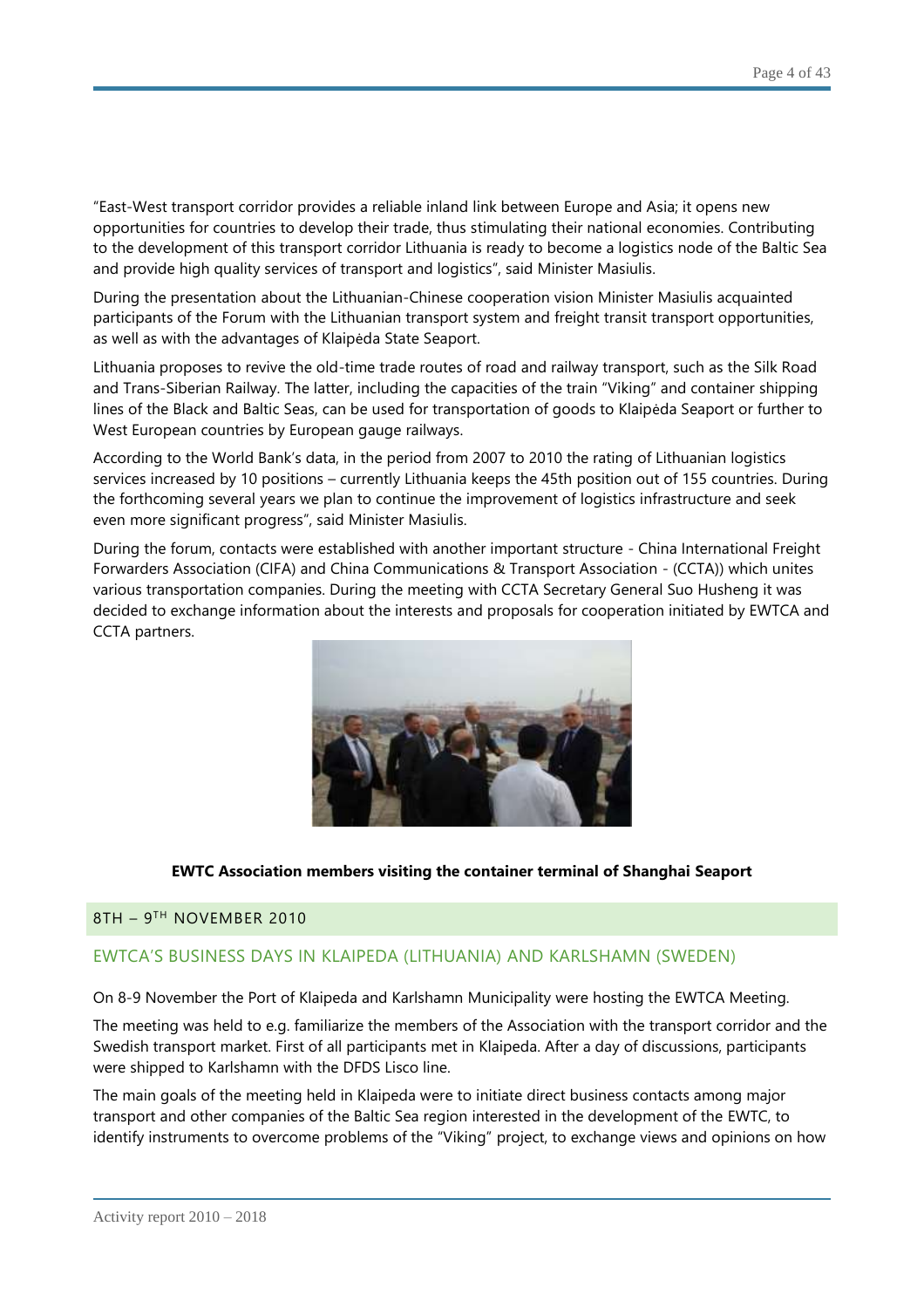to further develop Baltic-Black Sea transport chain in the North and West directions and organize teta-a tete business discussions. The motif of cooperation dominated during the meeting.



#### **Round table discussion on development EWTC during Business Day in Klaipeda**

The activities in Karlshamn began with a visit to the Port of Karlshamn, followed by networking activities and seminars on transport and logistics in the EWTC. On 9 November Mr. Sven-Åke Svensson, the mayor of the city of Karlshamn, Vice Chairman of the EWTC Association, welcomed participants in the harbor of Karlshamn. During the event Heads of logistic departments from Swedish companies (Volvo, Hennes&Mauritz, Tetra Laval and others), local transport and logistics businesses and academic institutions expressed their interest in starting the dialogue with the EWTC Association.



**Per Nilsson, Tetra Laval (Foto: Eric Sandström, Municipality of Karlshamn)**

#### 12TH-13TH NOVEMBER 2010

#### INTERNATIONAL DELEGATE CONFERENCE IN FT. LAUDERDALE (FLORIDA, USA)

The conference took place the day before the start of the annual Expo of the Intermodal Association of North America (IANA) and was organized by UIC, IANA, International Container Bureau (BIC), Coordinating Council on Trans Siberian Transportation (CCTT), Eno Transportation Foundation, European Intermodal Association (EIA), the National Industrial Transportation League (NITL) and Lithuanian Technology Platform of Intermodal Transport (LITTP - as member of EWTCA). About a hundred participants attended the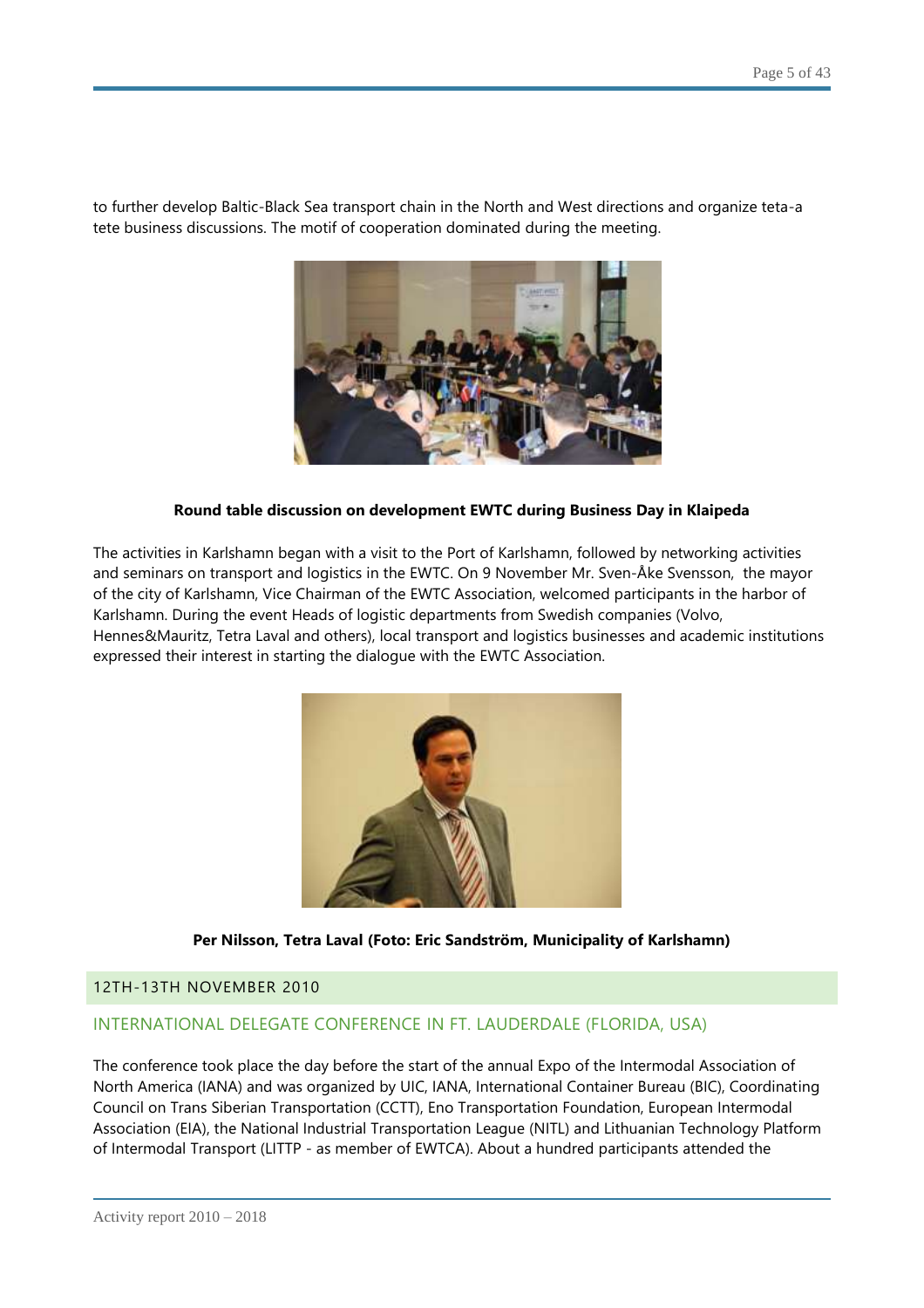conference. ALGIRDAS ŠAKALYS (as EWTC Association President) held a presentation "Joining Efforts Integrated Transport Network along EAST-WEST (Asia-Europe)" which was prepared together with Mr. Wang Peng (Euro Asia Continental Land Bridge Logistics Association, People's Republic of China). It was first EWTCA presentation in USA together with globally recognized transport associations.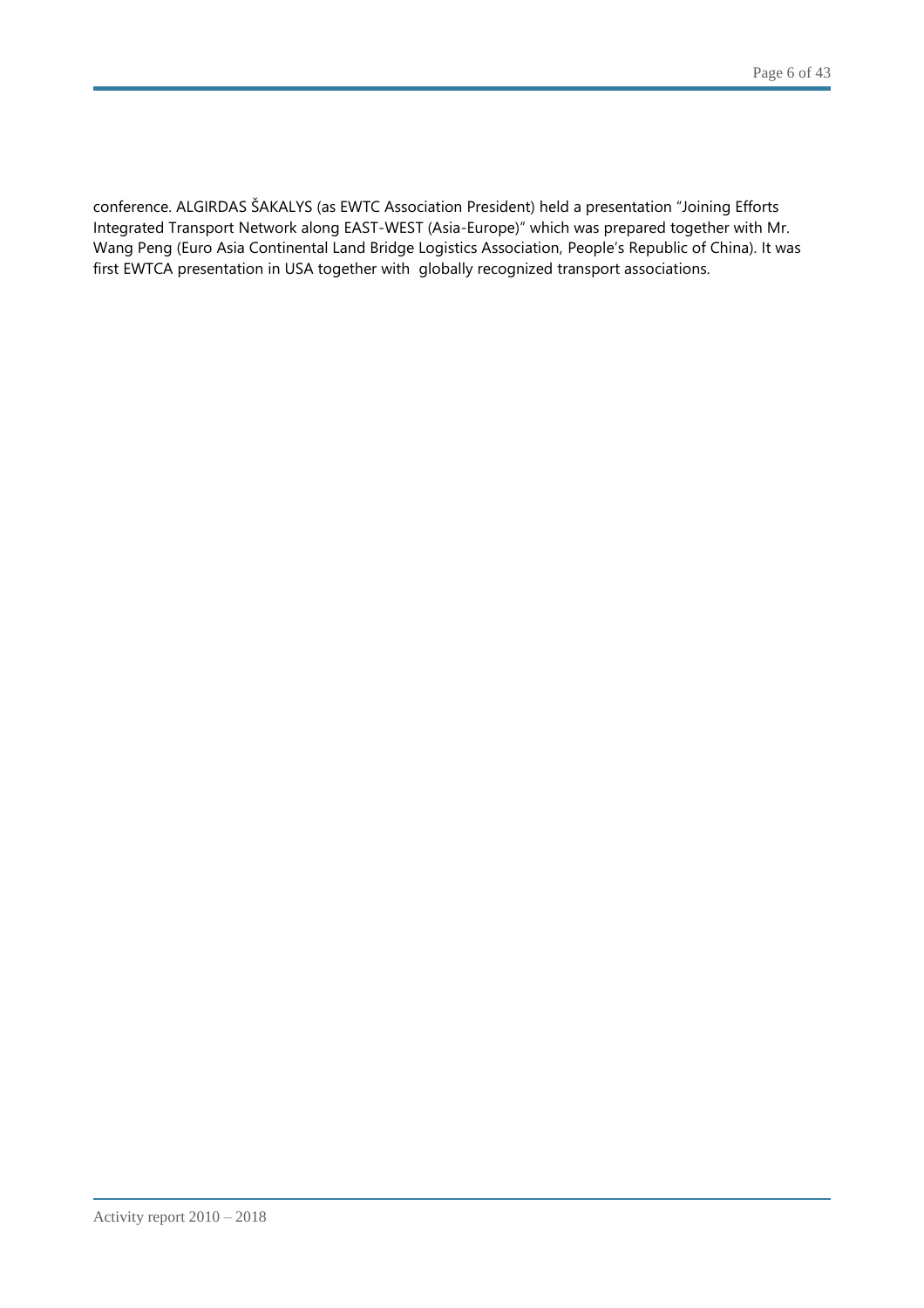### 27-28 MAY, 2011

## EWTC ASSOCIATION FORUM IN ODESSA

The conference of the Association took place in the Ukrainian port of Odessa under the title "The role of the East-West transport corridor extending economic cooperation between regions of the Southern Baltics and the Black Sea". The forum was organized by the EWTCA Secretariat and its members: Administration of Blekinge County (Sweden), the Ukrainian company "PLASKE" JSC and the Lithuanian Railways.

30 PARTICIPANTS discussed broadly and in detail the potential of the EWTC Black Sea route, its current status and positive developments of the organization on carriage of goods as well as obstacles to the efficient operation.

The Association has set its primary task to reach high level of competitiveness of the intermodal carriage corridor as well as the shuttle train "Viking" running on this route, particularly in the areas of speed, punctuality, freight safety, client information and attractive rates. The forum has become a prominent step in the coordination of customs activities of the states across the EWTC passage.

In particular, the Ukrainian and Belarusian customs chiefs agreed to make a wider use of the internationally recognized experience of the Lithuanian Customs along the EWTC. Equally important were considerations to conclude agreement between the EWTC Association and the TRACECA transport project, linking countries in the Black Sea area on common efforts in extending a high quality transport artery to Turkey, Caucasus and Central Asia.

AT THE SAME TIME, forum participants were unanimous in their views that this goal represented only the first stage of activities. The potential of the Association allows for a greater influence on the cooperation of the states linked by the EWTC, both among their businesses and among their people. The forum also discussed and revised the Association's action plan.

OF PARTICULAR INTEREST to forum participants were direct business meetings (B-2-B) held on the second day of the event, which resulted in important bilateral agreements. Members of the Association and guests took part in technical visits to the ports of Odessa and Illichivsk where one of the two branches of the EWTC corridor reaches the Black Sea and where the route of the shuttle train "Viking" comes.

#### 22ND JUNE, 2011

#### HIGH LEVEL ROUND TABLE DISCUSSION AT EUROPEAN INTERMODAL ASSOCIATION

On 22nd June 2011 (Brussels), a round table discussion was jointly organized by EWTCA & European intermodal association (EIA), with participation of members of European Parliament, on two major current topics: the key priorities of the new EC white paper on transport and the realization of a green corridor concept through the formation of intermodal transport corridors, linking Europe with third countries.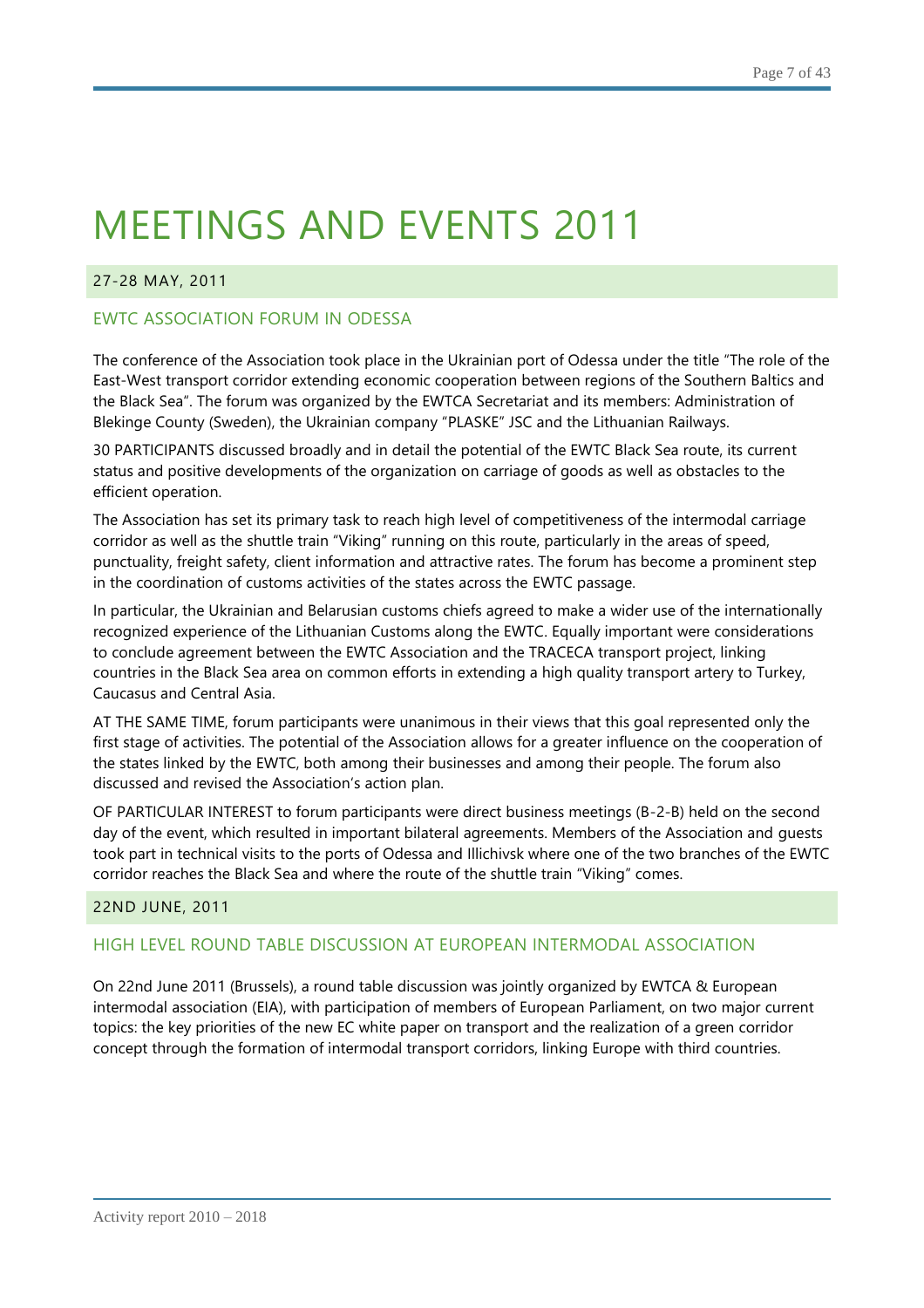#### 14TH-15TH SEPTEMBER, 2011

PRAGUE (CZECH REPUBLIC): THE CONCLUDING MEETING OF THE 19TH OSCE ECONOMIC AND ENVIRONMENTAL FORUM ON THE"PROMOTION OF COMMON ACTIONS AND CO-OPERATION IN THE OSCE AREA IN THE FIELDS OF DEVELOPMENT OF SUSTAINABLE ENERGY AND TRANSPORT",

This forum was focused on the theme of "Promotion of common actions and co-operation in the OSCE area in the fields of development of sustainable energy and transport".

The [Economic and Environmental Forum](http://www.osce.org/eea/43229) is the main and the highest level annual meeting within the economic and environmental dimension of the OSCE. Its objective is to give political stimulus to the dialogue on economic and environmental issues linked to security, as well as to contribute to the elaboration of specific recommendations and follow-up activities to address these challenges. The Forum meetings brought together more than 350 high level participants representing governments, civil society, business community and other international organizations, to engage in the dialogue and consultations on how to address and identify practical solutions for common economic and environmental concerns.

The concept and the functions of the EWTCA was presented during the Economical and Environmental Forum President of the EWTCA Algirdas Šakalys delivered a special speech during the Debate Panel devoted to the Promotion of Sustainable Transport. The Association was presented as an innovative instrument for regional and inter-regional cooperation.

The presentation also focused on the EWTCA capabilities to function as an effective organization for implementing the strategic aims of OSCE in transport sector.

#### 5TH OCTOBER, 2011

## MINSK (BELARUS): FORUM ON TRANSPORTATION AND LOGISTICS IN LITHUANIA AND BELARUS

On 5 October, 2011 the 5th Belarusian Transport and Logistics Forum took place in Minsk, it gathered over 80 companies from 10 countries: Belarus, Lithuania, Latvia, Russia, Ukraine, Kazakhstan, the Czech Republic, Austria, Sweden and Germany. On the initiative of the Ministry of Transport and Communications of the Republic of Lithuania it was agreed to organize a Lithuanian – Belarusian Forum on Transport and Logistics within the frame of the 5th Belarusian Transport and Logistics Forum. The work of the Lithuanian -Belarusian Forum was organized by the Lithuanian Business Confederation and EWTCA.

The Forum was moderated by Tautginas Sankauskas (President of the Lithuanian National Forwarders Association LINE KA) and Algirdas Šakalys (President of EWTCA ), Stasys Gudvalis (Deputy general manager of Lithuanian Railways), Mathias Roos (EWTCII Project manager). The event was well attended by representatives of local transportation and forwarding companies, and state officials.

The discussion at the Forum covered such aspects as international tendencies in development of transportation and logistics systems, innovation instruments for development of international intermodal corridors, practice in implementing leading technologies and methods of organizing international cargo transportations, experience in operational activity in transport logistics (based on the example of the Viking project), areas for improving intermodal communications between economic regions of the Baltic Sea and the Black Sea, assistance to international cargo transportations by approving simplified procedures for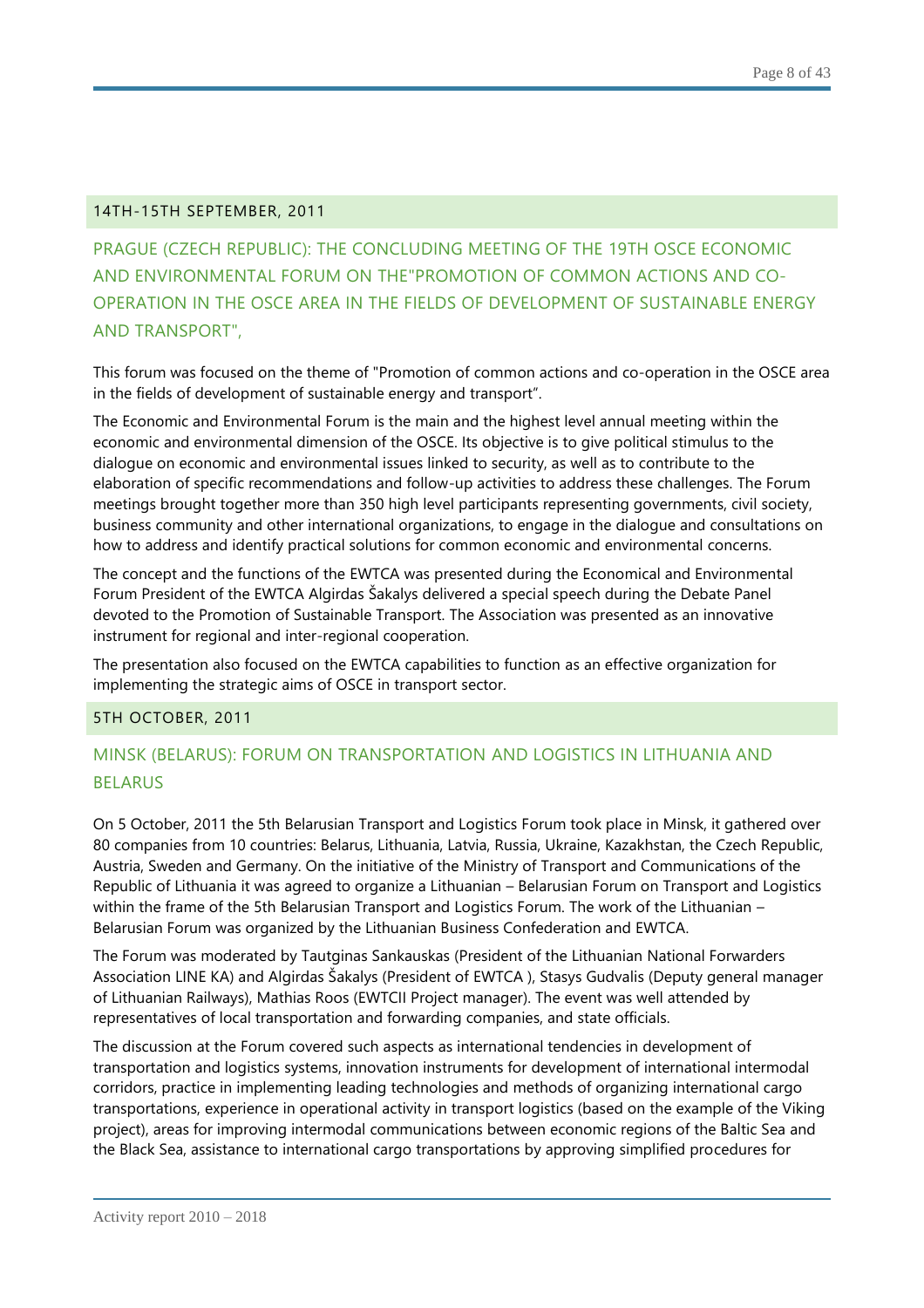border crossing. The issues of importance concerning intermodal hubs (terminals), railroad transport in land connection of sea traffic centres by cargo flows, implementation of concepts in making formalization of transportation documents faster were discussed.

#### 19TH OCTOBER, 2011

## COUNCIL MEETING OF EWTCA

The meeting was attended by 24 persons, 8 of them represented the EWTCA Council.

The EWTCA 1st year Activity Report was delivered by President of the Association Dr Algirdas Šakalys, who summed up the results, reviewed the organizational activities, and set the short-term objectives and tasks. The participants of Vilnius forum were surprised to learn how much had been achieved during the short period. The business-oriented meeting underlined the necessity of implementation of the immediate plans and projects, discussed the most important international transport development and cooperation problems.

EWTCA Action Plan 2012 was presented. It provides to establish EWTCA thematic working groups, that should identify main problems and bottlenecks in EWTC functioning, propose measures to avoid and prevent obstacles in EWTC functioning, and introduce actual measures in EWTCA activities. One of the most important objectives identified in the documents is development of cooperation between EWTCA members and stakeholders along the EWTC.

For this purpose, it was envisaged to prepare budget estimations of the Association for 2012, and plan EWTCA Forums in China (1st half of 2012) and in Germany (3rd quarter of 2012). The quarterly EWTCA newsletter, like EWTCA web portal and organization of Council meetings (2nd quarter of 2012, 4th quarter of 2012) will help to facilitate coordination and information exchange between partners, broadening usage by EWTCA members. In order to promote EWTC and EWTC Association, it was anticipated to prepare informational brochure about EWTCA members, to present EWTCA to members of the European Parliament (in cooperation with EIA, June 2012) as well as to present EWTCA in the European Commission Eastern Partnership Transport 2nd Panel (2011 December), and to provide information about EWTC activities and opportunities through mass media.

In order to expand EWTCA through attracting the stakeholders from new countries the attention will be given to the states of TRACECA network and Turkey. To deepen EWTCA relations with shippers, it is intended to collaborate with chambers of commerce, industrial federations and individual companies (through EWTCA members in EWTC countries).

The common agreement was expressed to spare the efforts in order to gain the political recognition of the EWTCA as an effective instrument to implement the EWTC Action Plan. In order to attain this goal, it is necessary to make the EWTC Action Plan part of the Strategy and Action Plan for the Baltic Sea Region.

The participants of the meeting were introduced to the launched website (www.ewtcassociation.net) and possibilities of using it.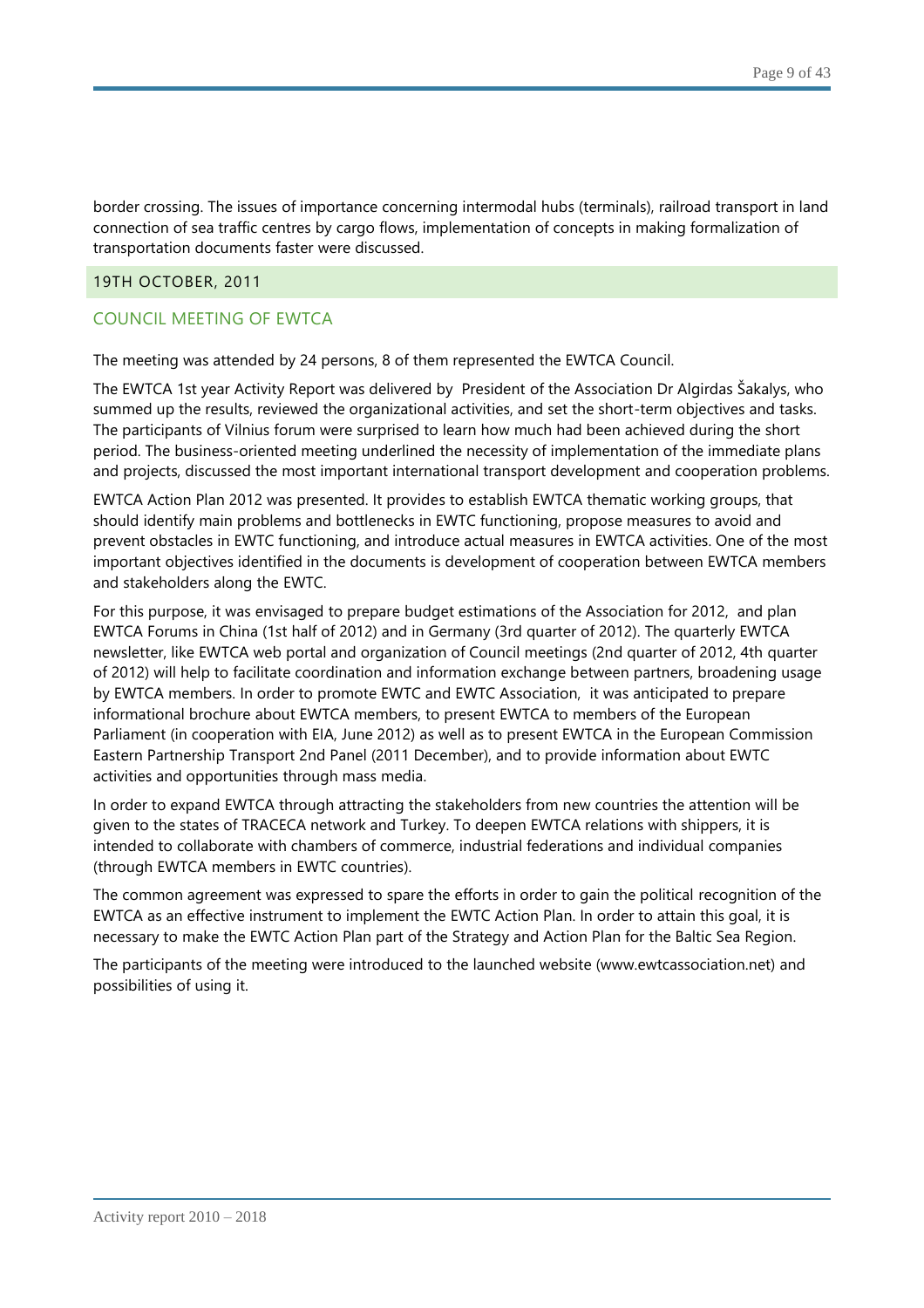## 21ST FEBRUARY, 2012

# BRUSSELS (BELGIUM): EU EASTERN PARTNERSHIP TRANSPORT PANEL ORGANIZED BY EC DG **MOVE**

EWTCA President took part with report "EWCTA - an Innovative Instrument Implementing the EU Eastern Partnership Policy on Transport". President proposed that EWTCA could serve as the Secretariat for the EU Eastern Partnership.

## 28TH-29TH FEBRUARY, 2012

## GENEVA (SWITZERLAND): UN/ECE 74TH SESSION OF THE INLAND TRANSPORT COMMITTEE

The challenges facing the transport sector and the role UNECE can play in overcoming them will be at the heart of the discussions of the [74th annual session of the UNECE Inland Transport Committee \(ITC\),](http://www.unece.org/trans/events/2012/itc74_2012.html) scheduled to take place from 28 February – 1 March 2012 in Geneva, Switzerland.

The highlight of the ITC session was the high-level policy segment on Intelligent Transport Systems (ITS). The title of the segment is "Intelligent Mobility – [thinking about tomorrow's transport"](http://www.unece.org/trans/events/2012/un_policy_segment_docs.html) and was focused on the deployment of ITS in the framework of global, sustainable mobility. It is expected to mark a milestone for future United Nations activities on ITS.

In addition to the ITS segment, a wide array of other transport-related topics were covered during the ITC session, both for decision-making and information exchange. Other agenda items include a briefing on the UNECE Plan to implement the UN Decade of Action for Road Safety, recent developments with the Pan-European and Euro-Asian Transport Networks, and an update on a new project focusing on CO2 reduction efforts in inland transport.

The UNECE ITC is a leading policy making body in the field of transport. Over the last 60 years, together with its subsidiary bodies, the ITC has provided an intergovernmental forum where UNECE member countries and contracting parties to the UN transport conventions come together to forge tools for economic cooperation and negotiate and adopt international legal instruments on inland transport.

A.Šakalys, President of EWTCA during the session presented Association's goals and its functions and interests for cooperation with the UN/ECE Inland transport committee (ITC) in developing Asia-Europe transport links. EWTC was invited to participate in ITC activity with NGO rights.

High-level representatives from 56 UNECE member States, the European Commission, international and European transport organizations, transport industry, as well as non-governmental organizations attended annual ITC session.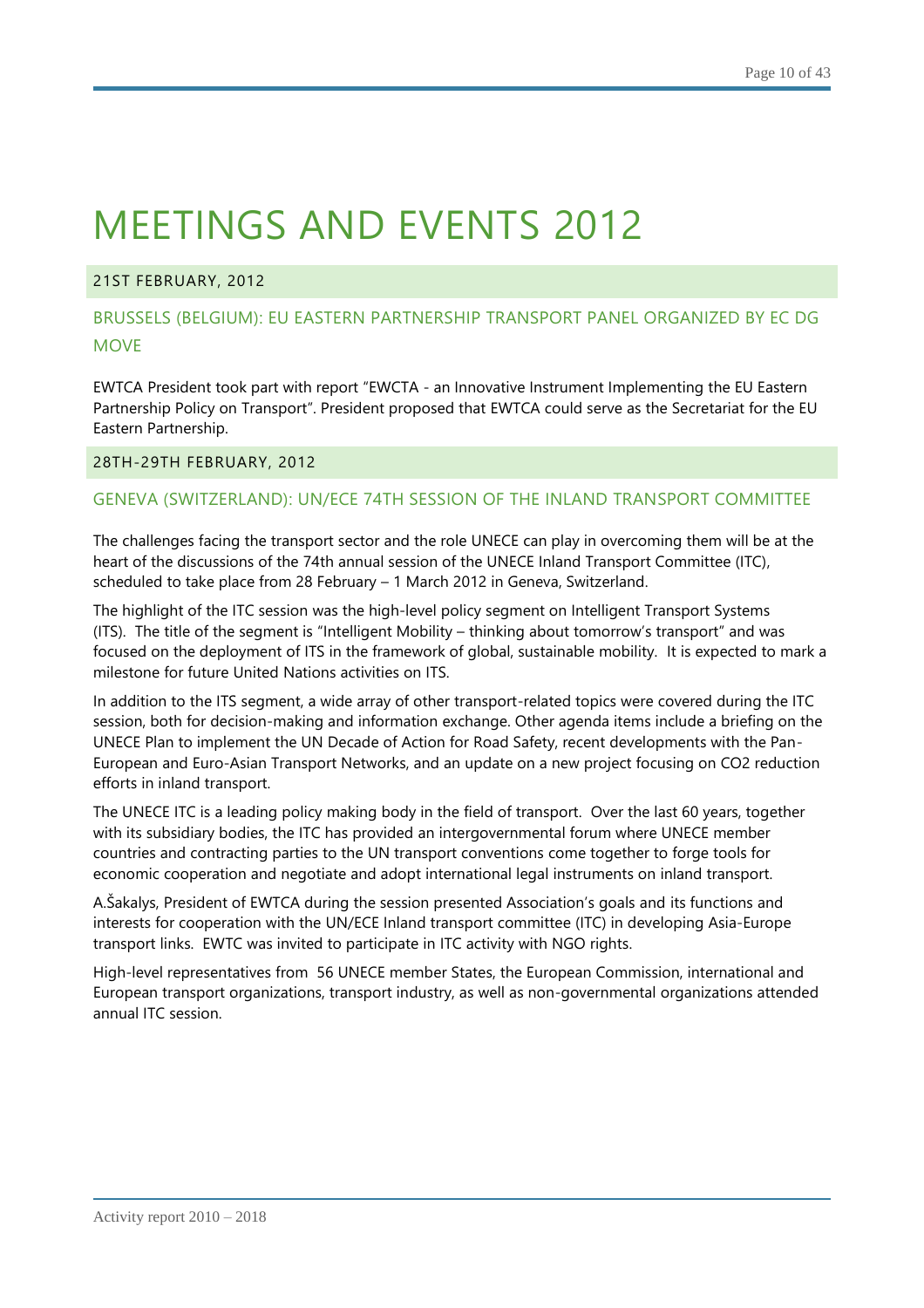#### MARCH 15TH-16TH, 2012

# EWTCA REGIONAL EVENT ALIGNED WITH 10TH ANNIVERSARY OF THE PROJECT "MONGOLIAN VECTOR", ULAANBAATAR

Regional EWTCA event was aligned with 10th Anniversary of the project "Mongolian Vector". Main topics of the event: evaluation of co-product Mongolian Vector in the past 10 years and determination of future trends; to develop a project of new routing " West-Europe – Mongolia – China" via Lithuania and Scandinavian countries; summary of discussions, and issue of a Draft Protocol and Agreement.

Outcomes of the meeting: the business representatives from Hohhot region of China actively participated in the discussions. They expressed clear interest in the future development of Euro-Asian land transport projects because of much shorter duration of transportation. All participants of the discussions stated that the port of Klaipeda (Lithuania) is attractive for forming reversible flows of goods from Europe to Asia. It can be connected via the Belarus railway network with the flows generated in the central part of Europe. It will contribute to formation of complete trains and increase the cost effectiveness of the transport project. Presently, the formation of reversible flows is the weakness of long distance land transportation process



#### **10th Anniversary of the project "Mongolian Vector"**

#### 28TH MARCH, 2012

# ISTANBUL (TURKEY): INTERNATIONAL CONFERENCE (REPORT: VIKING INTERMODAL SOLUTIONS, DEVELOPMENT AND PERSPECTIVES)

Vice Ministers of Transport of Turkey and Lithuania, other government representatives and business actors were among almost 100 participants who attended the conference in Istanbul on March 28th. The main theme was the inclusion of Turkey, intermodal shuttle service Viking, which operates between the Baltic and the Black Sea. It is said that Viking constitutes a backbone of the EWTC, serving as a best practice when it comes to multi-level governance of transport chains, cross border harmonization and collaborative business schemes.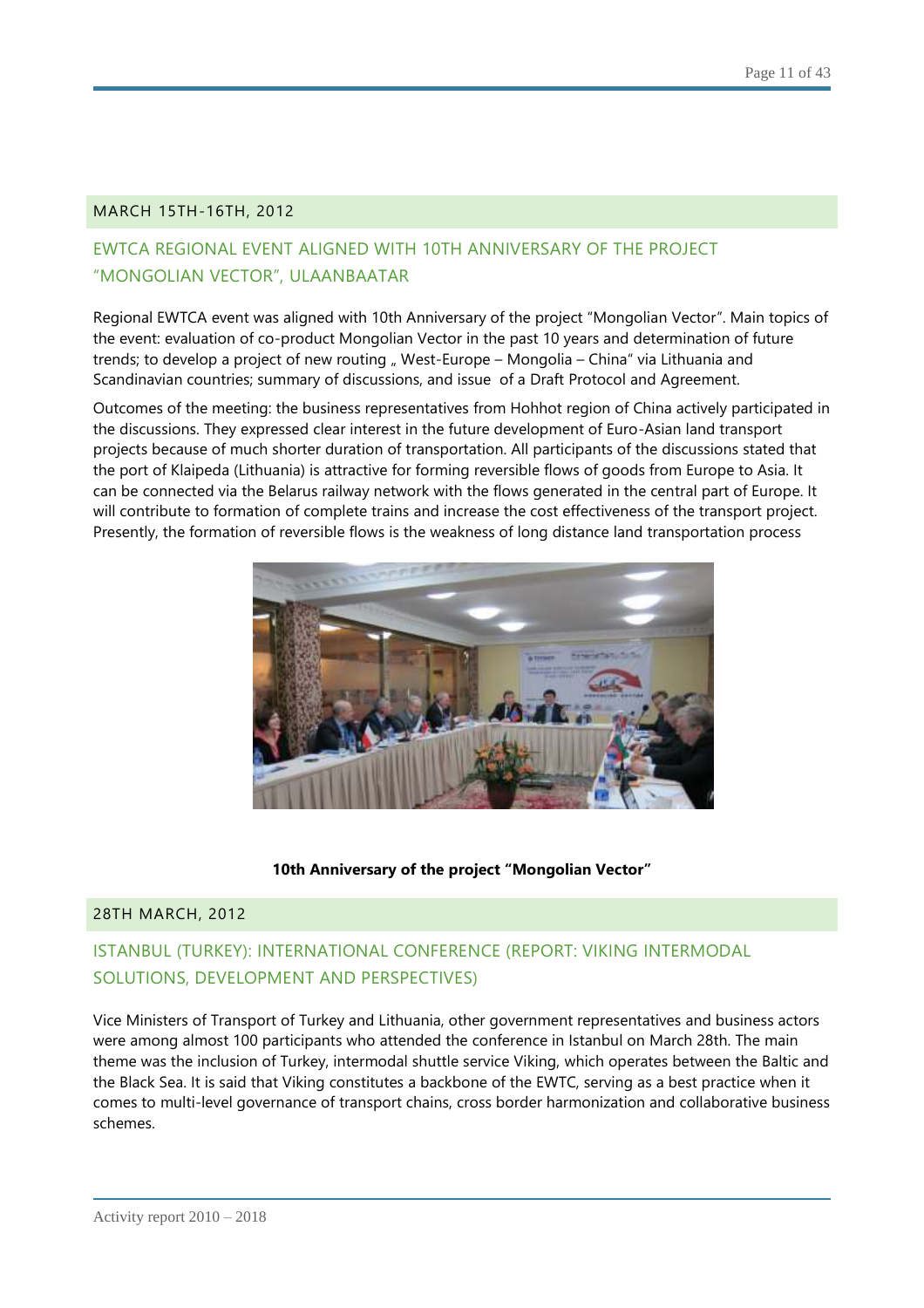The Viking serves as a well-developed link between the East and West and facilitates trade in both directions. Through agreements on national level and between private operators, several hindrances have already been removed. Border crossing issues have been high on the agenda, as well as stable and transparent pricing of the services. The agreements also serve as the basis for further development in order to enhance the sustainable performance of the Viking concept.

#### 5TH JUNE 2012

### EWTCA CHINA FORUM

During the exhibition "Transport and Logistics" held on 5 June in Shanghai, the international EWTCA organized a conference EWTCA China Forum.

The EWTCA China Forum was attended nearly by 50 participants from Belarus, China, Latvia, Mongolia, Kazakhstan, Sweden and Lithuania.

Main topics of the forum:

- Strengthening co-operation between origin, transit and consumer countries along EWTC
- The EWTC in Southern part of Baltic Sea Region –a way for co-operation between Asia and Europe
- The development of "green corridors" using advanced technology and co-modality in order to achieve higher levels of energy efficiency and reduce environmental consequences
- Promoting good governance and exchange of best practices related to the reduction of barriers and simplification of border –crossing
- From China to the European market, the -Baltic gateway
- New developments in Klaipeda Seaport –one of main transport hub in the Baltic Sea Region
- New railways and forwarding companies' initiatives in developing Europe Asia connections (container train Merkurijus, Saule and other).

Presentations were delivered by representatives of transport and logistics companies serving Asian-European trade flows, and by other outstanding experts. Representatives of the Ministries of Transport and Communications of Lithuania and China were also among the participants of the conference.

In the opening speech Eligijus Masiulis, the minister of transport and communications of the Republic of Lithuania, highlighted that "by developing Lithuanian transport infrastructure we have been implementing an advanced information systems and promoting interoperability of different transport modes necessary for the effective cargo (freight) transportation. We are ready to provide high quality transport services and envisage great perspectives in developing transport projects connecting the Baltic Sea region with Asia and other regions of the East-West Transport Corridor."

An interesting presentation "Development of the Container Train "Mongolian Vector" within the Context of EWTC Association" was prepared by Baatar Purevchuluun (Mongolia) and Na Shun (China). Partners from Mongolia, Belarus and Russia commenced the Project back in 2002. Today it is a regular container block train running every two weeks and reaching the destination (Ulaanbaatar - Brest) in 15 days. In 2005 Huh Hot province (China) has also joined this Project. In 2010 partners of the "Mongolian Vector" became members of EWTCA. Since then project executors have been looking for an opportunity to expand the Project to new countries and first of all to Lithuania and Sweden. The final, especially important part of the forum was arranged for tete-a-tete meetings initiated by EWTCA partners and their business interests.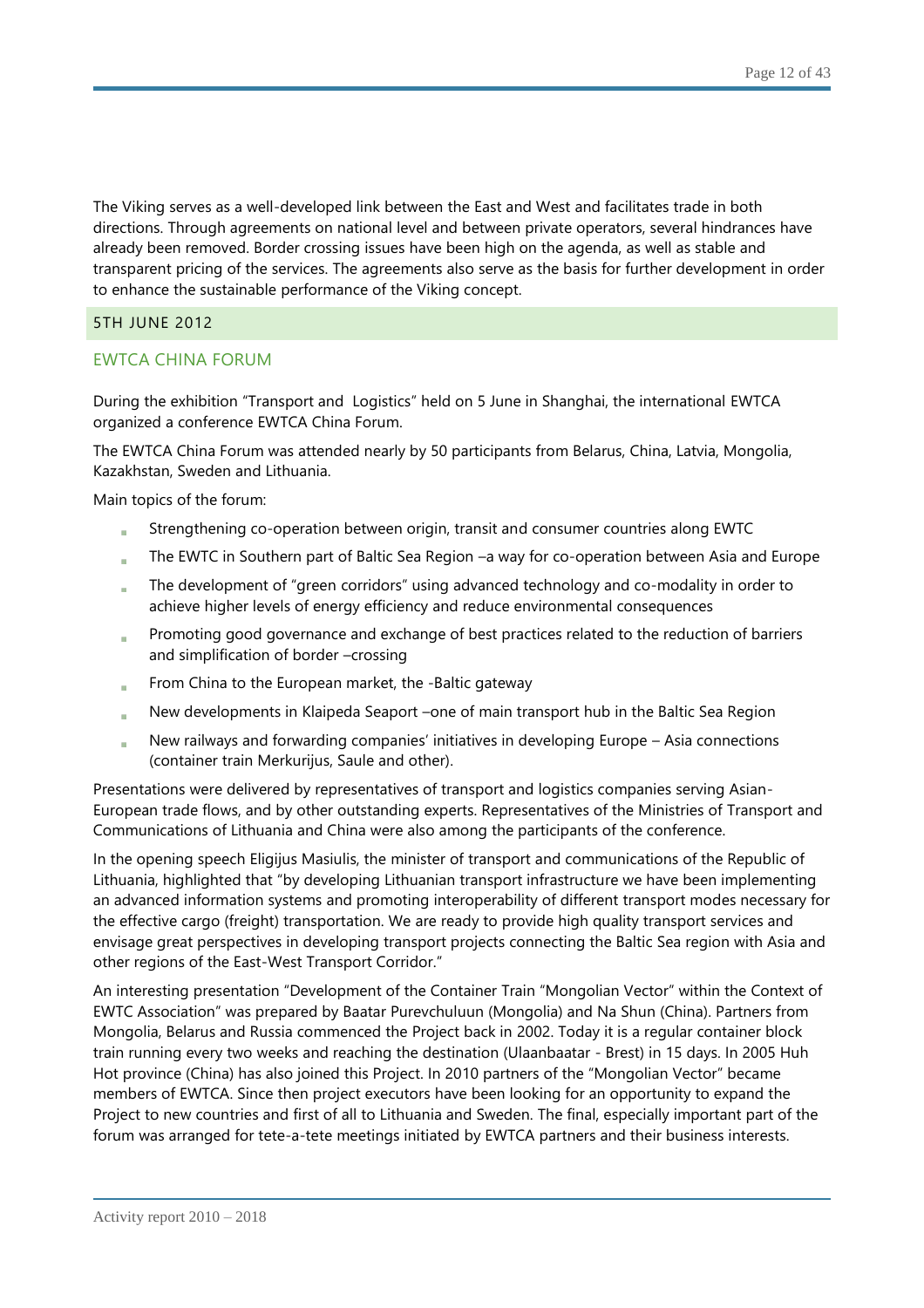### 28TH JUNE, 2012

## COUNCIL MEETING OF EWTCA

EWTCA Council meeting was held on 28 June 2012 in Vilnius (Lithuania) and was attended by almost 40 participants (EWTCA Council, members and new candidates).

Mr.Algirdas Šakalys (President of EWTCA) chaired and opened the meeting. Mr.Stasys Dailydka (Director General of JSC "Lithuanian Railways") welcomed the participants who gathered to EWTCA Council meeting with the aim to develop EWTCA. Participants discussed important questions regarding the EWTCA activity plan for 2013-2015.

Five new members joined EWTCA: Belarusian Association of International Forwarders (Belarus), NetPort.Karlshamn AB (Sweden), Šiauliai Municipality (Lithuania), Šiauliai airport (Lithuania), Transport Economics Centre University of Maribor (Slovenia).

Information on the EWTCA activities since October 2011 until June 2012 (including events in Brussels, Geneva, Ulaanbaatar, Istanbul, Rotterdam, Shanghai) was presented, including new priority tasks of the EWTCA after the completion of the EWTCII project.

A partnership plan between the EWTCA and the ICITAP was presented by Mr. Vytenis Ališauskas, Assistance Coordinator for Customs of the Republic of Belarus and Ukraine (ICITAP, United States Department of Justice).

Cooperation between the EWTCA Association and the International Criminal Investigative Training Assistance Program of the Department of Justice was discussed. The main idea is to implement new technologies for freight monitoring and procedures in the route Turkey – Sweden. The main request of the ICITAP to the Association is the assistance in selecting the companies along this direction.

Information Broker system was presented by Mr. Per-Ola Clemedtson, NetPort (Sweden).

EWTCII project recommendations on EWTCA structure development and future perspectives was presented by Mr. Ulf Johansson, SWECO.The basic proposals on the EWTCA structure are: EWTCA General Meeting, Executive committee (President + Vice-president), Coordination Council, Permanent secretariat, Partners, Observers, Geographical contact points, Temporary work groups.

#### 13TH JULY 2012

# CONSULTATIVE MEETING ON COOPERATION BETWEEN ROTTERDAM SEAPORT AND MEMBERS OF THE EWTCA

The main goal of the meeting was to introduce Rotterdam Seaport authorities with tasks, functions and activities of the EWTCA in order to establish co-operation with the larger European transport hub.

Outcomes of the meeting: during the discussions it became clear that one of the themes of potential cooperation could be railways link Rotterdam – Kaunas development as one of the transport links between the North Sea and Baltic Sea region.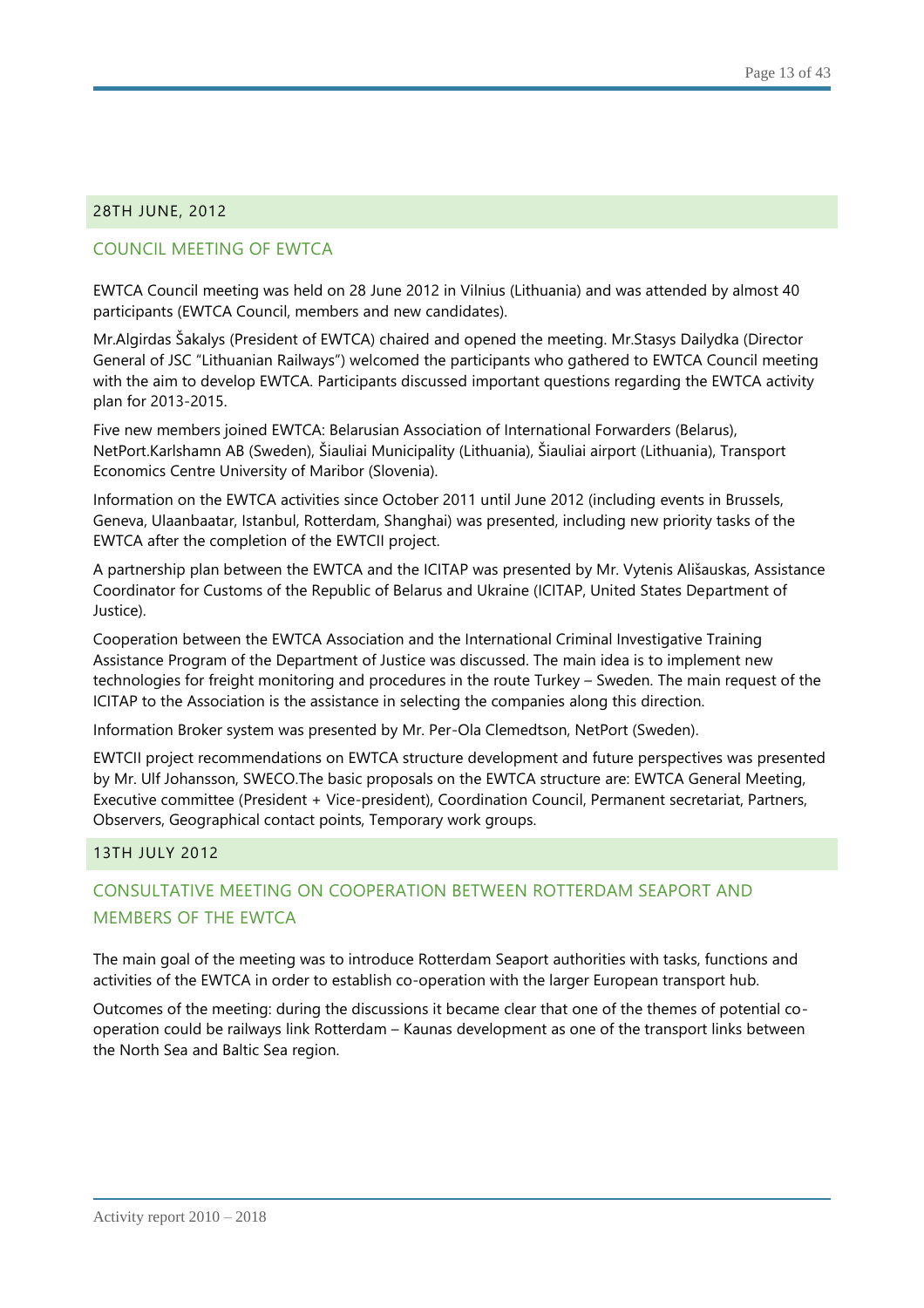## 23-25TH OCTOBER 2012,

### EWTCA BERLIN FORUM

EWTCA Berlin Forum was organized by EWTCA Secretariat and LNBB | LogistikNetz Berlin-Brandenburg e.V., and co-financed by the European Commission and Regional Funds.

The main objective of the Berlin Forum was to continue the dialogue between the Association partners on further effective development of intermodal transport links between Asia and Europe. The Forum also aimed to promote a dialogue on the EU Eastern Neighboring Policy including transport link between the Baltic –Black Sea regions. The Forum was attended by more than 50 participants from 8 countries (Belarus, Belgium, Denmark, Germany, Lithuania, Russia, Sweden and Ukraine). The second day of the Forum (26 October) was mainly devoted to tête-à-tête meetings. Business, research and public sector representatives could communicate with each other and discuss relevant future cooperation issues related to the development of the EWTC.



#### **EWTCA Berlin Forum**

Ms. Eva Molnar, Transport Director at the United Nations Economic Commission for Europe (UNECE), sent a welcome letter to the participants of the Forum where she emphasized the importance of the EWTCA initiative in developing transport and logistics relations between Europe and Asia and especially in accelerating transport operations between the two continents. At the same time she suggested the cooperation between EWTCA and the Project "Euro-Asian Transport Links" (EATL) initiated by the UNECE. A synergy of the two projects could be beneficial for all the countries and businesses along the EWTC.

#### 3RD DECEMBER 2012

#### EWTCA COUNCIL MEETING

EWTC II Project's main outcomes presented by Mrs. Anna-Lena Cederström, Blekinge Regional Director; EWTCA Activity Report 2012 and EWTCA Action Plan survey approved by EWTCA Council members.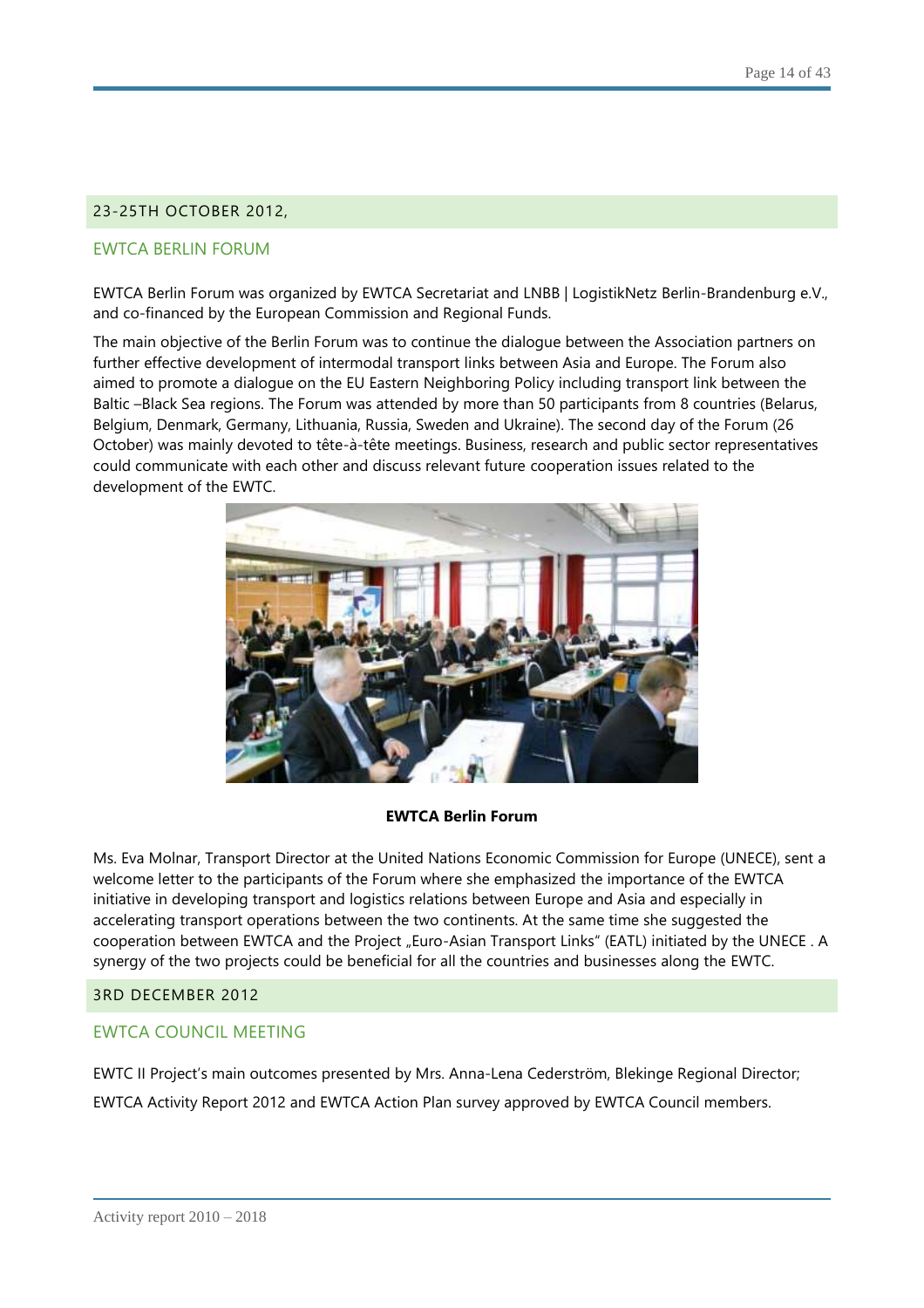The EWTCA's Working groups and EWTCA contact points established. The tasks and functions of Working Groups have been specified according to the results of the EWTCA membership survey. The Council has approved the first two contacts points: NetPort (Sweden) and PLASKE (Ukraine).

The meeting has also approved Mark Miller the EWTCA Ambassador in Asia (Honkong). The Council agreed to ask Mr.Peter Wolters (European Inytermodal Assiciation) to become the ambassador in Europe.

Information broker system was presented by NetPort (Annex 6)

EWTCA made a decisions concerning EWTCA budget issues and membership categories.

The EWTCA Council meeting has approved new members from Ukraine: company PPL 33-55 LLC implementing the national"one window" system in Ukraine, and the Ukrainian Transport Forwarders Association UKRZOVNISHTRANS.

Agreement on cooperation (EWTCA and Infobalt association)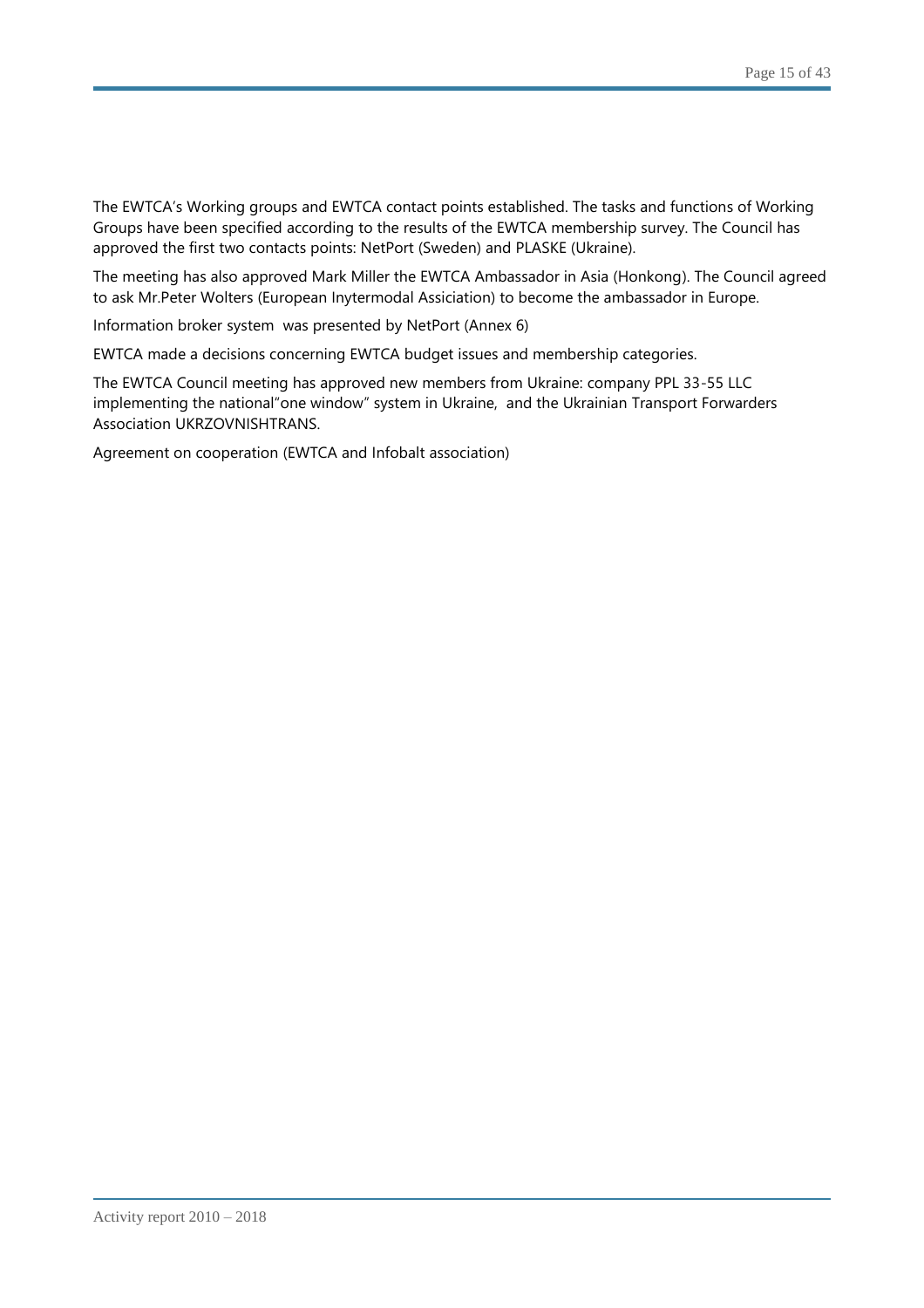## 23RD JANUARY, 2013

## EWTCA COUNCIL MEETING

Approval of the proposed EWTCA LONG TERM OPERATIVE Strategy document with EWTCA LONG-TERM ACTIONS, where EWTCA is a key driver:

- For further EWTC development and promotion of cooperation among the stakeholders along the corridor
- For the dissemination of European good practices in freight logistics and green transport in BSR, as well as in the Eastern Neighborhood countries
- Representing the interests of EWTCA partners in the governmental institutions and in the international organizations.

Final composition of EWTCA working groups with the identified main tasks and functions was established.

R&D platform's **first proposal** and BSR TransGovernance project was presented for EWTCA members.

#### 28TH-29TH MAY 2013

# EWTCA ODESSA FORUM 2013 "EXTENDING TRANSPORT LINKS AND OPERATIONS BETWEEN BALTIC –BLACK SEA REGION IN FRAMEWORK OF THE EU EASTERN NEIGHBOURING POLICY"



Forum of the EWTCA ""Extension of transport connections between the regions of Baltic and Black Seas in the framework of EU East good neighborliness policy" was organized in Odessa on 28 May, 2013. According to the welcome speech of Vasiliy Zubkov (PLASKE JSC) conduction of the Association Forum is becoming a tradition. It became an integral part of the International Transport Week.

The main Forum's aims were to promote the dialogue between the main stakeholders of Baltic and Black sea regions on the following issues: extending transport links and operations between the Baltic-Black sea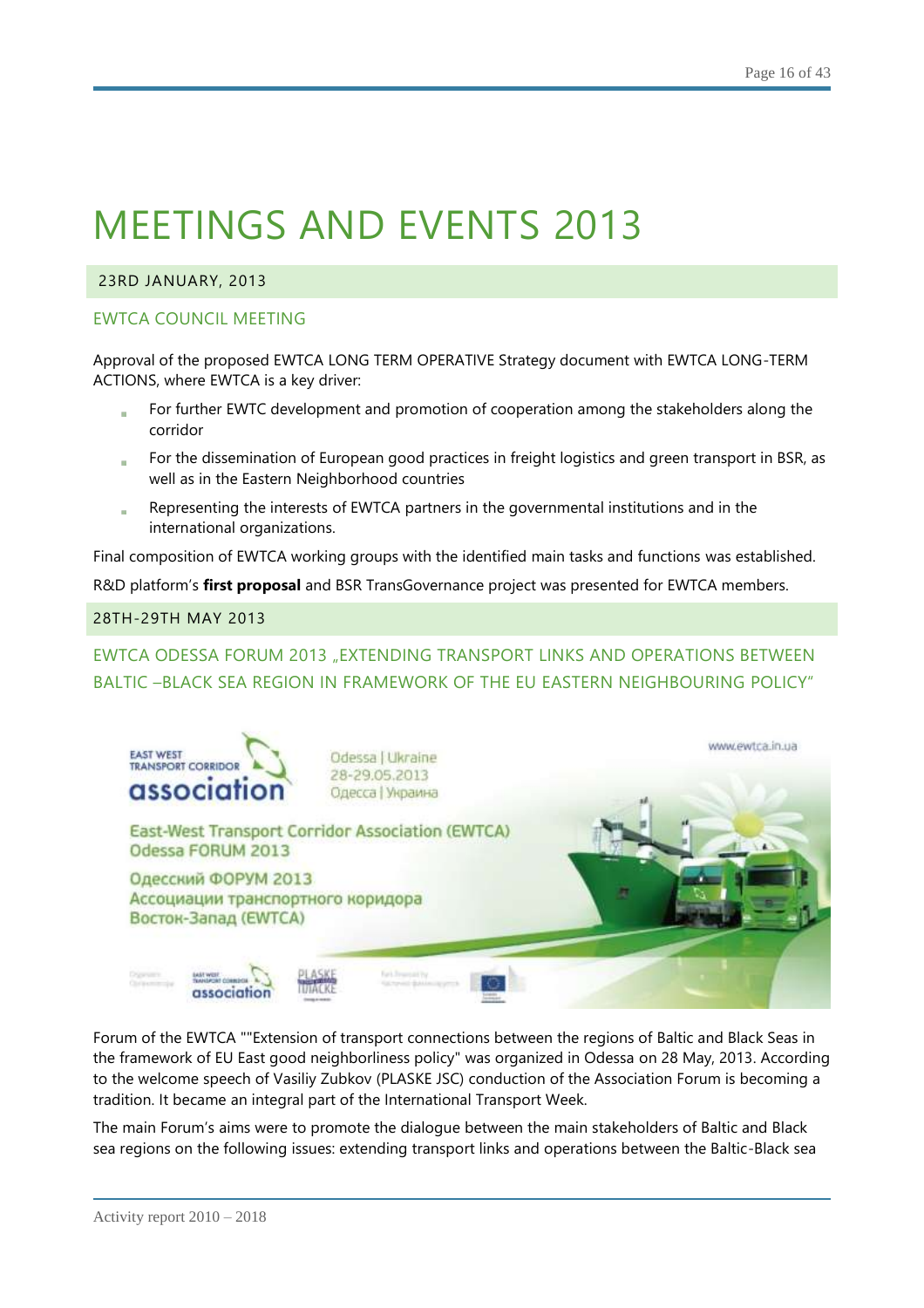regions, strengthening EWTCA as a tool for the interregional co-operation; closer market integration built on the established research and innovations partnership and development of green transport.

During the opening ceremony, Vice Minister of the Ministry of Transport and Communications of the Republic of Lithuania Mr Saulius Girdauskas thanked the organizers for the opportunity to hold Forum of EWTCA in Odessa for the second time. "Today Ukraine marks a positive trend in simplification of trade procedure. The implementation of a unified system of "single window" allows rapid exchange of relevant information about foreign trade and acceleration of the process of delivery of goods. In particular, today we take notice of the new design concept of the "single window" linking the Baltic and Black Seas," said Mr Girdauskas.

Mr. Šakalys, President of EWTCA, noted that the primary target of the Forum is promoting the development of a constructive dialogue between the main players of transport and logistics of two Regions – the Baltic and the Black Seas. There are some obstacles on the way of integration because the majority of the countries of these regions belong to different political and economic areas (Communities).

During the Forum the following topics were discussed:

- Practical examples of cooperation in the field of industry and trade between the regions of Baltic and Black Seas
- Improvement of international cargo connections connecting sea and inland terminals
- Role of logistics centers in the regions of the Black and Baltic Seas
- Experience of transport logistics operators in the regions of Baltic and Black Seas
- Development of green corridors using advanced technologies and different modes of transport in order to achieve higher level of energy efficiency and decrease the influence on the environment
- Promotion of good governance and exchange of good practice concerning elimination of barriers, and cross-border process facilitation along the international corridors including the use of new technologies in the cross-border procedures
- New developments of a Single Window concept along the connections of the Baltic and Black Seas.

The Forum proved that EWTCA is not a declarative "paper" institution. It is becoming a real interactive platform for productive cooperation between the regions, states, and mostly between people (transport and business management). The event was attended by almost 80 participants from Belarus, Dania, Estonia, Hungary, Lithuania, Moldova, Poland, Romania, Russia, Singapore, Sweden, Switzerland and Ukraine.

The Forum served the development of cooperation along the EWTC between railway companies, forwarders, terminal operators, maritime companies, port authorities and companies, representatives of public authorities and transport researchers.

#### 26TH-28TH SEPTEMBER, 2013

## THE EURO ASIA ECONOMIC FORUM 2013 (XI'AN, CHINA)

The Euro Asia Economic Forum 2013 was held on 26-28 September in Xi'an (China) and attended by over 3000 participants from more than 70 countries. Besides the issues related to Asia-Europe financial and economic cooperation, China's Vice Prime Minister Mr.Wang Yang who participated in the opening ceremony of the Forum, mentioned the importance of the development of the 'Silk Road' between Asia and Europe and highlighted that this road crosses the territories of 40 countries with 3 billion citizens. The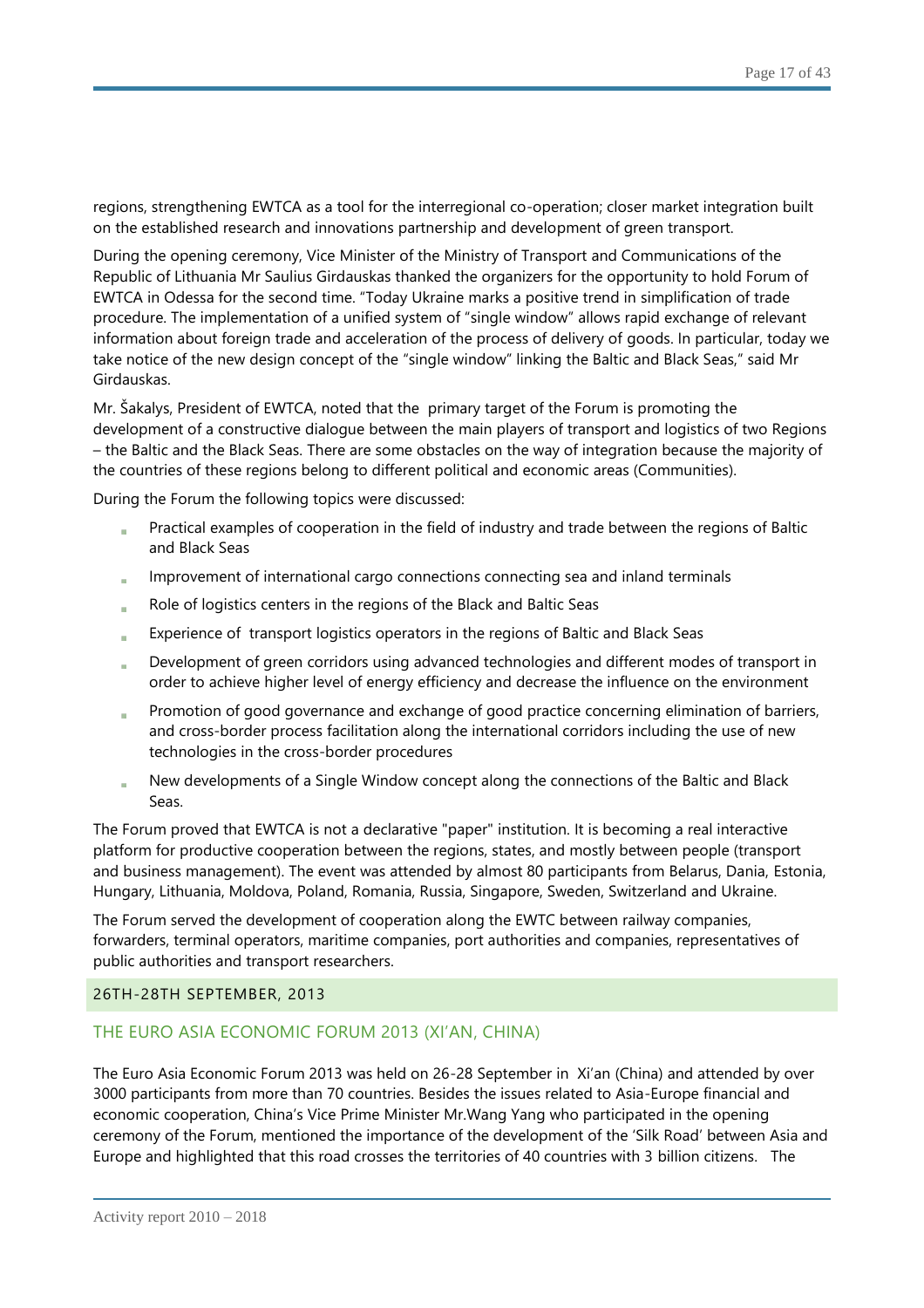importance of this political guideline was also confirmed by the structure of the Forum where the problems of the Asia-Europe continental landbridge have been considered during a separate session of the Forum (sub-Forum) where EWTCA President Dr.Algirdas Šakalys delivered presentation. He addressed the audience of about 500 participants with the presentation "Baltic intermodal Transport Corridor as a promising section of the Asia [–Europe Continental Landbridge"](http://www.ewtcassociation.net/wp-content/uploads/2013/10/A.Sakalys-EAEF-2013-09-27.pdf), **EWTCA activities that focuses on strengthening the cooperation between EWTC partners, as well as, development of partnership network.** This is done through a wide range of activities, the most important of which are: dissemination of information and development of dialogues on offers and needs with the partners. Identification and removal of bottlenecks was mentioned among EWTCA priorities. One of the main bottlenecks in terms of the system performance are the delays in the transportation process due to documentation and clearance procedures at border crossings and modal shift points in this area.

The speakers of the plenary session have been kindly accepted by the Mayor of Xi'an (with more than 10 million population). During the reception the Mayor expressed his gratitude to the speakers of the plenary session for sharing their best practices and invited them to pursue cooperation in the above field. During the reception President of EWTCA had an opportunity to associate and make potentially beneficial contacts with the representatives of major transport companies and transport/logistics hubs, as well as with the representatives of the administrative structures, including Mr. Li Pingwei, Deputy Director of the International Trade and Logistics Park of Xi'an, Mr. Li Shuqiu, Director of the Logistic Council of Chongqing Municipal Government, Dai han Sheng, one of the authorities of the CRCT (China Railway Container Transport), Jianjung Zhao, representative of Europe International Bloc Train and other important persons, including the key players of European transport logistics. Together with Mr. Jos Marinus, President of European Logistics Association (ELA) Dr.Algirdas Šakalys discussed the opportunities of cooperation between EWTCA and ELA within the framework of bilateral membership or cooperation agreement.

#### 11TH – 12TH NOVEMBER, 2013

# PROJECT VILLAGE AT THE EU STRATEGY FOR THE BALTIC SEA REGION FORUM IN VILNIUS, LITHUANIA

Invited by the European Commission, EWTCA took part in the project village at the EU Strategy for the Baltic Sea Region Forum in Vilnius, Lithuania on 11 – 12 November, 2013. The stand of EWTCA was visited by private stakeholders, researchers, BSR priority area coordinators and representatives of the European Commission.

#### 12TH DECEMBER, 2013

#### EWTCA MARCHAIN MEETING IN MALMO

The main task of the EWTCA-MarChain meeting was to introduce MarChain with EWTCA activity and provide information on BSR Flagship project "Development of green transport in the BSR". The meeting was attended by 10 experts from 4 countries. The main outcomes of the meeting: representatives of the University of Turku, Riga Technical University, Latvian Logistics Association and Gdynia Maritime University expressed their willingness to join to flagship project network; all the participants agreed to co-operate in the preparation of proposals for Horizon 2020 projects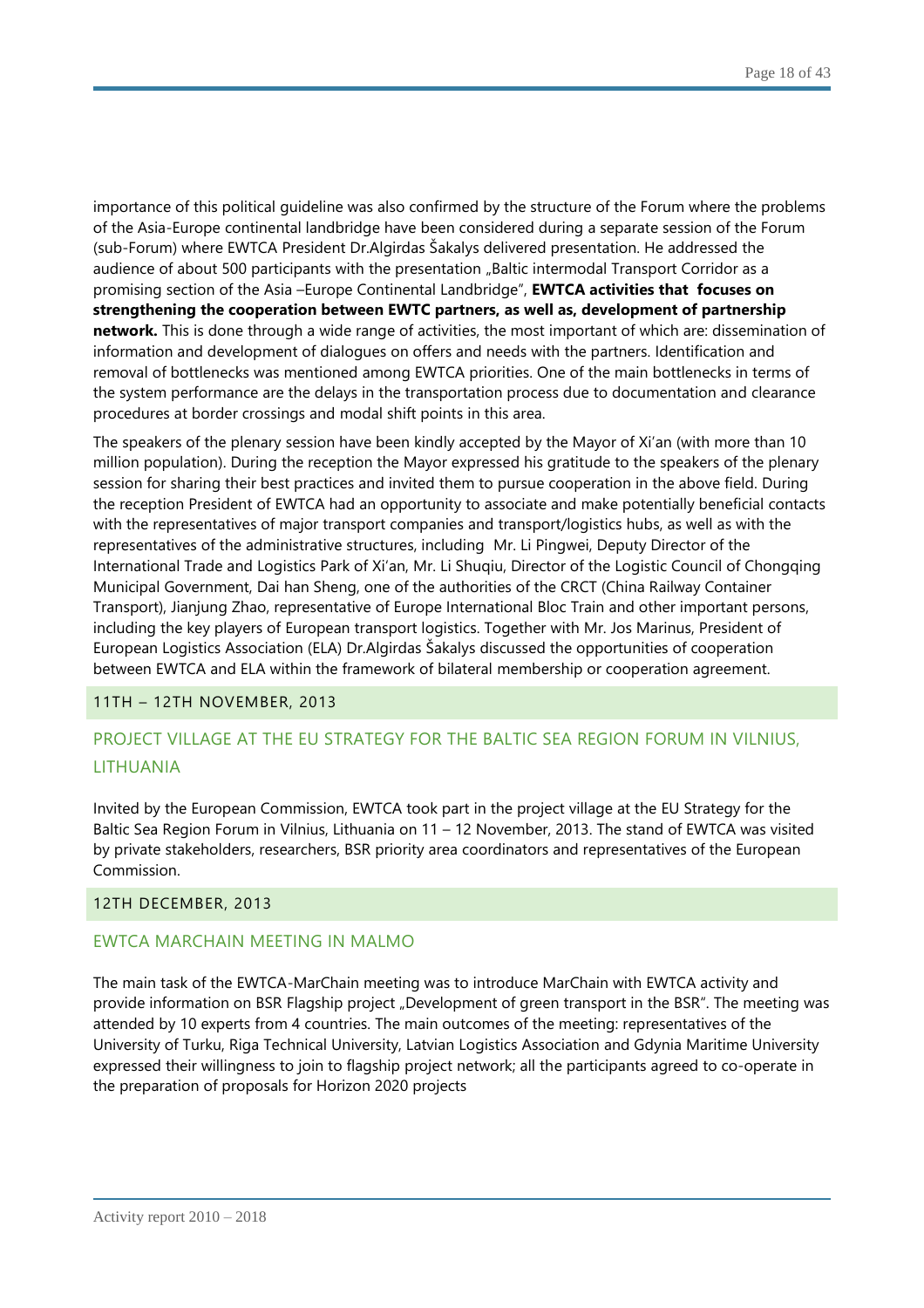### 23RD JANUARY, 2014

### EWTCA COUNCIL MEETING

Report of EWTCA President on the activities in 2013, including the report on the EC Grant Agreement (Agreement No 2011CE 160AT063) was presented by Algirdas Šakalys.

Participants of the meeting decided:

- To approve the report of EWTCA President and the activity of EWTCA in 2013
- To approve EWTCA events and activities organized by using the EC co-financing (pursuant to the Grant Agreement No 2011E160AT063), as well as the Financial Report on the use of the Grant fund
- To continue development of the network of EWTCA local (national) points. To recommend Wismar University to initiate formation of EWTCA Germany's partners' local (national) point
- To approve (in principle) the membership of the Kant University and submit the application of Kant à. University to EWTCA members for consideration and approval
- To approve EWTCA work plan for 2014, including the guidelines for work packages (groups)
- To approve the plan of EWTCA events in 2014
- To approve the proposal of EIA concerning pursuance of EWTCA branch functions and, consequently, to exempt the EIA from the membership fee. The final decision will be made during EWTCA Council meeting after analyzing the draft cooperation agreement between the EIA and EWTCA on this issue

#### 25TH-27TH FEBRUARY, 2014

# EWTCA PARTICIPATION IN UN/ECE INLAND TRANSPORT COMMITTEE 76TH ANNUAL SESSION IN GENEVA

Participants of the General Session discussed strategic questions of horizontal policy nature: innovations for sustainable inland transport and mobility (including intelligent transport systems), climate change and transport, assistance to countries with economies in transition, environmental aspects of transport, as well as strategic questions of sectoral nature: Euro- Asian Transport Links (EATL), Road safety, Rail transport (unified railway law), development of intermodal transport and logistics, transportation of dangerous goods and other questions. It was agreed that EWTCA will be invited to take part in the Inland transport Committee activity focusing on work in three Committee structures: Working Party on Intermodal Transport and Logistics; Group of experts on Euro –Asia Transport links and Working Party on Rail Transport.

It is very important to note that EWTCA as an NGO will have an opportunity to take part in the discussions of the Committee before making decisions.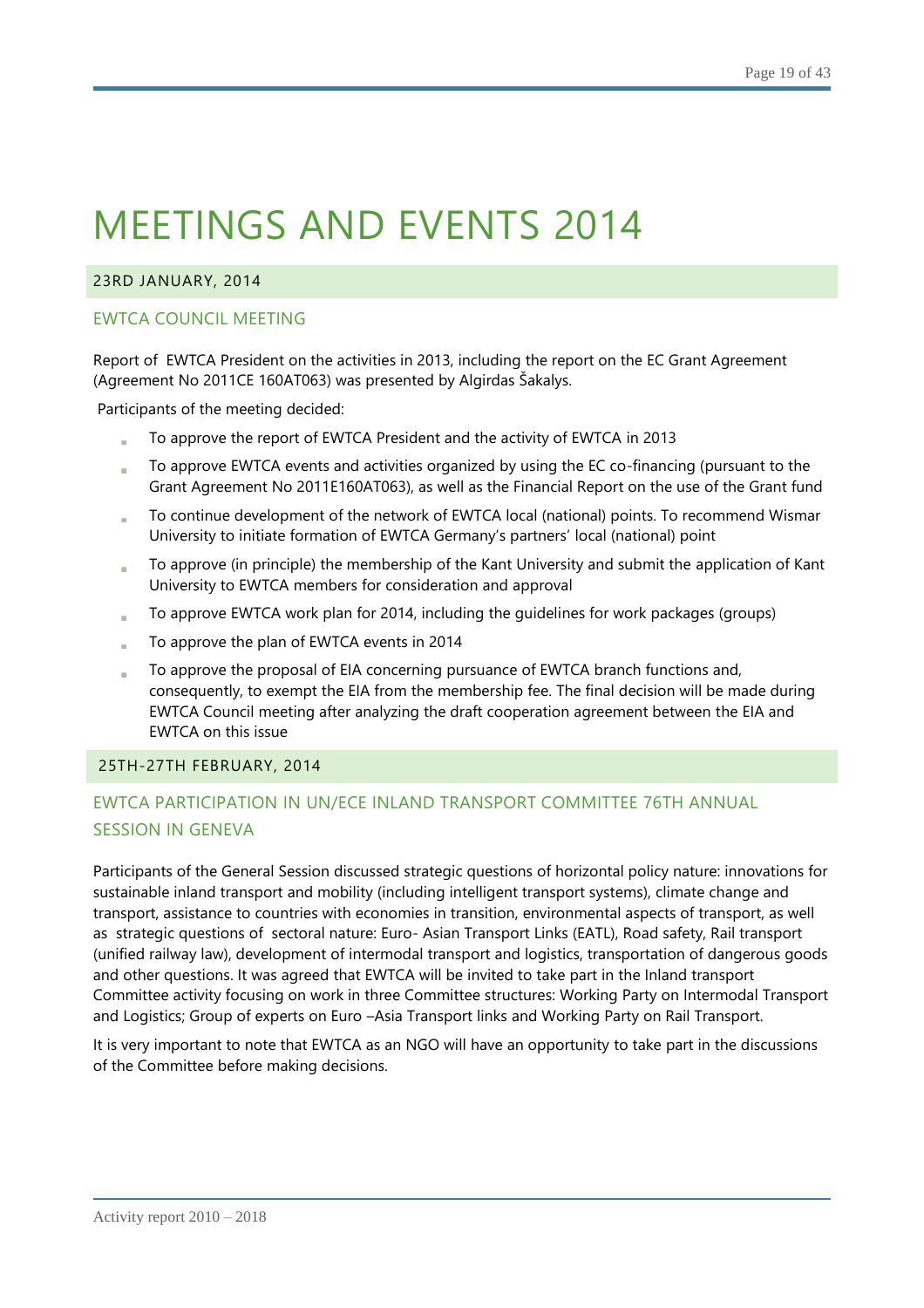

ITC **session**

## 3RD-4TH JUNE, 2014

## EXCHANGE OF VIEWS ON THE STATE OF PLAY OF THE MACRO-REGIONAL STRATEGY FOR THE BALTIC SEA

During the ECO Section meeting on 19 May participants exchanged the views on the state of play of the macro-regional strategy for the Baltic Sea Region (on the eve of the 16th Baltic Development Forum and the 5th Annual Forum of the EU Strategy for the Baltic Sea Region, both taking place in Turku, Finland, on 3-4 June 2014). Participants of the discussion included: Mr Axel Rød (DG REGIO), Mr Filip Hamro-Drotz (EESC, Senior Advisor – Confederation of Finnish Industries EK), Mr Algirdas Sakalys (President of the EWTCA) and Mr Michael Smyth (EESC).



#### **ECO Section meeting**

#### 16TH JUNE 2014

## TRANSPORT FORUM IN BEIJING 2014

President of EWTCA participated in Transport Forum in Beijing and delivered the presentation "Baltic intermodal transport corridor as a promising link with the New Silk Road". The presentation was based on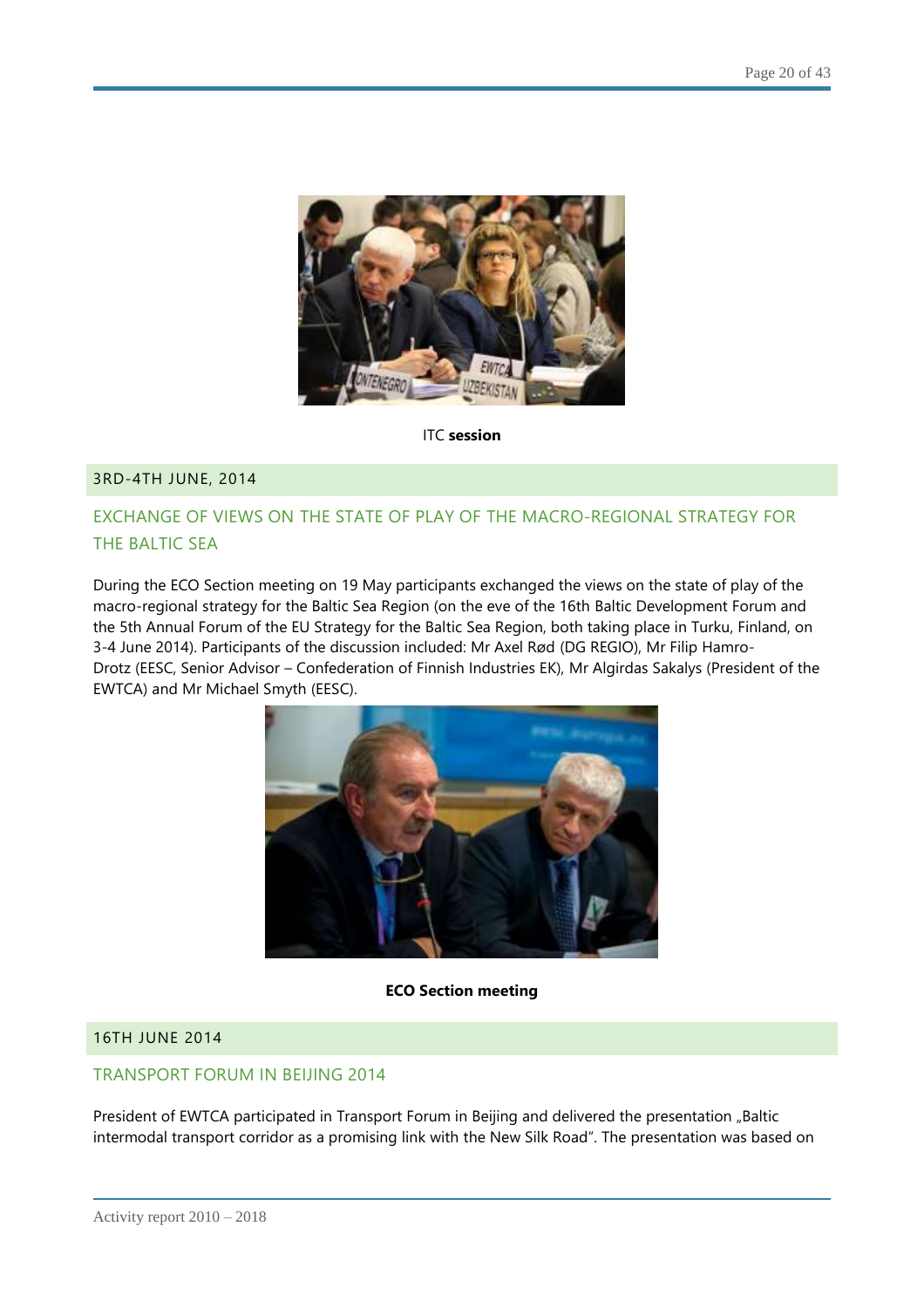the outcomes of EWTCII Project, as well as on the outcomes of the first four years of EWTCA activity in developing the EWTC in the southern part of the Baltic Sea.

THE FOCUS was given to the following future oriented strategic targets:

- Ideal utilization of infrastructure
- Competitive logistics and transport system
- Increased efficiency/productivity of logistics processes
- Balanced provision of goods and services
- New models of integration of long distance and last mile transportation
- Promotion of transition from independent supply networks to open networks where resources are compatible, accessible and easily interconnected
- Establishment of international research platform along the EWTC.

THE EFFORTS have also been taken to get China's transport business and research companies interested, and demonstrate that Baltic Intermodal corridor could serve as an effective link with the New Silk Road Project in serving global Asia-Europe trade flows. The fact that Baltic Sea region economies are being developed by two complementary models was also taken into consideration. The Scandinavian countries Sweden, Denmark and Norway are moving towards knowledge driven model, whereas the Baltic States, as well as Germany and Poland are more focused on the trade driven model. Cooperation between the countries with different models in common projects (one of them is Baltic intermodal transport corridor) allows to reach synergy in strengthening competitive capacity of the project. The potential business interest map was also demonstrated during the presentation.

During the bilateral meetings B2B (face-to-face) ESPECIALLY important was a constructive dialogue with Mr.Liu Xuede, CIFA Secretary General. During the meeting with Mr.Liu Xuede we discussed the guidelines of the Action Plan in implementing the cooperation agreement between EWTCA and CIFA which was signed in 2012. It was agreed that constructive cooperation should begin from joint EWTCA and CIFA events (forums) in Asia and Europe (rotated on a regular basisTransport Forum in Beijing was attended by 100 representatives from China's transport, logistics, railway and research companies and institutions.



#### **Transport Forum in Beijing**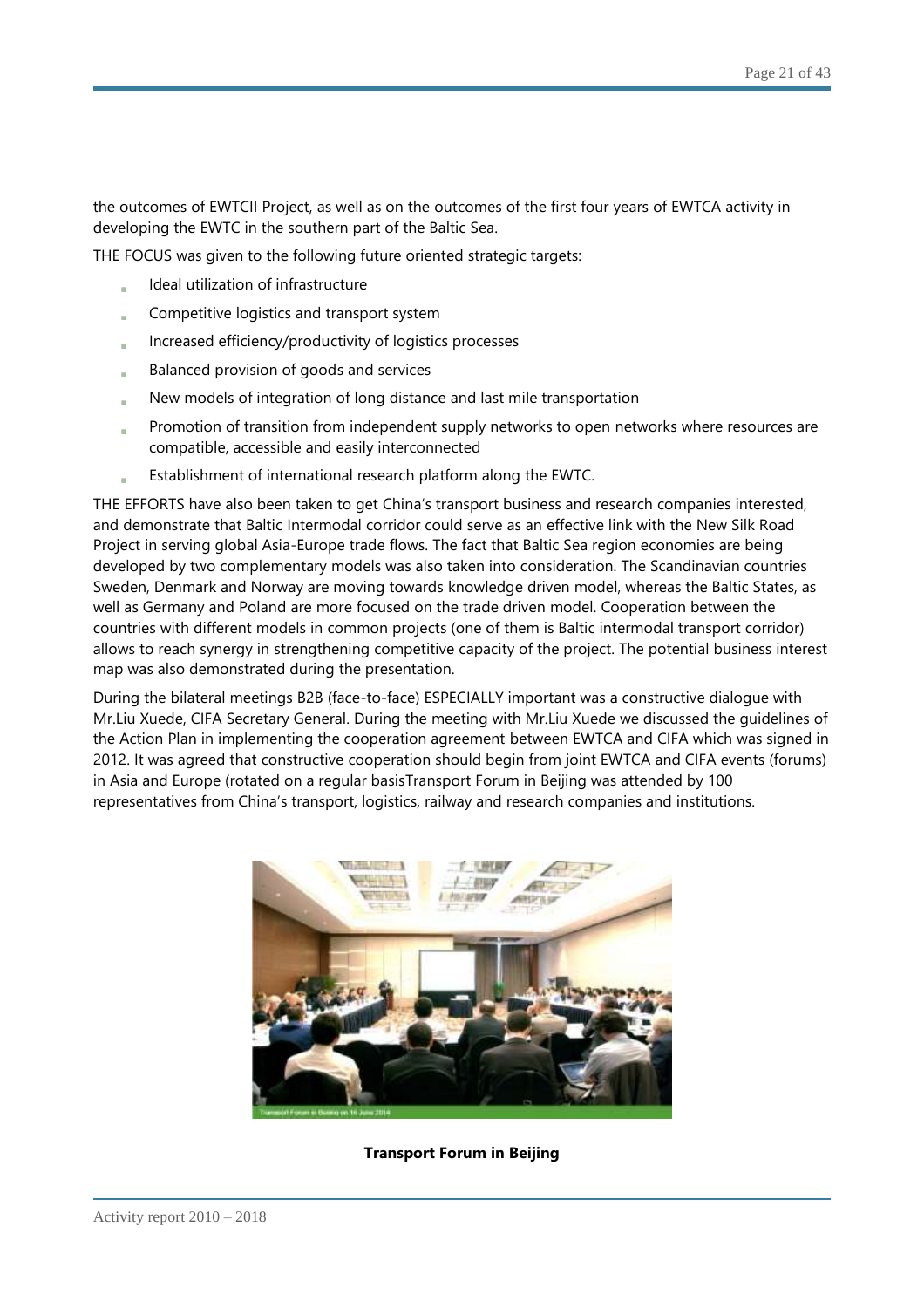## 29TH APRIL 2015

## EWTCA COUNCIL MEETING IN VILNIUS

During the meeting Algirdas Šakalys presented a new proposal to organize EWTCA General Assembly on 22-23 October in Kaunas and Klaipėda by coordinating it with the International Conference Transport Means -2015 that took place on 22-23 October (Kaunas –Klaipeda) and the Conference of the EU Seventh Framework Programme BESTFACT on 23 October (Klaipėda). EWTCA expected to get the permission to participate in the plenary meetings of both conferences, and present its activity to a wider audience. Whereas the main EWTCA General Assembly meeting (including elections) was held during the second half of the day (October 23) in Klaipėda.

It was agreed:

To commit EWTCA Secretariat to prepare a special brochure on EWTCA activities during 2010 – 2015.

Algirdas Šakalys informed about the invitation to take part in the International transport forum (ITF)-2015 which will take place in Leipzig on 27-29 May. It is a global transport event attended by transport ministers and representatives of international transport organizations, as well as the key transport business and research players from more than 70 countries. ITF is the only international transport body with global mandate for all modes. Algirdas Šakalys noted that this will also be a good opportunity to acquire knowledge on further transport development trends and participate in the live dialogues with the main transport sector decision-makers.

Participants discussed the next major EWTCA event of 2015 - a joint EWTCA AND CIFA CONFERENCE AND THE FORUM OF COOPERATION ON THE "ONE BELT AND ONE ROAD" in China. The main objective of the conference is to find the ways of cooperation between EWTCA and CIFA partners in developing transport and logistics links and in serving the global Asia-Europe trade flows. Here the focus should be given to the new China's Silk Road initiative. During the first joint EWTCA and CIFA conference will be signed a joint activity declaration this 2015, during the process of preparation of this document the main role should be played by the business companies and structures actually operating and interested to work with the partners from China.

#### 23RD SEPTEMBER 2015

# A JOINT EWTCA AND CIFA JOINT CONFERENCE AND THE FORUM OF COOPERATION ON THE "ONE BELT AND ONE ROAD" IN QINGDAO

THE INTERNATIONAL LOGISTICS CONFERENCE took place in Qingdao (China) on 23 September of this year. The conference was aimed to discuss the perspectives of the development of a new Continental and the Sea Silk Road. The main declared objective of the conference was to promote cooperation and find the ways on how to further increase mutual understanding and enhance information exchange between business and scientific partners along the global transportation road (Asia-Europe) in order to realize the "win-win" principle when all the parties are winners and interests of all partners are taken into account.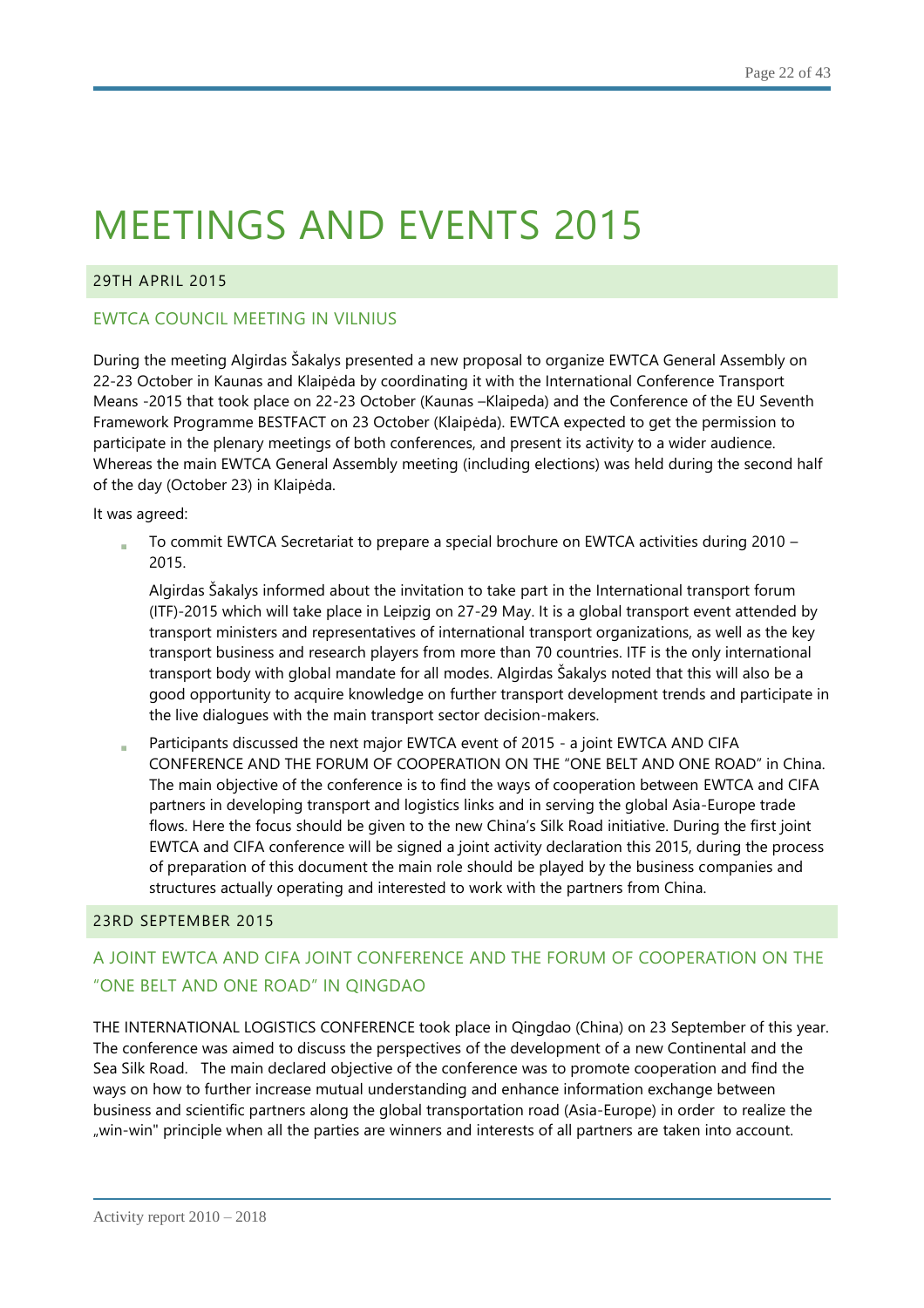The main declared objective of the conference was to promote cooperation and find the ways on how to further increase mutual understanding and enhance information exchange between business and scientific partners along the global transportation road (Asia-Europe). The Conference was attended by more than 150 representatives of business, science and national authorities from China, Malaysia, Singapore, Pakistan, Japan and other Asian countries; Europe was represented by the representatives from Sweden and Lithuania (EWTCA partners). It is interesting to note that initially this event was planned as a joint conference of the China International Freight Forwarders Association (CIFA) and EWTCA. Since other international and national transport and logistics alliances have also joined the above conferences, the importance of the Conference has increased and this provided for the adoption of more global and significant solutions and documents.

One of the cornerstones of the Conference outcomes was the initiation and formation of the Logistics Committee in the Silk Road Alliance. Twelve participants of the Conference, mainly represented by major Asian transport and logistics companies and their alliances (CIFA, COSCO Freight, WCA, CRRC, Qingdao SeaPort etc.), signed the document establishing a Logistics Committee. Mr.Algirdas Šakalys together with Mr.Peter Samuelsson (as representative of EWTCA) signed the above document and have become the founders of the above Committee. We also received the proposal to become members of the Committee Council.



#### **The Members of Logistics Committee in the Silk Road Alliance (23-09-2015, Qingdao (China))**

The goal of the new Committee is to prepare recommendations on the development of the logistics resources along the Silk Road linking Asia with Europe. In order to achieve this goal it is envisaged, within the framework of the Logistics Committee, to bring together the outstanding transport and logistics experts which could carry out project feasibility studies and other research relevant for stakeholders.



**EWTCA and CIFA document signing**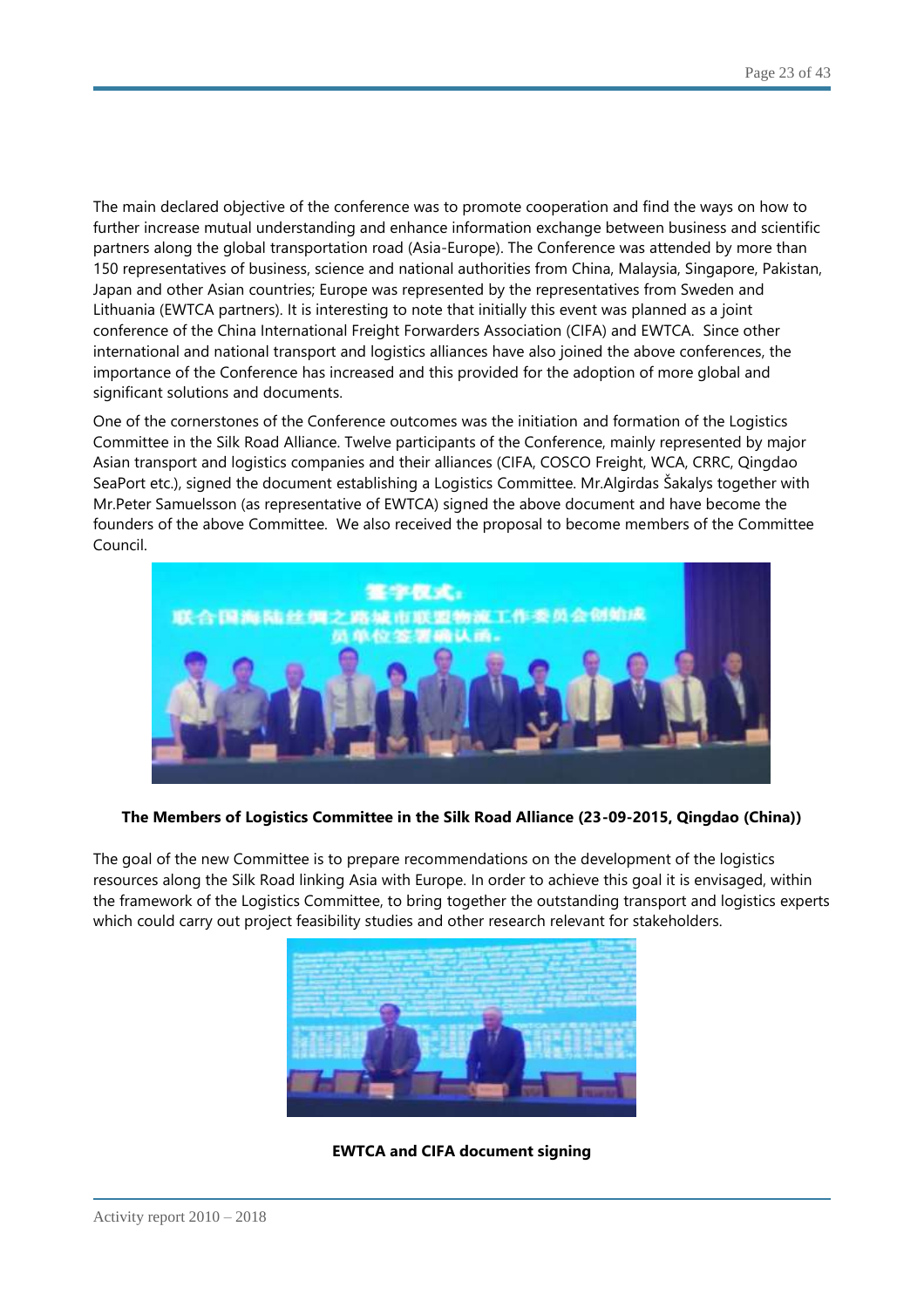Another document which was signed by Mr. Liu Xuede, CIFA Secretary General, and Mr. Algirdas Šakalys, President of EWTCA, was the Declaration on further cooperation; it was based on the main Conference conclusions and recommendations. It was agreed that both associations (CIFA and EWTCA) will continue cooperation in improving the interface between the logistics centres along the Silk Road (as transport link between Asia and Europe); initiate research and feasibility studies contribution to implementation of major projects; establish a joint institution aimed to solve the emerging cooperation problems between the partners of both associations; organize joint conferences, best practice exchange and pursue other relevant activities in enhancing cooperation between the partners of Europe and China.

## 15 OCTOBER 2015

## EWTCA COUNCIL MEETING IN VILNIUS, LITHUANIA

Algirdas Šakalys provided information to members of the Council on the outcomes of the participation of EWTCA delegation in the Qingdao conference on 23 September. It was highlighted that the signed documents included the joint CIFA and EWTCA Declaration, as well as establishment of the Logistics Committee within the framework of the Silk Road Alliance.

The Agenda of the EWTCA General Assembly was generally agreed. The Council members have also approved the idea to organize General Assembly together with the BESTFACT Final Conference in order to achieve a synergy effect of both events.

The Council of the Association recommended to EWTCA General Assembly:

- To extend the mandate of the current Council for the next four year period
- To express gratitude to Vice President Sven-Åke Svensson for his work and contribution in establishing the Association and developing its activity, and to prepare an official letter of acknowledgement
- To recommend Mr. Per-Ola Mattsson, Mayor of Karlshamn City to take the position of Vice President of EWTCA
- To extend the mandate of EWTCA Vice President Lin Benzhan for the second term
- To extend the mandate of Algirdas Šakalys, President of EWTCA, for the period of four years
- To establish the position of Secretary General of the Association.

#### 23 OCTOBER 2015

#### EWTCA GENERAL ASSEMBLY IN KLAIPĖDA, LITHUANIA

COMMON SESSION OF THE GENERAL ASSEMBLY OF THE EWTCA AND BESTFACT PROJECT. The following presentations were delivered:

- "EWTCA as a best practice case or an instrument of inter-regional cooperation" by Dr. Algirdas Šakalys / Dr. Laima Greičiūnė
- Rail-Road Combined Transport: new developments and opportunities, Saulius Stasiūnas, JSC Lithuanian Railways
- Development of the Sea Motorways and Klaipeda port prospects in MoS, Prof. Vytautas Paulauskas, Klaipeda University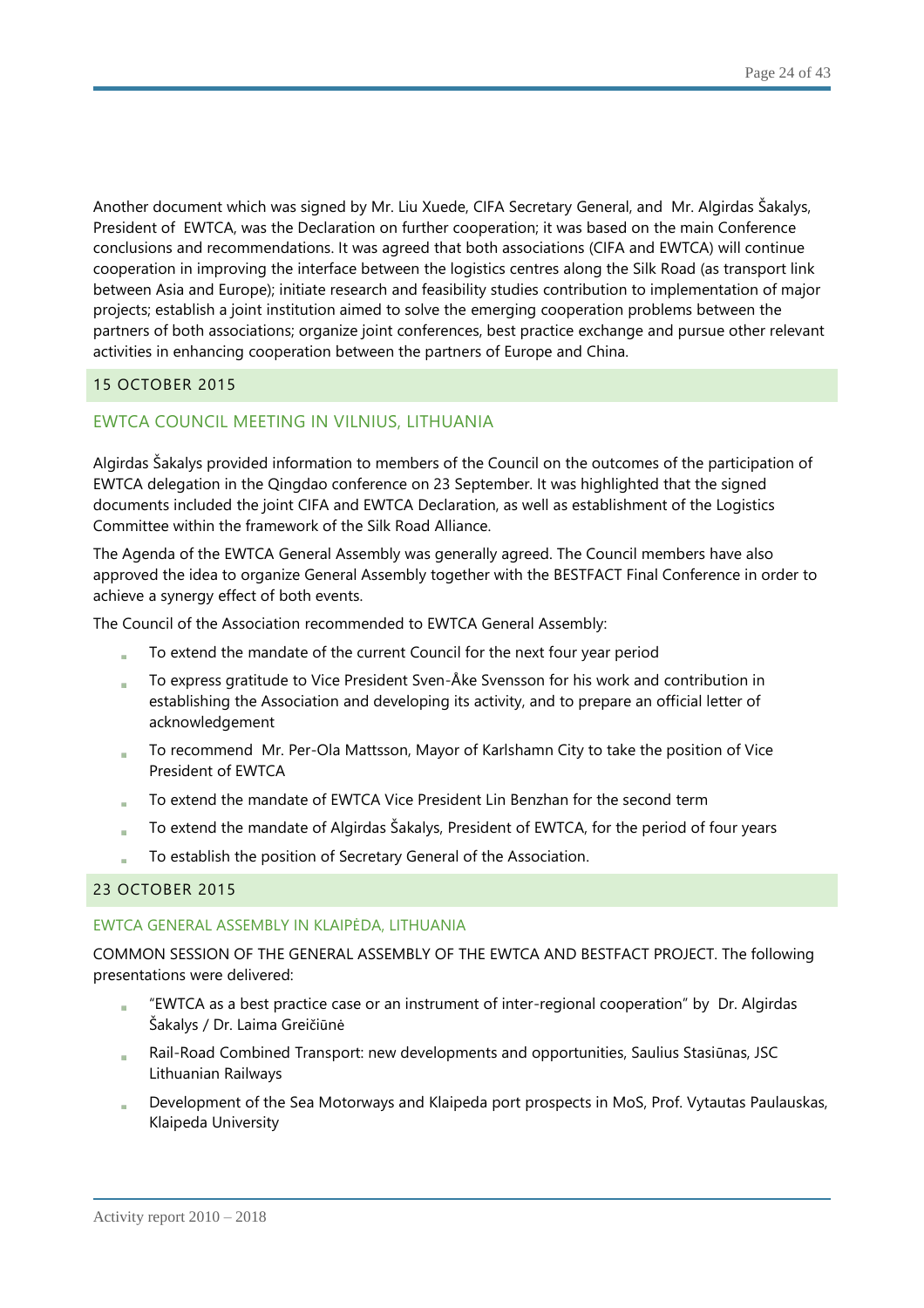Crossing the continents: How new developments can improve transport along the global transport corridors, Mats Olsson, Port of Karlshamn / Dr. Gunnar Fastén, NetPort Science park.



**Common session of the general assembly of the EWTCA and BESTFACT project**

President Algirdas Šakalys opened the special Session to the General Assembly.

Laima Greičiūnė presented the activity report on the core activities of EWTCA (2010 -2015). During this period EWTCA organized or co-organised more than 40 international forums, seminars, EWTCA meetings and workshops. Since 2011 EWTCA signed 6 international agreements for cooperation and implemented 3 international projects

General Assembly decided to agree with EWTCA Council proposed to extend EWTCA President's mandate for Algirdas Šakalys for the period of four-years

As well as:

- To appoint Per-Ola Mattsson (Sweden) and Lin Beizhan (China) as Vice Presidents of the EWTCA for the next 4 year period.
- To appoint Laima Greičiūnė as General Secretary of the EWTCA for the next 4 years period.
- To oblige EWTCA Council to prepare and approve a Strategic guidelines and for EWTCA for the upcoming four year, which should be focused and based on transport business companies real needs along EWTC together developing EWTC and meeting global challenges.

At the same time it was recommended that further EWTCA activities should be focused more to quality aspects of partner cooperation rather then to extension of partnership network.

Supporting activities should include relevant research work and organization of workshops and conferences.



**EWTCA General Assembly**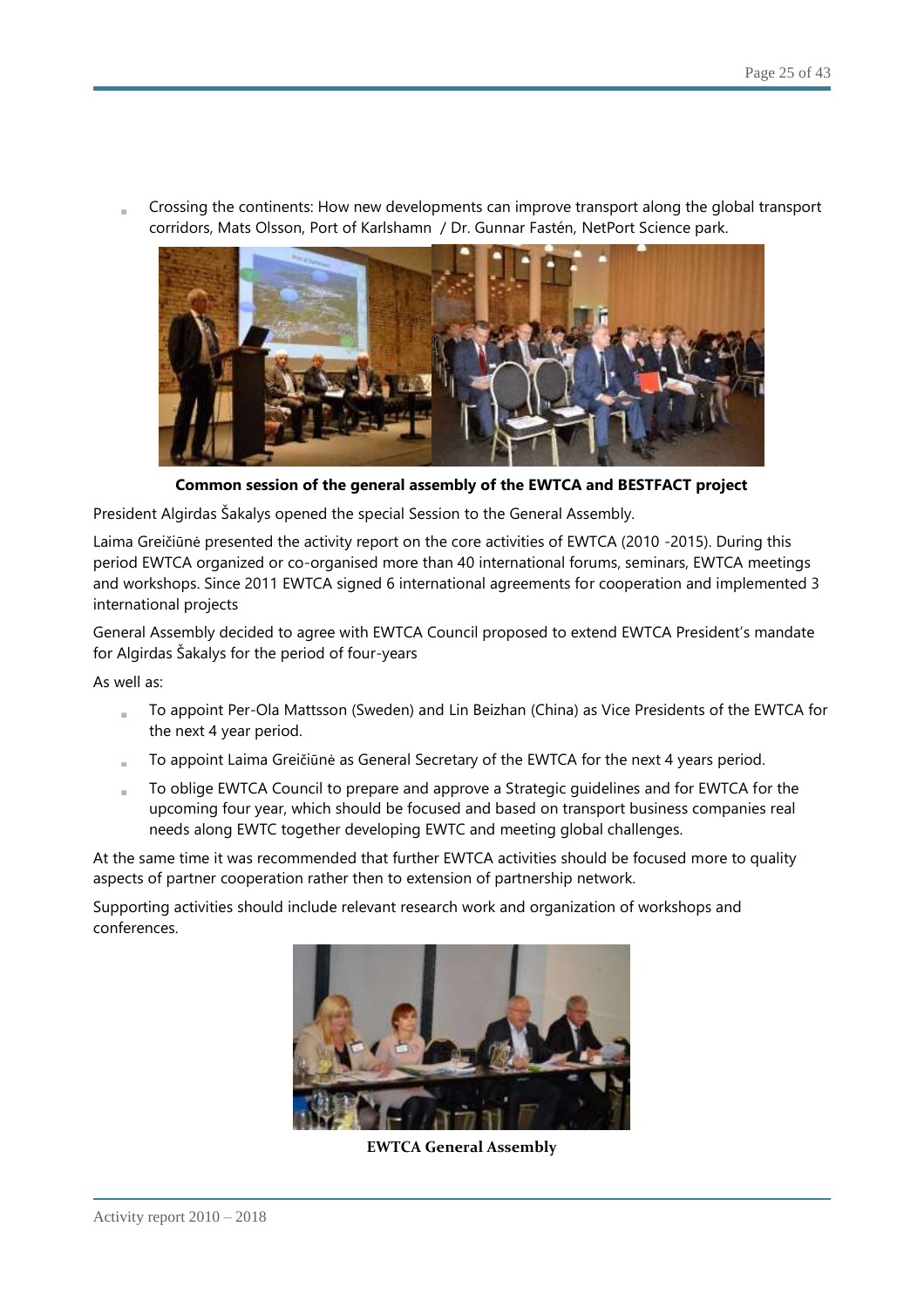## 2ND JUNE, 2016

## EWTCA COUNCIL MEETING IN VILNIUS, LITHUANIA

Algirdas Šakalys presented the guidelines of the EWTCA activities for the period of the next four years:

- Transport and logistics business promotion in BSR and along Europe –Asia transport links via Baltic.
- Promotion of the establishment of the multi-modal centres to ensure the smooth interaction between modes for freight transport. EWTCA has partners in China, Kazakhstan, Belarus and Scandinavia who are in active cooperation and search for new freight sources (the entire transport connection China-Europe, because multi-modal centres provide freight to this global link).
- Facilitation in the deployment of integrated cross-modal information and management services in BSR and along Europa –Asia transport links via Baltic. EWTCA's gradual steps in implementing a single-window principle along the specific Asia-Europe transport link.
- Innovative solutions in the management of the supply chains. Transition from close to open type global supply chain (development of the theory and share of good practise).
- Initiate R&D activity and promote transport and logistics clusters development In BSR and along the transport links connecting China with Europe via Baltic.
- Identification of the key performance indicators for freight transport chains (supply, logistics, transport chain).
- Promotion of integration of processes and technologies for long -distance carriage and last mile carriage. This question is being solved by each larger European city in search for own model. During the first stage EWTCA is going to restrict our activity to sharing information and best practice in this area.
- Organization of Conferences, Seminars, Workshops, B2B meetings

#### EWTCA events for 2016

The EWTCA received an invitation to make a presentation on Strengthening the Eurasia Transport and Logistics Network topic at ASEM Eurasia Expert Group Meeting on Transport and Logistics on 10-13 July, Seoul (Republic of Korea).

International conference "Silk Road connecting China with Europe via Baltic" in Vilnius/Klaipeda on 5-6 September organized by EWTCA and CIFA. The Conference aims to promote the dialogue between the main stakeholders of Europe - Asia on the issues based on the outcomes of the first CIFA and EWTCA Conference 23 September, 2015.

The main items of the International conference: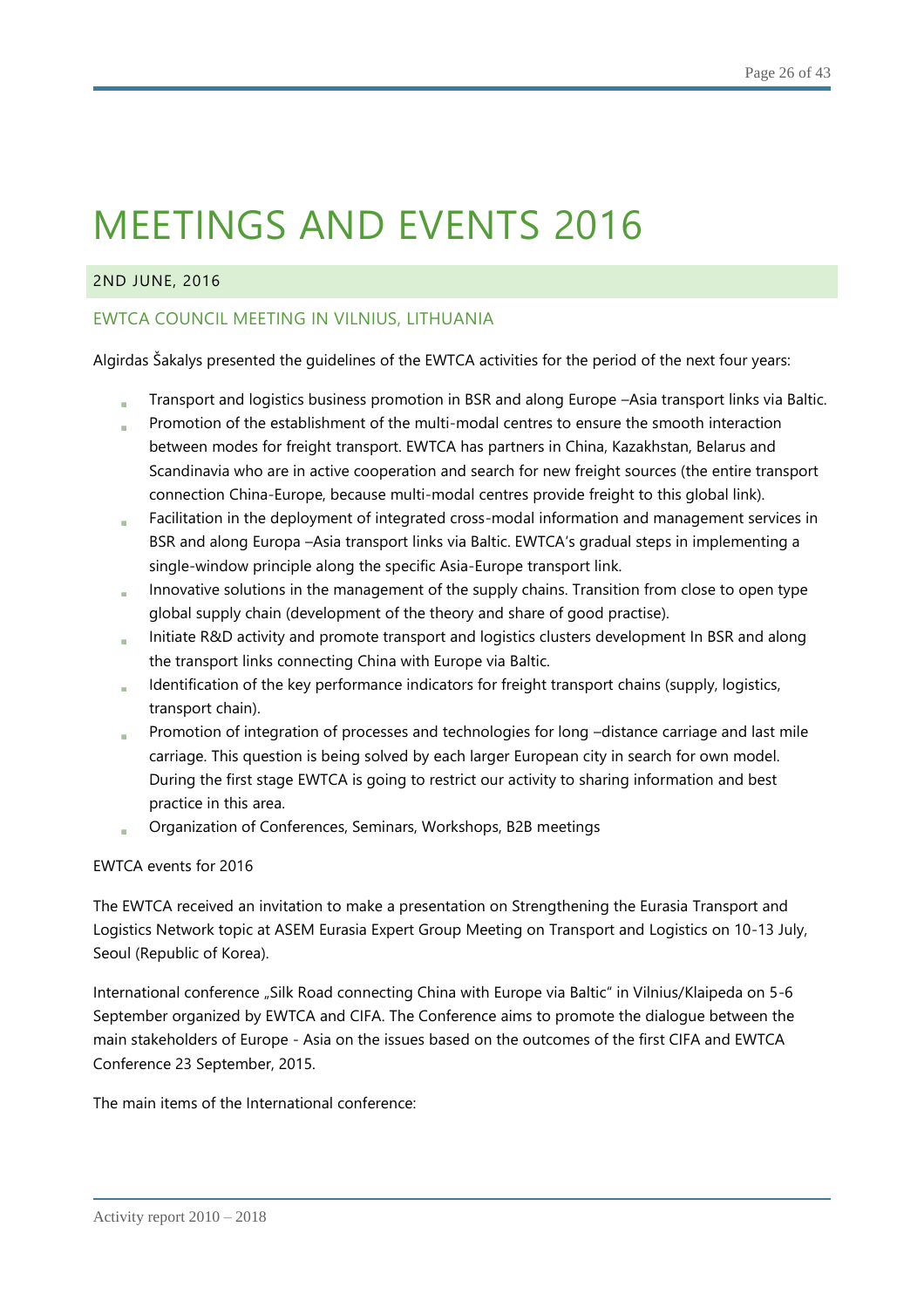- building smooth, efficient transport and logistics partners network connecting China with Europe via Baltic;
- improving interoperability of logistics and transport hubs along this global transport corridor;
- simplification of procedures and documentation along Asia Europe transport links;

Direct link to the revised EUSBSR Policy Area Transport Action Plan "Promoting a coordinated corridor approach to managing international trade exchange flows between the Baltic Sea Region and the Asian economies (Turkey, Iran, Central Asian countries, China) along land-bridge connections via Russia, Belarus and Ukraine, including the deployment of innovative intermodal supply chain solutions and transport greening technologies. The development of the Silk Road branch China - Europe via Baltic Sea Region should be based on implementation of new innovative intermodal and multimodal supply chain solutions that serve both as alternatives and complements to the traditional transport routes and means to deal with the growing trade between Asia and Europe .

#### 5-6TH SEPTEMBER 2016

# INTERNATIONAL CONFERENCE SILK ROAD CONNECTING CHINA WITH EUROPE VIA BALTIC IN VILNIUS/ KLAIPĖDA, LITHUANIA AND KARLSHAMN (SWEDEN)

The international conference took place in Vilnius and Klaipeda on the 5th to 6th of September 2016 under the title "Silk Road connecting China with Europe (via Baltic)", it gathered over 70 participants from 8 countries: Germany. China, Lithuania, Sweden, Russia, France, Latvia and Belgium. The largest delegation was from China - even 15 highest-level authorities of transport and logistics companies and heads of government institutions participated in the conference.

The aim of the international Conference was to promote the dialogue between the transport and logistics stakeholders of the Baltic Sea Region and China on the issues based on the outcomes of the first CIFA and EWTCA Conference in Qingdao on 23 September 2015, as well as, in order to implement the provisions of a newly prepared Transport Action Plan of the EU Baltic Sea Region Strategy concerning the EU transport connections with the third countries. It serves as the basis for transport and logistics business promotion in BSR and along Europe –Asia transport links via Baltic, seeking to:

- jointly build smooth, efficient and secure transport and logistics networks connecting China with Europe (via Baltic);
- improve interoperability of logistics centres and transport hubs including major seaports (in order to produce new services and products) along the transport routes connecting China with Europe (via the Baltics);
- create a large transport junction connecting China with Europe (via the Baltics);
- call transport business stakeholders and the respective railway authorities to work on starting regular railway operations connecting China with Europe (via the Baltics);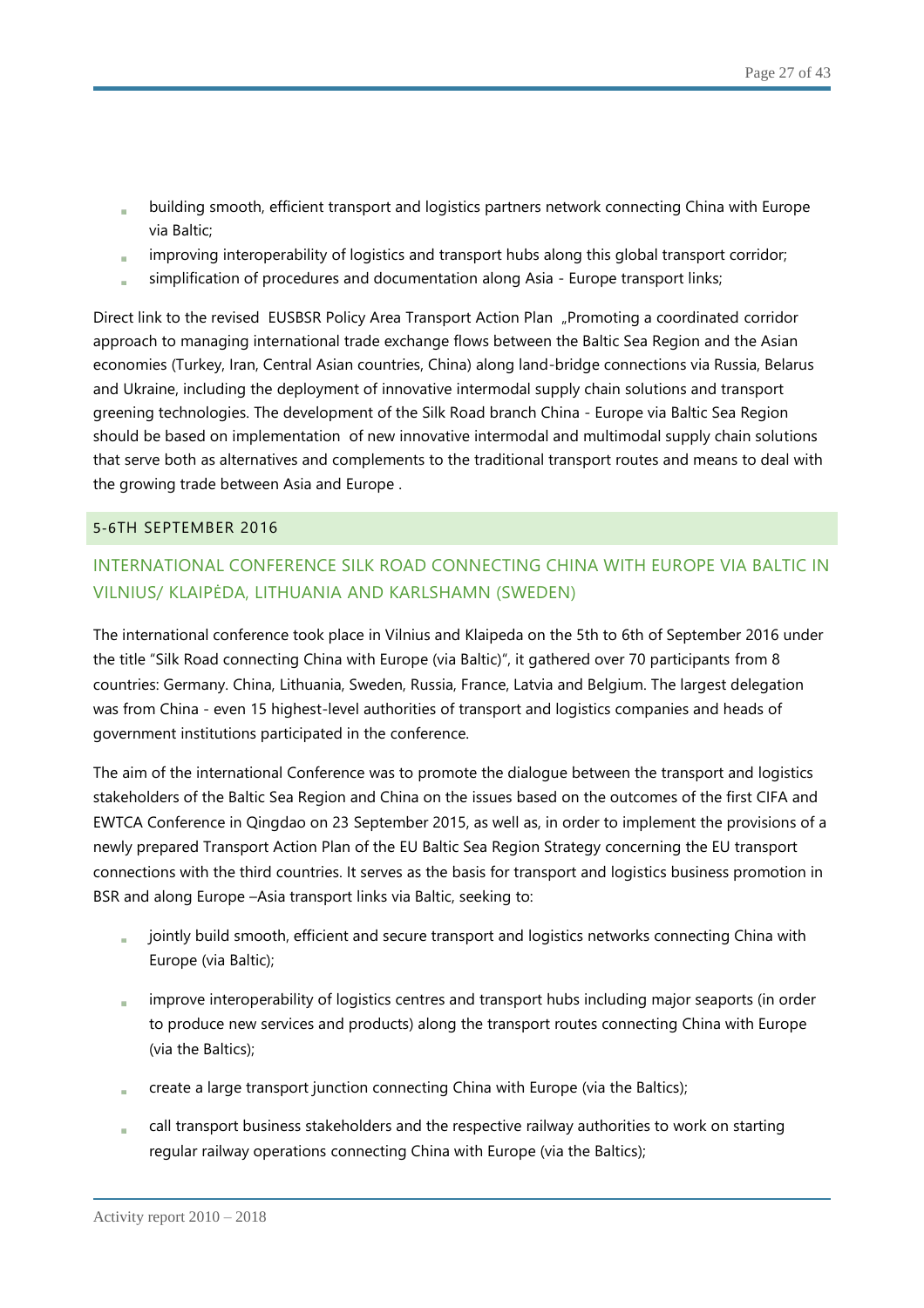- establish a joint body for the negotiations on cooperation-related issues and seek the consensus;
- initiate R&D activity and promote transport and logistics clusters development along the transport links connecting China with Europe (via the Baltics);

Connectivity between the two maco-regions should take into account new innovative intermodal and multimodal supply chain solutions that serve both as alternatives and complements to the traditional transport routes and means to deal with the growing trade volumes between Asia and Europe. In this context, the new international multimodal transport corridors and routes need to be efficient, secure and economically and environmentally sustainable. These routes could also serve to promote new "green" transport technologies.

The agenda of the conference had very ambitious goals which complied with the current challenges related to the development of the Silk Road branch China - Europe via the Baltic Sea Region. These goals and tasks of the conference are directly related to the new guidelines and provisions concerning BSR transport links with the third countries in the Action Plan of the EU BSR strategy's transport policy.

During the first session (in Vilnius) discussion best practice examples and recommendations were presented on how these examples could be adapted in our BSR space, the researches facilitating the search for rational solutions, elimination of infrastructure bottlenecks and non- physical barriers along Asia - Europe surface transport connections. Participants discussed broadly about: the potential of the Silk Road connecting China with Europe (via the Baltics) and its impacts on trade between the Baltic Sea region and China; Strategy of companies from Baltic Sea Region and China related to business opportunities realized by using the new "Silk Road" landbridge China/Europe vice versa; BSR attractiveness for foreign investors on localisation of industrial projects; reorganization of value chain along global transport corridors, and Application and development of IT along EWTC.



#### **Chinese delegation at Port of Karlshamn**

During the session (in Klaipėda) "Silk Road connecting China with Europe (via the Baltics)" business representatives from China, Lithuania, Germany and Sweden discussed specific issues related to cooperation in forming the network by focusing to the development of the East-West transport corridor in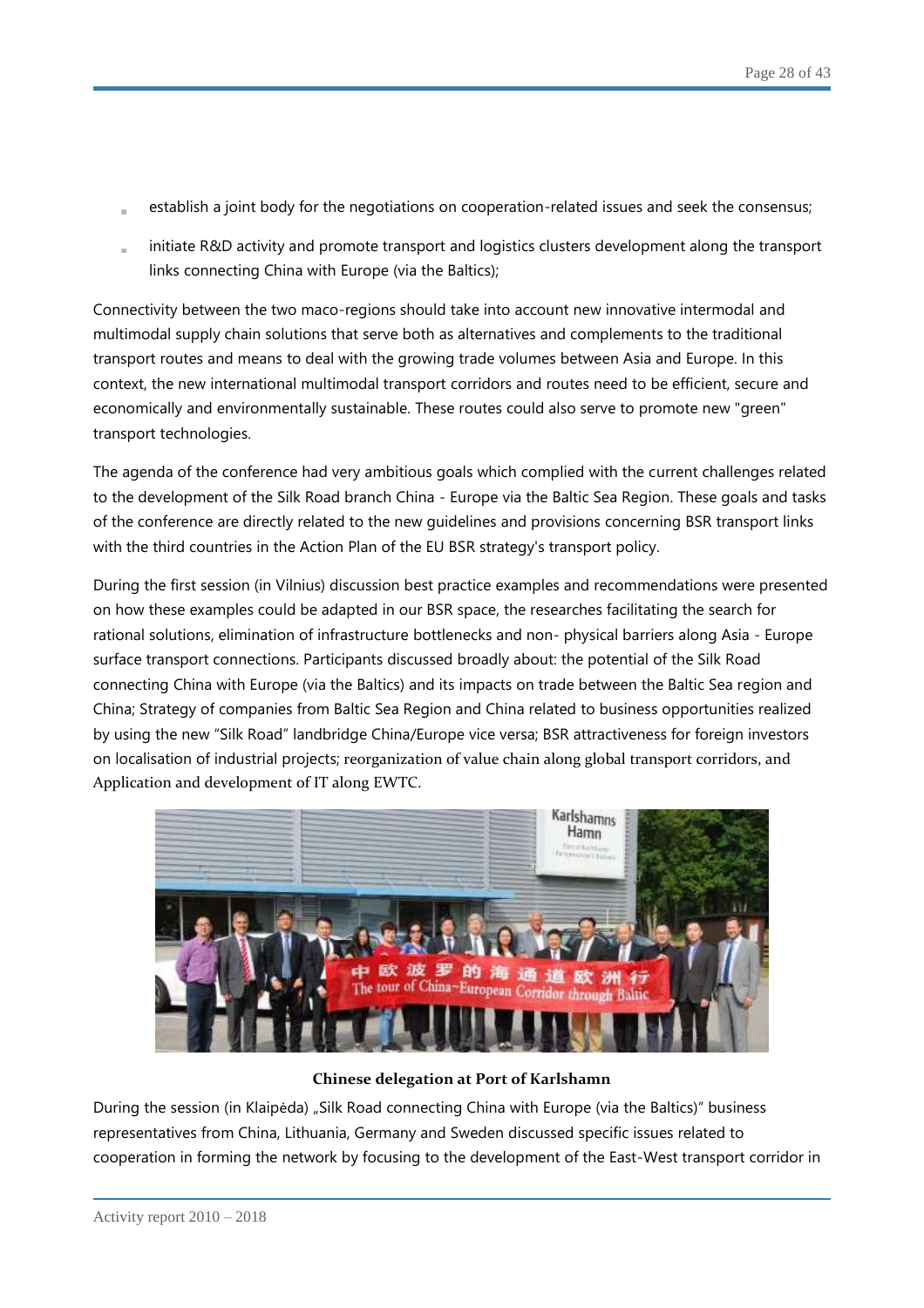the Southern part of the Baltic Sea Region as one of the potential sections of the Silk Road. Klaipeda session was directed toward the beginning of implementation of cooperation goals which have been agreed in the Qingdao conference on 23 September 2015.

The principle "win -win" (stressed by Chinese delegation) would be the basic principle for the development of China -Europe transport route via the Baltic Sea. At the same time, such items as: the efficiency of multimodal (intermodal) interchanges, the attempts to organize nonstop trans-shipment, one document service, one stop (Single Window) information system architecture should be in the EWTCA Agenda of future cooperation with CIFA.



**Wei Ruixing** (Ambassador Extraordinary and Plenipotentiary of the People's Republic of China to the Republic of Lithuania), **Algirdas Šakalys** (President of EWTCA), **Tautginas Sankauskas** (President of LINEKA), **Gražvydas Jakubauskas**  (Ministry of Transport and Communications of the Republic of Lithuania) during Conference in Klaipėda



**Face-to-face meeting**

The face-to-face meetings in Klaipėda, as well as, following visit of Chinese delegation to Sweden (Karlshman) provides an excellent opportunities to identify partners for development of Silk Road link to Europe via Baltic.

A delegation consisting of representatives from "Sinotran Tianjin Branch", the China International Freight Forwarders Association, Logistics operators, Port Agents etc., had a fruitful conference with the Port of Karlshamn, major Shippers in Sweden, as well as the largest rail operator in Scandinavia-Green Cargo and the Shipping Company DFDS Seaways, Volvo. The Chinese delegation also established new relations with Swedish exporters and logistic operators via presentations and networking during the visit.

Finally, during the Conference was agreed that EWTCA and CICETE (China International Center for Economic and Technical Exchanges) will join their efforts on building a sub- mechanism for the cooperation on transportation facilitation and logistics development amongst MCSR CA (United Nations Maritime-Continental Silk Road Cities Alliance) city members and EWTCA members in near future. The submechanism may follow the rules MCSR CA regulates for the specialized committees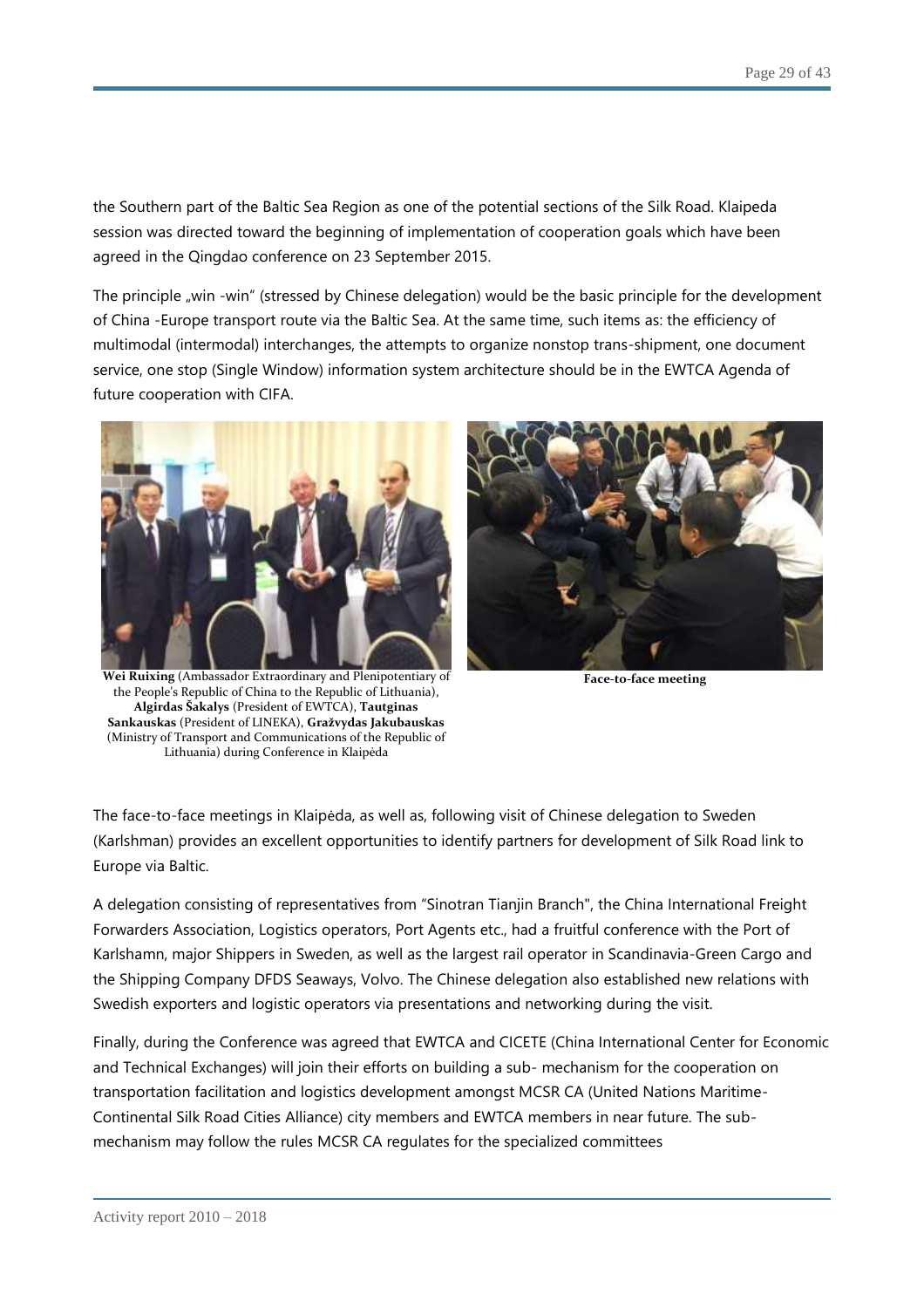The main outcomes of the conference (in Vilnius and Klaipėda) and visit to Sweden.

European EWTCA partners and Chinese CIFA partners agreed:

- The principle "win -win" should be the basic principle for the development of China -Europe transport route via the Baltic Sea.
- CIFA will try to coordinate Chinese partners to promote the efficiency of multimodal (intermodal) a. interchanges, the attempts to organize nonstop trans-shipment, one document service, one stop (Single Window) information system architecture that should be in the Agenda of future cooperation between EWTCA and CIFA.
- EWTCA and CIFA should strengthen information sharing in the future.
- In realising this idea it is necessary to identify the key transport hubs and seaports along the Silk Road branch to Europe via Baltic, as well as on this basis to establish partners network for the cooperation (including operators).
- To establish a negotiation and coordination mechanism among the related nations and enterprises under the common principle.
- Chinese partners proposed such partnership network could consist of: CIFA , EWTCA, and  $\mathbf{r}$ companies in Europe and China, like Sinotrans, CRIMT, CRRC, VPA Logistics, Klaipeda port, DFDS, Karlshamn, Green Cargo and etc.

EWTCA and MCSR CA Secretariat both agreed that the two organizations need to join their efforts on building a sub- mechanism for the cooperation on transportation facilitation and logistics development amongst MCSR CA city members and EWTCA members in near future.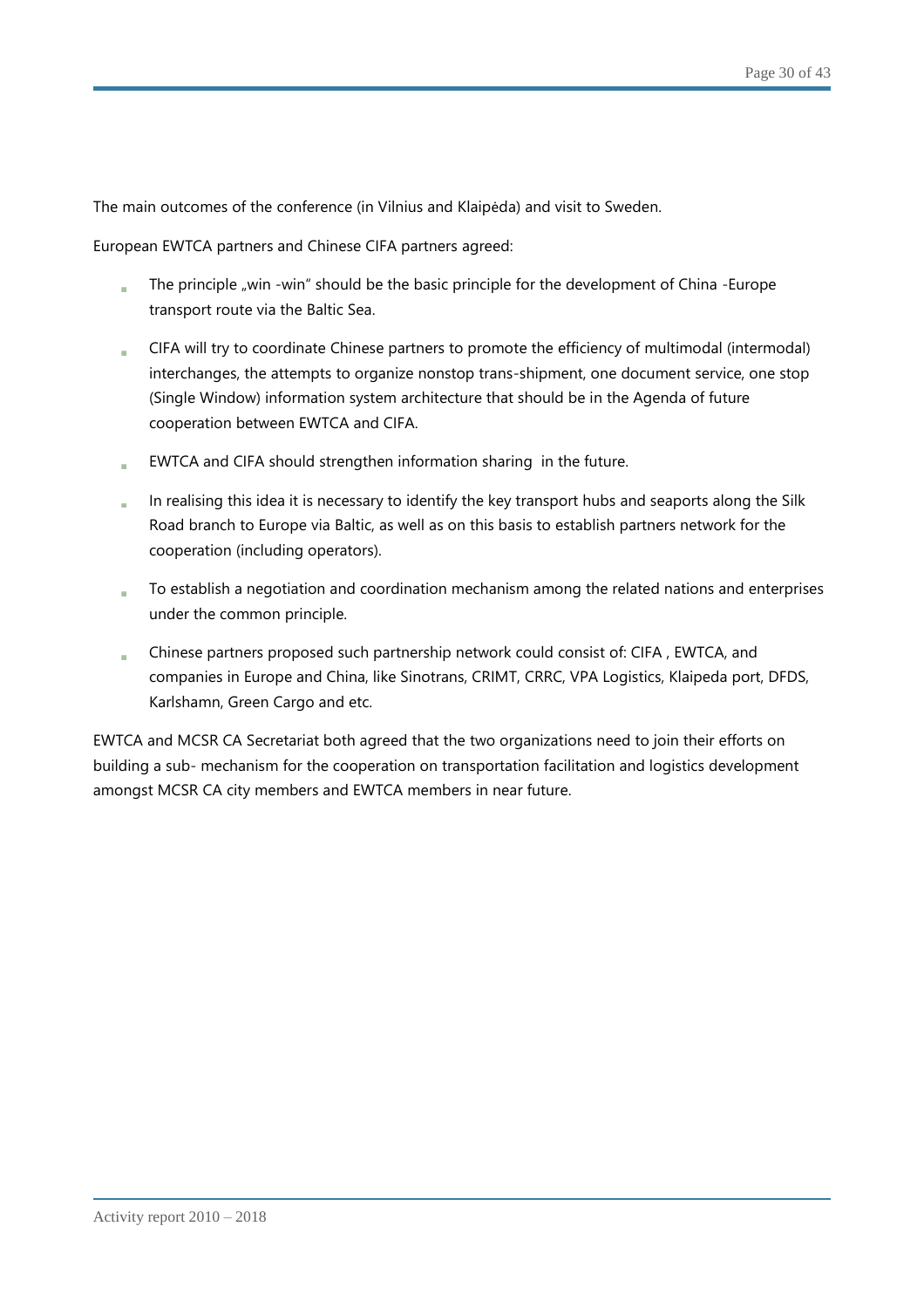## 31 MAY -2ND JUNE, 2017

## THE INTERNATIONAL TRANSPORT FORUM'S (ITF) 2017 SUMMIT, HELD IN LEIPZIG (GERMANY)

During the Forum, besides other, the following topics relevant for EWTCA were discussed: Governance of transport in global digital economy "Governance of transport in global digital economy", "Governance of gateways and corridors", "New business models in transport. What is the role of authorities?". The acquired knowledge and information about the best practice examples and management of international transport corridors could be adapted in the EWTCA activity.

Moreover, the EWTCA was invited to take part in the discussions of the ITF 2018 Summit Programme.

### 21ST – 23RD JUNE, 2017

# 9TH INTERNATIONAL SYMPOSIUM ON MULTINATIONAL BUSINESS MANAGEMENT AND BELT AND ROAD FORUM, NANJING (CHINA)

Participation in two International Forums in China, held at the end of June 2017, namely, at 9th International Symposium on Multinational Business Management (Special Session on "China's Belt and Road Strategy") in Nanjing on 21st June and at the Belt and Road Forum in the Institute of Global industry of Tsinghua University (Beijing) on June 23th.

During both events we had the possibility to share the information with high -level experts from China and other countries on the EWTCA intentions in developing the logistics network along the new Silk Road Branch from China to Europe via the Baltic Sea Region.

Also it was a good opportunity to present a new book "China Meets Europe in the Baltic Sea Region". Chapter 5 of the book was prepared using the outcomes of the EWTC and EWTCII project. The best practice examples of the EWTCA activity in 2010-2016 were presented as well.

## 28 TH JULY, 2017

## CINA INTERNATIONAL FORWARDERS ASSOCIATION GENERAL ASSEMBLY, NANJING (CHINA)

The Forum was attended by 100 major and best logistics and transport Chinese companies (according to 2016 results).

The EWTCA was invited to present its position about the challenges, achievements and perspectives of logistics along the new Silk Road, focusing on the Baltic Sea Region Strategy Action plan.

The presentation highlighted the following issues: regional and global perspectives of the EWTC in the BSR (based on freight transport forecasts in the Baltic Sea region up to the year 2030; global supply chains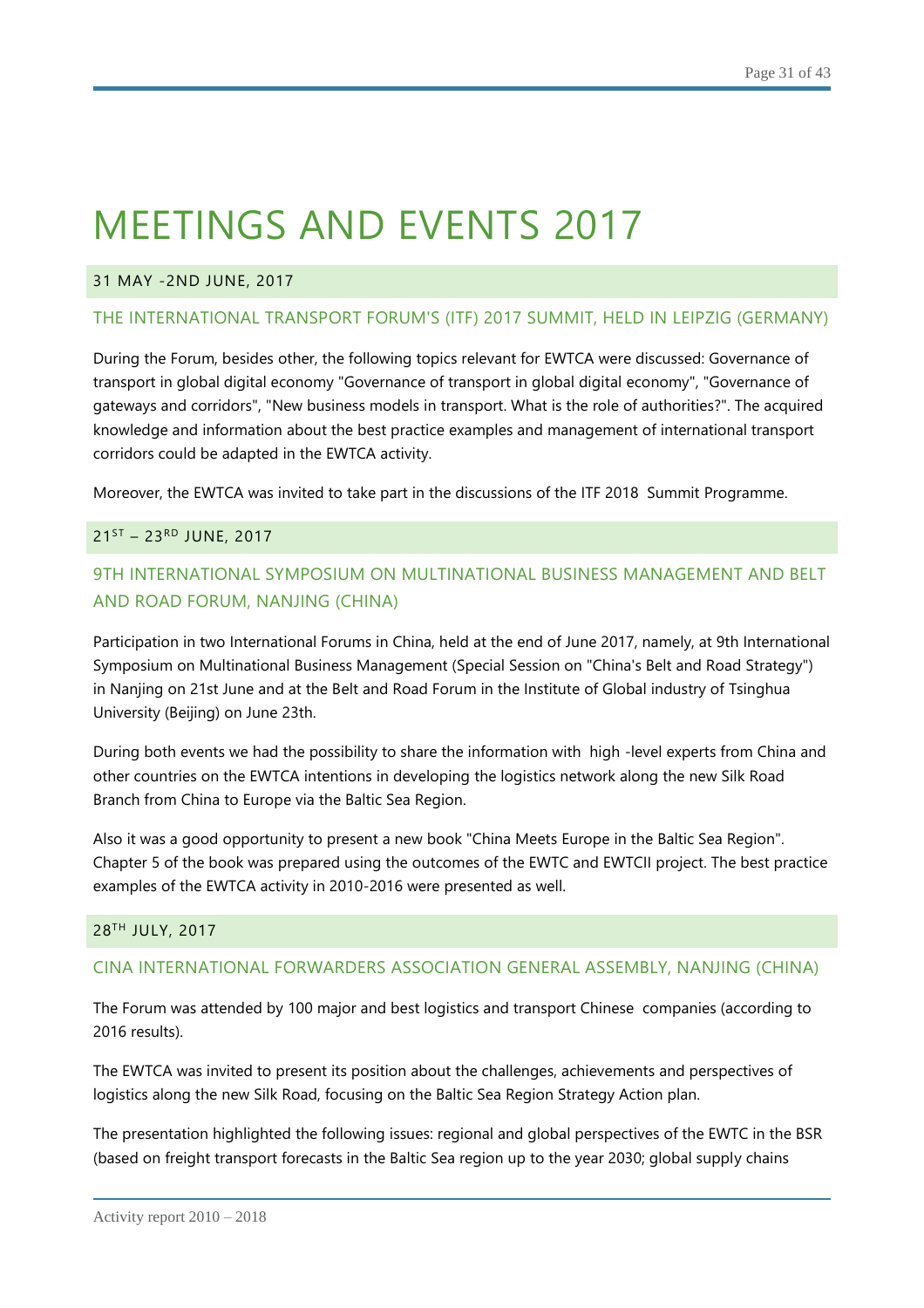barriers; the EWTCA as an innovative instrument of inter-regional cooperation; perspectives of Europe - China research cooperation and, finally, the proposals for the extension of EWTCA-CIFA cooperation.

Presentation of the EWTCA was well-accepted (awarded by special prize) by Mr.Liu Xuede, the Vice President and Secretary General of CIFA.

## 18TH -28TH SEPTEMBER 2017

## EWTCA COUNCIL (VIRTUAL (VIA EMAIL)) MEETING

Accepted activities executed by EWTCA President and Secretariat in 2017 (haven't any negative evaluation received).

Approved planned activities in 2017 (second half of the year) and for participation in the following events:

- 4 October, the meeting planned in the Ministry of Foreign Affairs (MoFA). Invitees: representatives of transport and logistics companies and high officials of the MoFA and Ministry of Transport and Communications. It is anticipated to present the review of EWTCA activity for 2016-2017 on the development of the Silk Road.
- 9 October, Hamburg: it is planned to participate in the meeting with the representatives of Hamburg port and city on the potential cooperation in preparing joint proposals for H2020 projects on the development of the Silk Road.
- 25 October, Berlin: meeting of the EUSBSR Transport Group (consisting of representatives of transport ministries of the EUBSR countries). It is envisaged to present information about EWTCA activity by focusing on the developed relations with Chinese logistics business.
- November: in the premises of the Lithuanian Government it is planned to present the EWTCA Strategic Research Centre. Invitees: all EWTCA partners interested in the Centre's activity.
- 28-30 November, Nanjing (China): plans are to take part in the China International Logistics Technology and Services EXPO 2017 and Forum (with presentations). EWTCA members are kindly invited to participate in this event.

Strategic guidelines for the future:

- Further development of EWTCA member network.
- Strengthening of EWTCA research potential and development of its internationality seeking to receive funding (subsidies) from the EU H2020 and Interreg Programmes funds;
- Seeking that EWTCA will be recognised as coordinator of EU Strategy of transport policy area in the Baltic Sea Region (instead of VGTU). The dialogue on this issue has already commenced with relevant Lithuanian institutions (because Lithuania with Sweden are coordinators of Transport PAC).

Exchange of the views on participation in the Transport Innovation Exhibition and Forum in Nanjing (China) on 29-30 November 2017. EWTCA partner CIFA from China sent invitation to participate in the "China International Logistics Technology and Services EXPO 2017 and Forum, which will be held on 28-30 November in Nanjing Exhibition centre.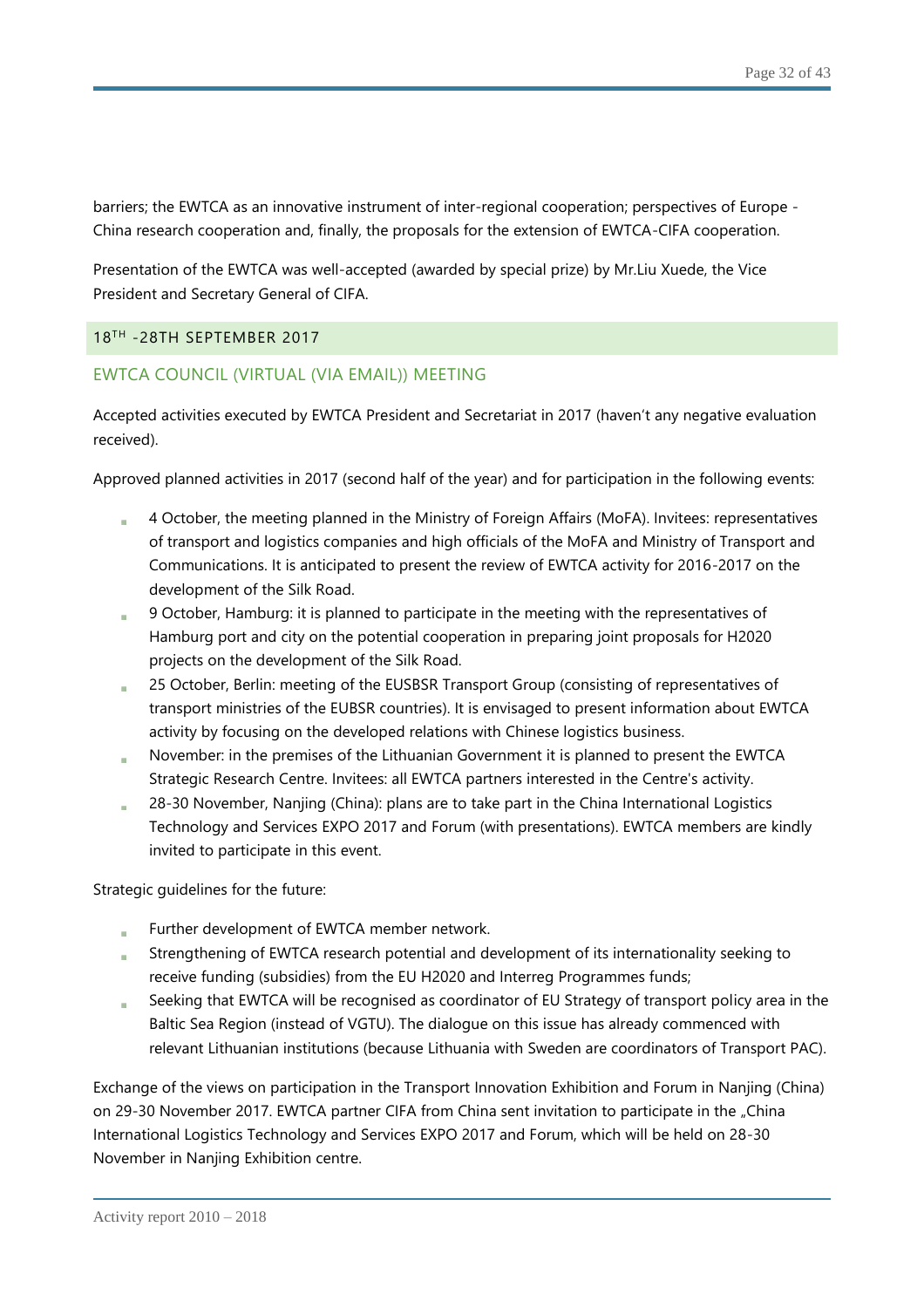EWTCA President is invited to deliver presentation in the next event in Nanjing on 28-30 November during China International Logistics Technology and Services EXPO 2017 (to be more exact, during the Forum held within the framework of EXPO).

EWTCA President preliminary accepted the invitation, but at the same time expressed a wish to provide a possibility to organise a round-table discussion between CIFA and EWTCA partners concerning formation of the global partner network interested in freight transportation from China to Europe (and backwards) via the Baltic Sea Region. In other words, to continue the work which started in September 2016 during CIFA-EWTCA conference in Vilnius/ Klaipėda/ Karlshamn.

The event which is approved by China's Commerce Ministry, is organised by the Chinese Logistics Technologies Association, China's International Forwarders Association (CIFA)Jiangsu Modern Logistics Association, Jiangsu Forwarders Association and Jiangsu International Exhibition Group. Please find the attached copy to the Nanjing EXPO.

It is anticipated that more than 200 logistics and transport companies from China and foreign countries will participate in the Forum (its sessions) Its Programme is currently under preparation. According to the information we received from organisers, the issues related to modern logistics, railway and other transport modes links and port development will be among the priority ones in the Agenda of the Forum.

Approved EWTCA President participation in the Transport Innovation Exhibition and Forum in Nanjing (China) on 29-30 November 2017. Taking into account the fact that at present time only two members of the EWTCA have expressed their willingness to participate in the Nanjing EXPO and Forum on 28-30 November 2017.

Approved EWTCA Budget of EWTCA for 2016 -2017 prepared by EWTCA General Secretary of the Association (the decision was taken by Members paying membership fees).

EWTCA invited to take part in the Association's activity not only transport and logistics companies, but also freight forwarders and recipients. EWTCA President asked members of the Council to approve application of Kaunas FEZ to become member of EWTCA. In addition, this is not the end, EWTCA have other candidates, but they will be introduced at the beginning of 2018. The Council decided to approve the Membership application of KAUNAS FEZ (see Annex 2). (haven't any negative evaluation received).

## 9 TH OCTOBER, 2017

# MEETING WITH THE REPRESENTATIVES OF HAMBURG SEAPORT AND HAMBURG CITY, HAMBURG (GERMANY)

Meeting with the representatives of Hamburg Seaport and Hamburg City on the potential co-operation in preparing joint proposals for H2020 project MG 2-9- 2019 (among other targets related also to OBOR development issues).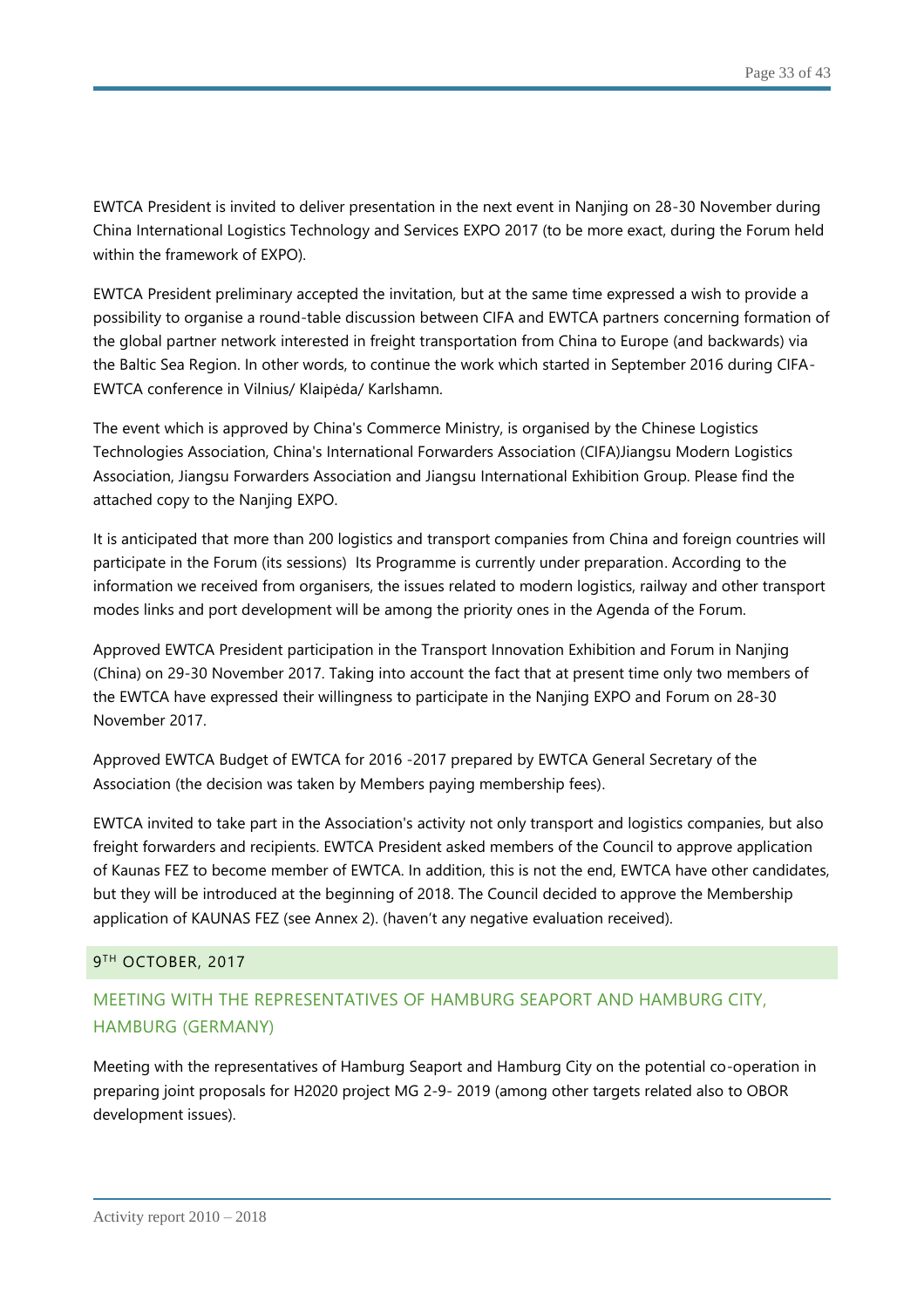### 25TH OCTOBER, 2017

### MEETING OF THE EUSBSR TRANSPORT COORDINATION GROUP, BERLIN (GERMANY)

Meeting of the EUSBSR Transport Coordination Group where information about the EWTCA activity by focusing on the development relations with the Chinese logistics business was presented.

### 26™ NOVEMBER – 1<sup>st</sup> DECEMBER, 2017

# INTERNATIONAL LOGISTICS AND TRADE PROMOTION FORUM "ONE BELT AND ONE ROAD" AND EXPO -2017, NANJING (CHINA)

More than 200 logistics and transport companies from China and foreign countries participated in the event. In the exhibition the EWTCA stand was prepared under the initiative and by efforts of our partners in China.

The issues related to modern logistics, innovative solutions and technologies linking railway with other modes of transport were among the priority ones in the Agenda of the Forum.

The EWTCA presentation under the title "Challenges of the sustainable development of the new logistics routes along OBOR and their link with the BSR national markets" included information and insights on:

- trade between BSR and China:
- BSR accessibility from China, including the ongoing and planned intermodal projects;
- EU Baltic Sea Region Strategy Transport Action Plan;
- challenges caused by imbalanced traffic;
- needs for the development of partnership, including possible targets of common research on OBOR issues.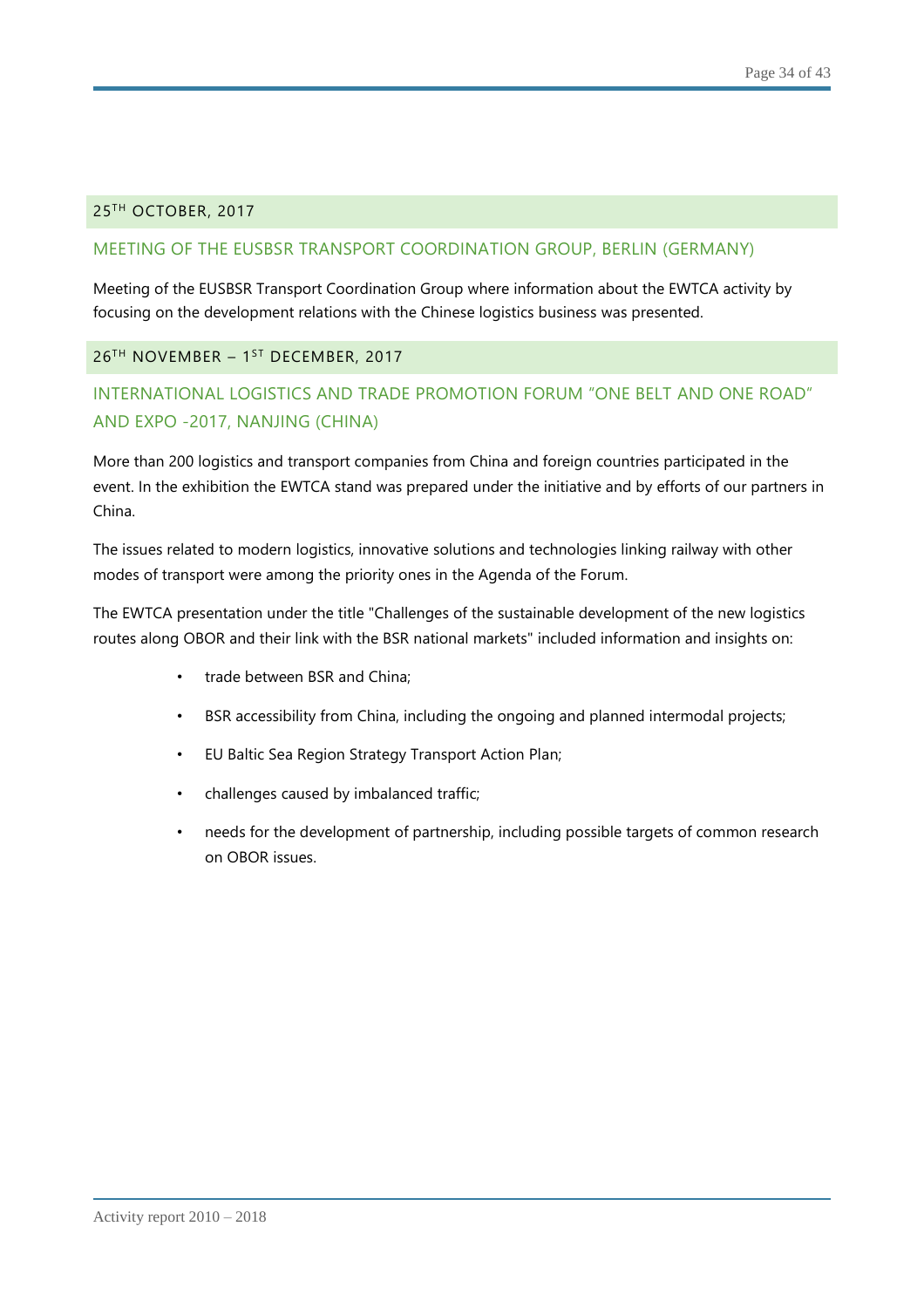### 12TH FEBRUARY, 2018

# MEETING WITH MEMBER OF EC MS VIOLETA BULC AND MINISTER ROKAS MASIULIS IN VGTU ON 12 FEBRUARY , VILNIUS (LITHUANIA)

Algirdas Šakalys, as Coordinator EUSBSR Policy Area Transport, was invited to participate in the discussion organised by the European Commission; the discussion was kind of a citizen dialogue on issues related to innovative integrated approach of the European transport policy and future of the EU.

The discussion on European Transport policy issues was attended by Lithuanian transport business representatives (including members of the EWTCA), professors, researchers and students of Lithuanian higher schools and representatives of Lithuanian MoTC and other ministries. The total number of participants amounted to 120.

During the discussion the issue of Silk Road or Chinese OBOR initiative was also considered, including how Lithuania, the Baltic Sea Region and the all EU should react to this China's initiative. Keeping in the mind the fact that already now China is the second biggest EU trade partner, and the daily trade turnover between the two economies totals to 1,4 billion Euros. Minister R.Masiulis was convinced that one Silk Road branch will reach Lithuanian territory (as he could see often in China's plans).



#### **Participants during the meeting with member of EC Ms Violeta Bulc**

Participating in the discussion on this topic, Algirdas Šakalys emphasized that the effect of the development of a new Silk Road should be carefully investigated focusing on business and economic dimensions,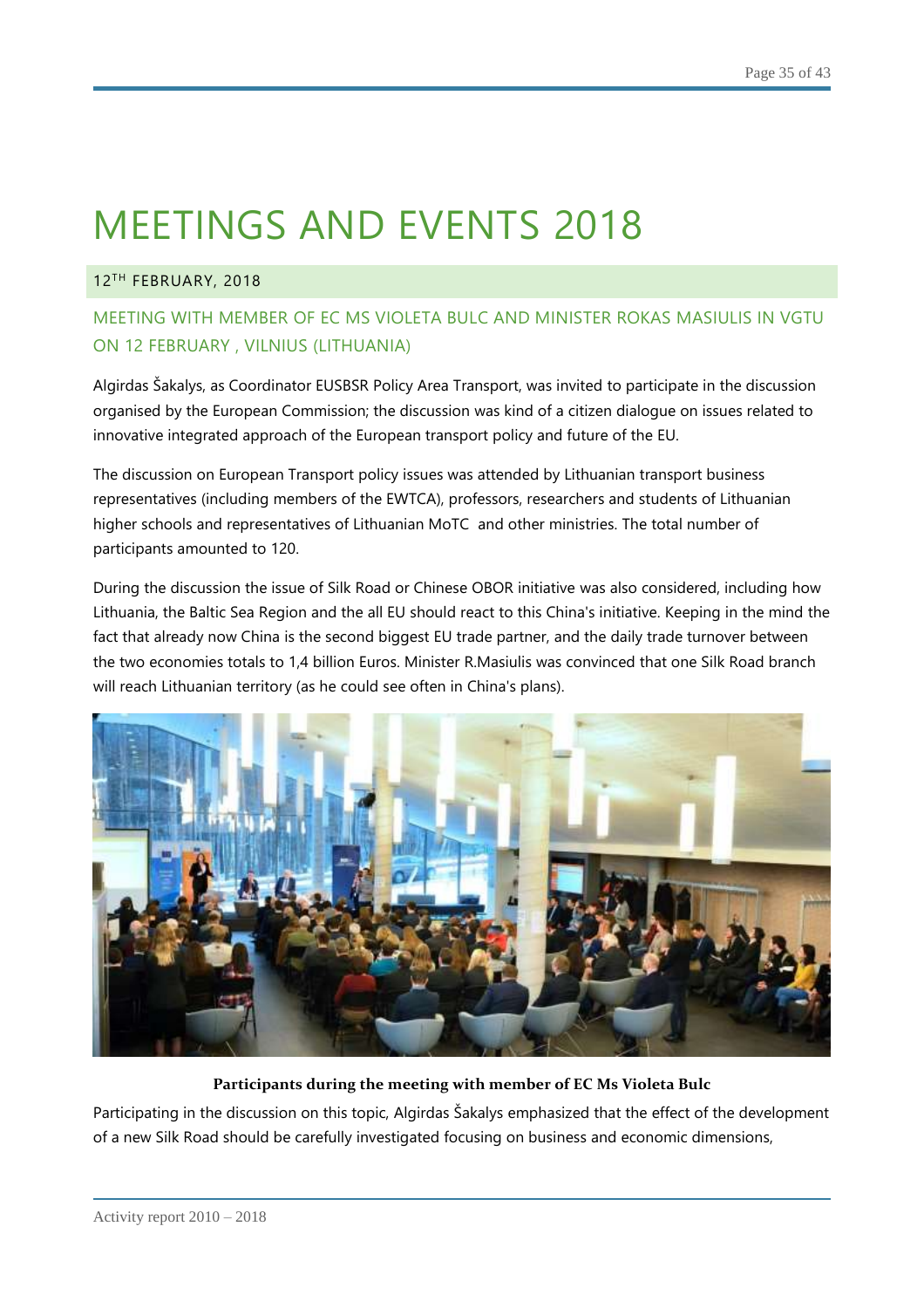including identification of the additional interfaces needed between the new Silk Road routes and internal EU TEN-T network, as well as preparation of models and decision support systems aimed at helping public authorities and private companies to ensure a high level of collaboration and trust between the different stakeholders and main hubs along global transport corridors/open type supply chains. And it is very good that H2020 programme includes projects on this issues (H2020 WP 2019).

### 26TH MARCH, 2018

## EWTCA COUNCIL MEETING , VILNIUS (LITHUANIA)

During the working session "TENTacle – capitalising on TEN-T core network corridors for prosperity, growth and cohesion" (TENTacle) project's T5.4 results were presented. One of the aims of this project is to investigate further development of transport networks and operational activities between the EU BSR and the EU Eastern Partnership countries. The thematic study is directly related to the strategic BSR Transport Action Plan objectives and measures and is very important in developing BSR relations with the third countries. The thematic study, which is a composite part of the BSR flagship project TENTacle (Administration of Blekinge's Region is lead partner of the project, EWTCA – associate partner), was prepared by VGTU researchers Laima Greičiūnė and Raimondas Šakalys. Interim outcomes of the study were presented by Dr.Laima Greičiūnė.

During the following discussion, the interim results of the thematic study were evaluated positively by Mats Olsson, Samuel Henningsson, Mathias Roos and Nijole Žambaitė. Concluding the discussion, Algirdas Šakalys, Mathias Roos and Nijolė Žambaitė asked to prepare a brief summary, including recommendations for the policy makers.

Algirdas Šakalys presented the Information on EWTCA activities in 2017:

• The International Transport Forum's (ITF) 2017 Summit, held in Leipzig (Germany) on 31 May -2 June 2017;

• Participation in two International Forums in China, held at the end of June 2017, namely, at 9th International Symposium on Multinational Business Management (Special Session on "China's Belt and Road Strategy") in Nanjing on 21 June and at the Belt and Road Forum in the Institute of Global industry of Tsinghua University (Beijing) on 23 June, 2017;

• CIFA General Assembly, Nanjing (China), 28 July 2017. The Forum was attended by 100 major and best logistics and transport Chinese companies (according to 2016 results).

• Participation in the International Logistics Technology and Services EXPO 2017 and Forum (with presentation) in Nanjing on 28 November - 1 December 2017.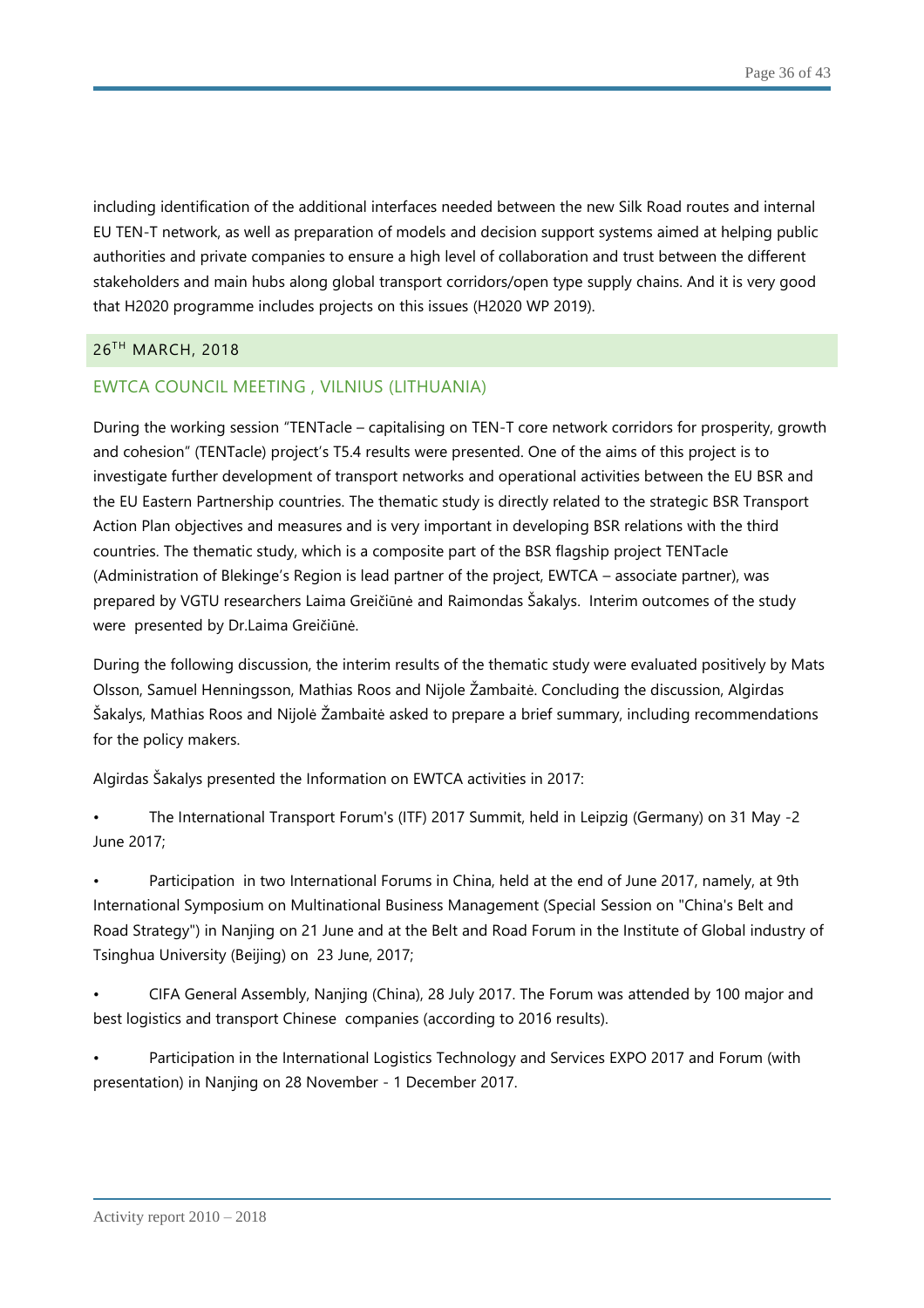• 9 October, 2017, Hamburg: meeting with the representatives of Hamburg Seaport and Hamburg City on the potential co-operation in preparing joint proposals for H2020 project MG 2-9- 2019 (among other targets, the ones related to OBOR development issues).

• 25 October, 2017, Berlin: meeting of the EUSBSR Transport Coordination Group where information about the EWTCA activity by focusing on the development relations with the Chinese logistics business was presented.

Algirdas Šakalys presented EWTCA activities and events for 2018. Main guidelines:

• establishment and development of Business Network for the development of the Silk Road branch via the Baltics. Taking into account that transport and logistics companies dominate in the EWTCA, for us it is very important to develop a partner network in China so as to achieve joint synergy effect in developing the Silk road branch to Europe via BSR. Such a network could be created on the already achieved solid background of the EWTCA/CIFA cooperation;

• strengthening of the EWTCA research potential, as well as development of the research partners network seeking to obtain funding (subsidies) from the EU H2020 and Interreg programme funds.

• Extension of EWTCA-CIFA co-operation. EWTCA could initiate a small event in 2018 in order to promote cooperation among potential partners identified during 2016 September Conference in Vilnius/ Klaipėda/ Karlshamn. It was reminded that the following companies were proposed during this Conference: Green Cargo (Sweden), Karlshamn Hamn (Sweden), Volvo (China, Sweden), DFDS (Denmark), Lithuanian Railways, VPA Logistics (Lithuania), Belintertrans (Belarus), Eurosib (Russia), Fesco (Russia), CIFA members such as Sinotrans (China). Other companies interested in the extension of the Silk Road to the Baltic Sea Region would also be invited.

At the same, Algirdas Šakalys informed, that during the Nanjing Forum in November 2017, Mr. Liu Xuede, Secretary General of CIFA also expressed the interest to take part in such a forum.

**EWTCA Strategic Transport Research Centre** 

EWTCA Strategic Transport Research Centre (STRC) started its activity in February 2018 after signing the first contract with Kaunas Free Economic Zone (FEZ) on identification of potential possibilities of this zone to join the global (Asia-Europe) transportation - supply chains.

The main objectives and tasks of the STRC:

- to develop the applied research promoting and contributing to the development of the transport and logistics sector in the countries of the Baltic Sea Region and beyond it;
- to focus on the development of the EWTC in the southern part of the BSR which has a big potential to become an important link in the global transport logistics chain serving Asia-Europe trade flows,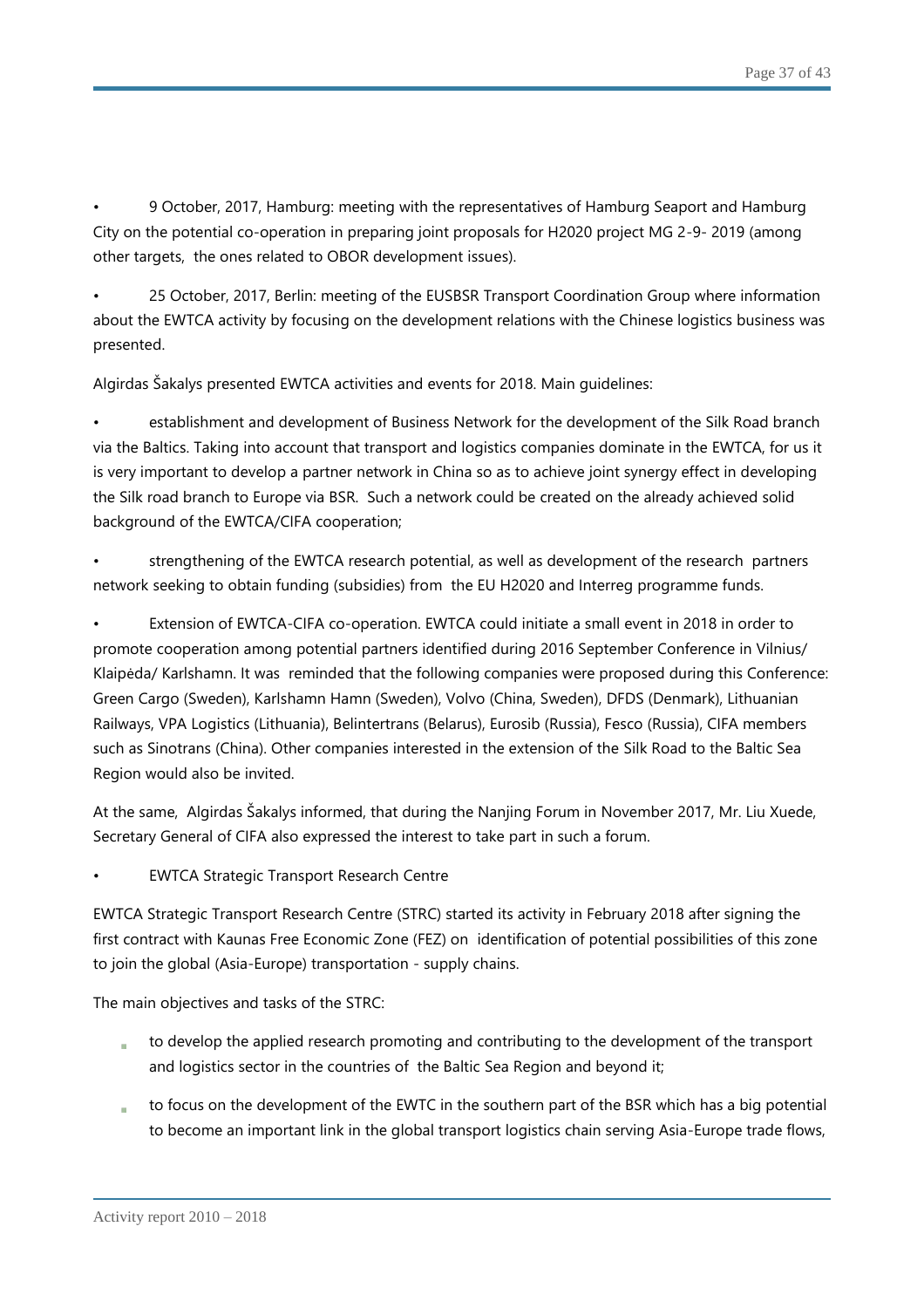by increasing efficient interactions of different transport modes and development of synchromodality.

• Algirdas Šakalys presented the proposal of the Chinese side to take part in the establishment of the Belt and Road International Transport Alliance (BRITA). The BRITA, according to initiators from China, should serve as a platform for developing and enhancing multilevel and wide cooperation in the field of transport with the aim to promote innovation, fusion, development of transport technology, and the exchange, transformation and application of sci-tech achievements and products along the new Silk Road routes.

BRITA membership will be based on Non-profit and Non-Government Organizations (NGO).

Algirdas Šakalys presented anticipated events in 2018

- The visit to VGTU by the representatives of Hamburg City and Hamburg Seaport is planned on 16/17 April. It is anticipated to discuss H2020 MG 2-9-2019 Project preparation and international consortium issues (preliminary it is planned to invite representatives of VGTU, Lithuanian Railways and EWTCA to the consortium initiated by Hamburg partners). EWTCA could take part in the preparation and suggestion of models and decision support systems aimed at helping public authorities and private companies to ensure and promote high level collaboration and trust between the different stakeholders and main hubs along global transport corridors/open type supply chains.
- Belt&Road International Transport Summit at the World Transport Convention, 19-20 June, 2018. We suggested the presentation under the title: "EWTCA as an innovative instrument for interregional cooperation". But this issue will be discussed within the framework of membership in the BRITA.
- Meeting with the member of the EC Ms Violeta Bulc and Minister Rokas Masiulis in VGTU on 12 February 2018.

EWTCA invited to take part in the Association's activity not only transport and logistics companies, but also freight forwarders and recipients. EWTCA President asked members of the Council to approve the application of the Baltic Tech Park (VšĮ Baltijos technologijų parkas) to become member of EWTCA. It is very important to expand membership of municipalities and regional institutions in the Association. The Council decided to approve the Membership application of the Baltic Tech Park.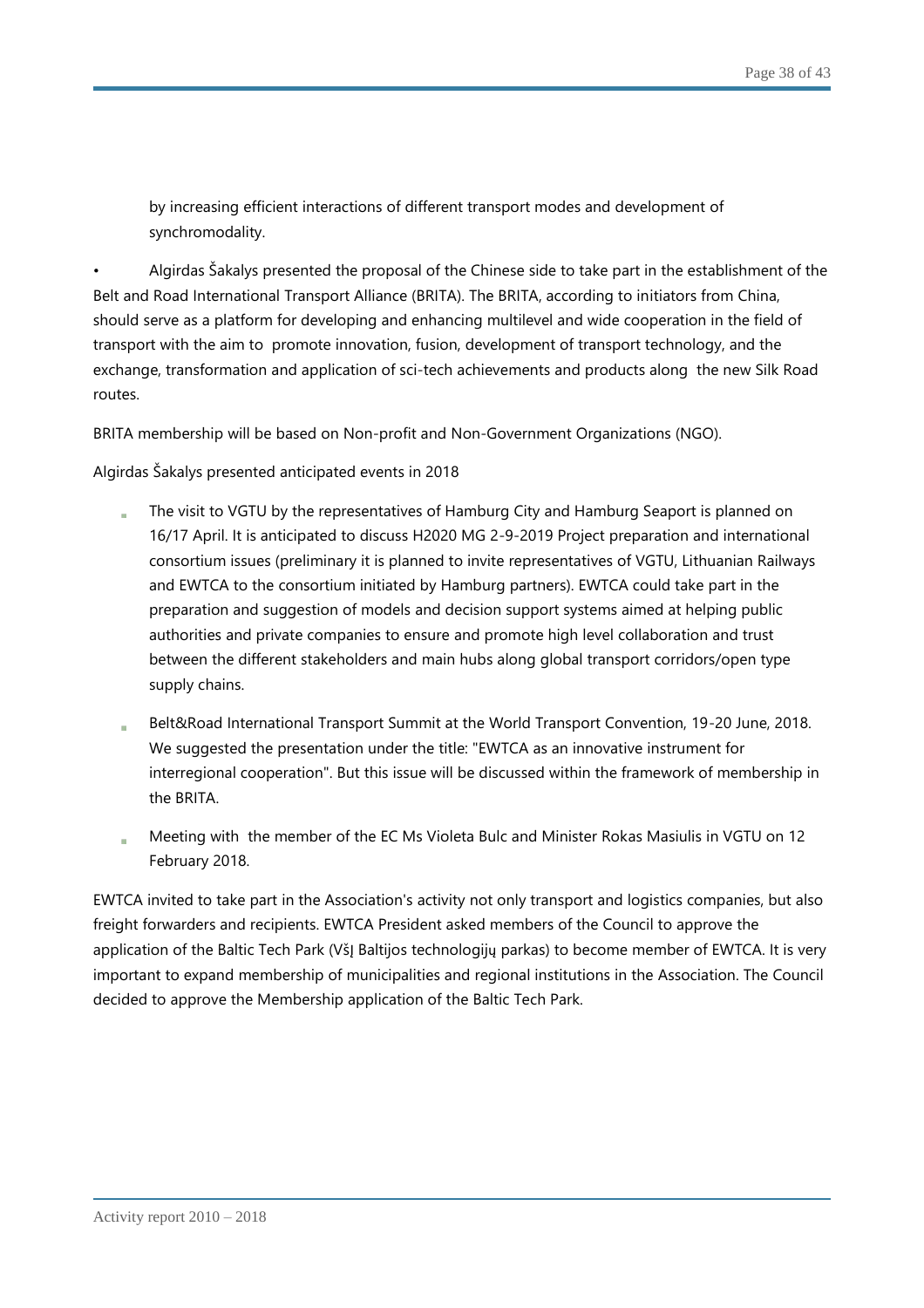# PROJECTS

### EC GRANT AGREEMENT (AGREEMENT NUMBER 2011CE 160AT063)

## IMPLEMENTATION OF THE PRIORITY AREA 11 OF THE EU STRATEGY FOR THE BALTIC SEA REGION

The main aims of the project were:

- Facilitating the administration and coordination of the EUSBSR Priority Area 11 actions, including support for the PACs in administrational and organizational work
- Providing support to key strategic activities of the Priority Area, aiming at activities with wider impact as well as having influence on cross-sectoral issues (planning and environmental questions).

In this light, significant amount of assistance was allocated to the development and promotion of the Green Corridors concept, which is one of the key aims of EWCTA.

#### BSR TRANSGOVERNANCE

The project objective was to demonstrate how multi-level governance models, tools and approaches can contribute to a better alignment of transport policies in the BSR at various administrative levels and better incorporation of the business perspective. It is expected that this would increase commitment of public and private stakeholders to achieving greener and more efficient transport in the Baltic Sea Region, in line with PA Transport of the EU Baltic Sea Strategy.

The project placed particular focus on developing and testing joint planning and implementation frameworks for transport policies at such reference scales, which have witnessed a long process of cooperation across the national borders with involvement of public/private stakeholders, and/or which have gathered a vast evidence for MLG actions. These are: MACRO (overall BSR area), MESO (cross-border integration areas), CORRIDOR (transnational multimodal transport corridors) and MICRO (intermodal terminals).

## "FREIGHT TRANSPORTATION WITH GPS/GSM APPLICATIONS" PILOT PROJECT

EWTCA, together with the U.S. Department of Justice Program ICITAP, organized a final round-table discussion before starting a pilot project "Freight Transportation with GPS/GSM Applications". The aim of the Project is to give recommendations to business organizations and national authorities on application of innovations in organizing the control of border crossing procedures. At the same time the efforts will be taken to identify cross-border bottlenecks, and to compare the duration of border crossing procedures between different countries and with respect to different transport modes. The focus was given to the Baltic-Black Sea transport links.

#### "EU ITS PLATFORM"

"EU ITS Platform" (EU EIP) project will foster the harmonized provision and management of road transport in Europe hosting the necessary consensus building and harmonization efforts, facilitating the establishment of a commonly understood state of the art and promoting the actual take-up of EU specifications, guidelines, best practices and/or methodologies.

The EU ITS Platform focuses on cooperation on 5 topics: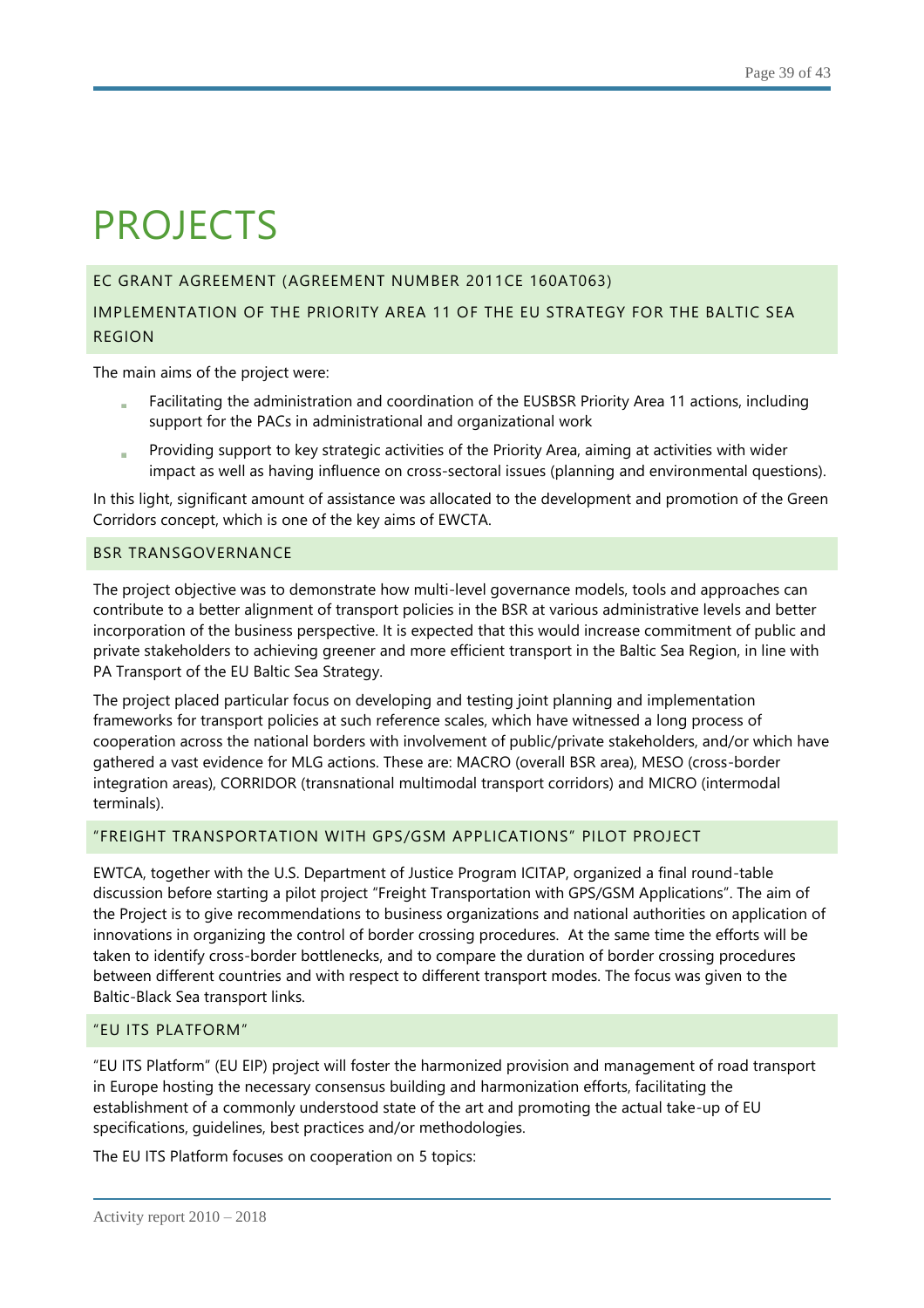- EU ITS Platform Governance and Management à.
- Monitoring and Dissemination (including ITS Deployment Guidelines) ä
- Feasibility studies à.
- Harmonization Cluster à.
- Evaluation à.

The EU EIP aims to accelerate and optimize the current and future ITS deployments in Europe in a harmonized way, building a network of continuous services and improving the performance of the Core Network Corridors in the major policy domains of mobility, safety, congestion and climate change, as well as cost-effectiveness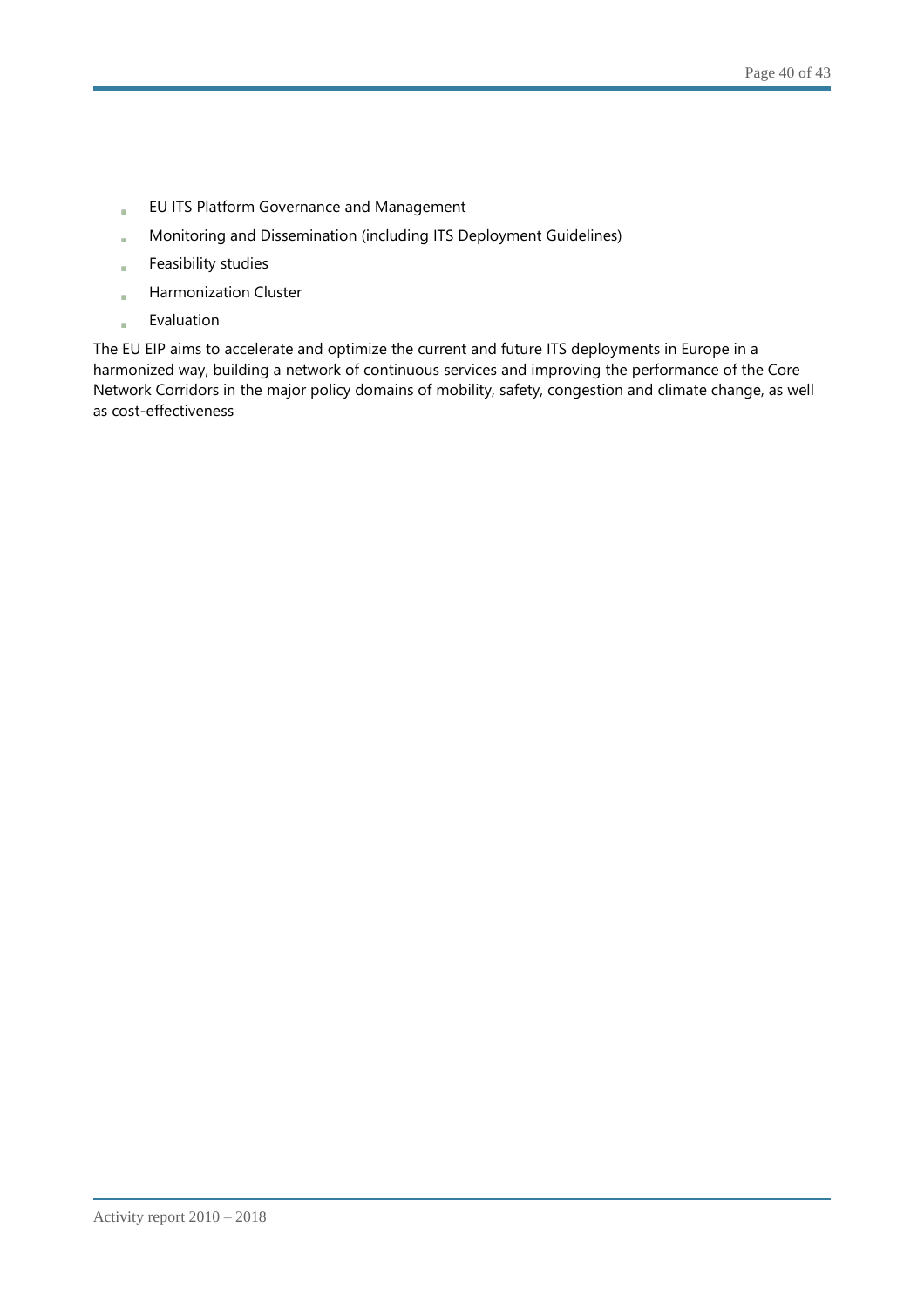# EWTCA MEMBERS 2010 - 2017

## FORWARDERS, LOGISTICS, TRANSPORT ASSOCIATIONS (COMPANIES)

- Asia Continental Landbridge Logistics Association Council (China)
- Lithuanian Stevedoring Companies Association (Lithuania)
- LNBB | LogistikNetz Berlin-Brandenburg e.V. (Germany)
- VPA Logistics (Lithuania)
- JSC PLASKE (Ukraine)
- Tuuchin Co. Ltd. (Mongolia) a.
- JSC Rubicon (Russia)
- Belintertrans JSC (Belarus)
- Linava (Lithuania)  $\alpha$
- Lineka (Lithuania)
- European Intermodal Association (Belgium)
- JSC Vilteda (Lithuania)
- Mockava Industrial Park (Lithuania)
- COSCO (China)
- Lithuanian Intermodal Transport Technology Platform (Lithuania)
- PPL 33-35 LLC (Ukraine)
- UKRZOVNISHTRANS LLC
- Belarusian Association of International Forwarders (Belarus)

## UNIVERSITIES AND RESEARCH INSTITUTIONS

- Vilnius Gediminas Technical University (Lithuania)
- Wismar University of Technology (Germany)
- Net Port Science Park (Sweden)  $\mathbf{m}$  .
- University of Maribor Faculty of Civil Engineering (Slovenia)
- Institute of Spatial Planning, Development and Foreign Relations (Russia)

## RAILWAYS COMPANIES

- Lithuanian Railways (Lithuania)
- Ukrainian Railways (Ukraine)  $\alpha$
- National Company Kazakhstan Temyr Zholy (Kazakhstan)

## MARITIME, PORTS, COMPANIES AND ASSOCIATIONS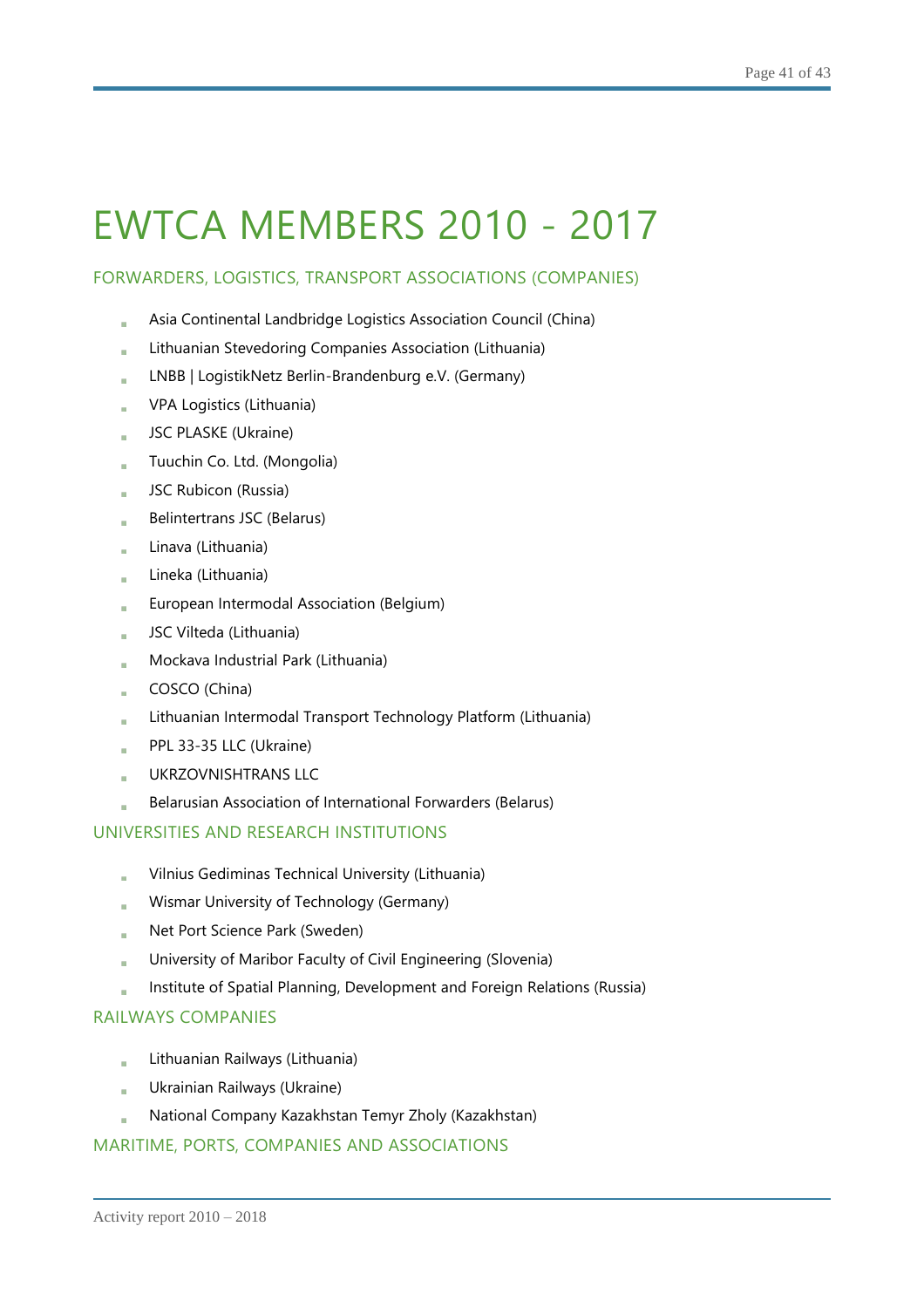- DFDS Seaways (Denmark)  $\bar{a}$
- Port of Karlshamn (Sweden)  $\bar{a}$
- Lithuanian Shipowners Association (Lithuania)  $\bar{a}$
- Limarko JSC (Lithuania) i.

## REGIONAL ADMINISTRATORS, MUNICIPALITIES

- Šiauliai City Municipality (Lithuania)  $\frac{1}{2}$
- Region Blekinge (Sweden) à.
- Karlshamn city Municipality (Sweden)
- Baltijsk Municipal District (Russia) i.

## **OTHERS**

- Municipal company Šiauliai International Airport (Lithuania) à.
- Hohhot Export Processing Zone (China) a.
- Kaunas Free Economic Zone (Lithuania) à.
- Baltic Tech Park (Lithuania)
- Lohrindustrie (France)